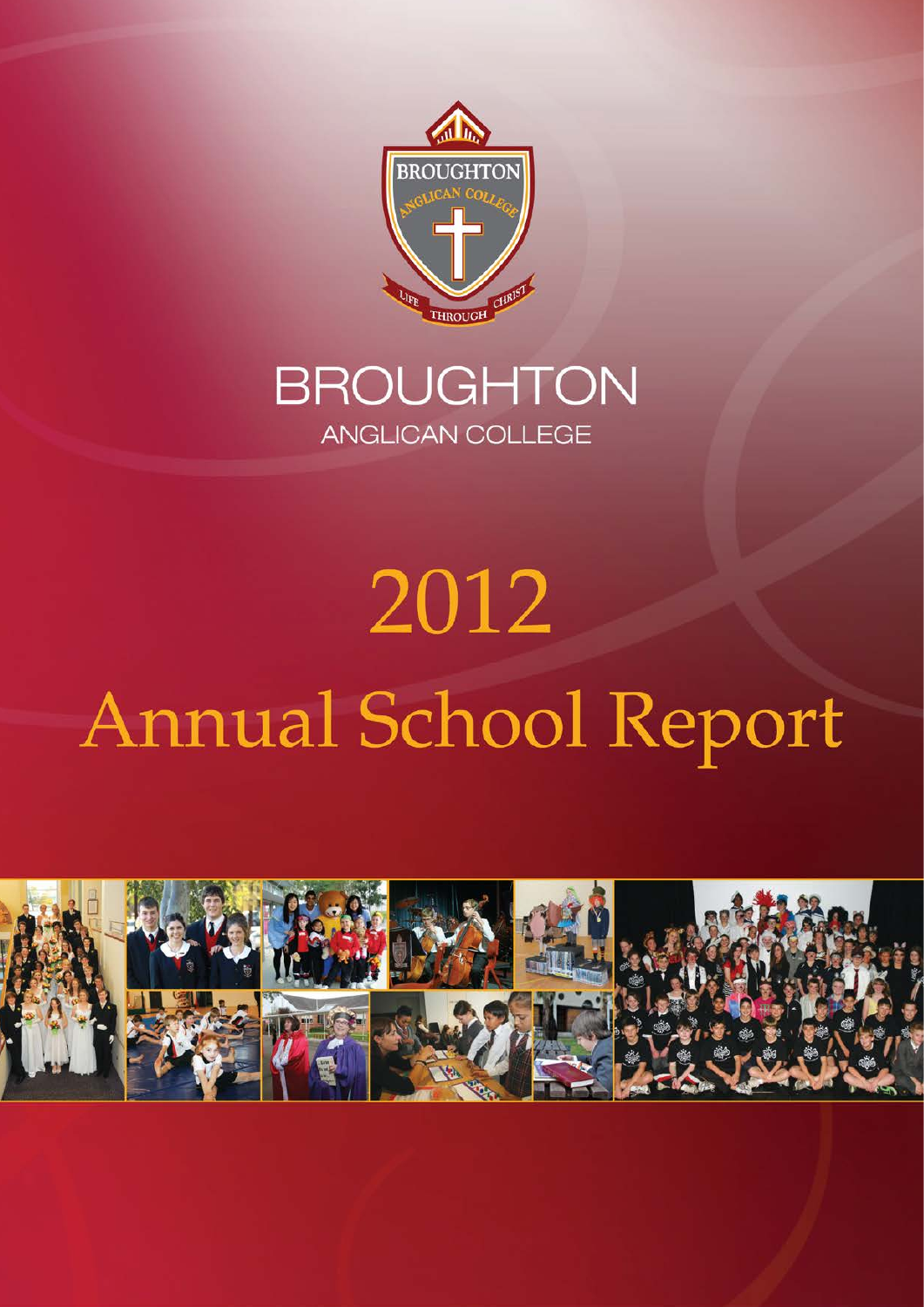|     |                                                                  | Page           |
|-----|------------------------------------------------------------------|----------------|
| 1.  | Messages from Key School Bodies                                  | $\overline{2}$ |
|     | Report from the Chair of Campbelltown Anglican Schools Council   | $\overline{2}$ |
|     | Report from the Headmaster                                       | $\overline{4}$ |
|     | Report from the President of the Parents and Friends Association | 6              |
| 2.  | Contextual Information of the College                            | $\overline{7}$ |
| 3.  | Student Performance in National Literacy and Numeracy Testing    | 8              |
| 4.  | Senior School Secondary Outcomes                                 | 13             |
| 5.  | Professional Learning and Teaching Standards                     | 17             |
| 6.  | <b>Workplace Composition</b>                                     | 19             |
| 7.  | Student Attendance and Management of Non-attendance              | 20             |
| 8.  | <b>Post School Destinations</b>                                  | 22             |
| 9.  | Enrolment Policies and Characteristics of the Student Body       | 23             |
| 10. | <b>School Policies</b>                                           | 25             |
| 11. | <b>School Determined Improvement Targets</b>                     | 31             |
| 12. | Initiatives Promoting Respect and Responsibility                 | 40             |
| 13. | Parent, Student and Teacher Satisfaction                         | 42             |
| 14. | Summary of Financial Information                                 | 45             |

# **Appendices**

Appendix 1 Broughton Anglican College Enrolment Protocols

Appendix 2 Broughton Anglican College Conditions of Enrolment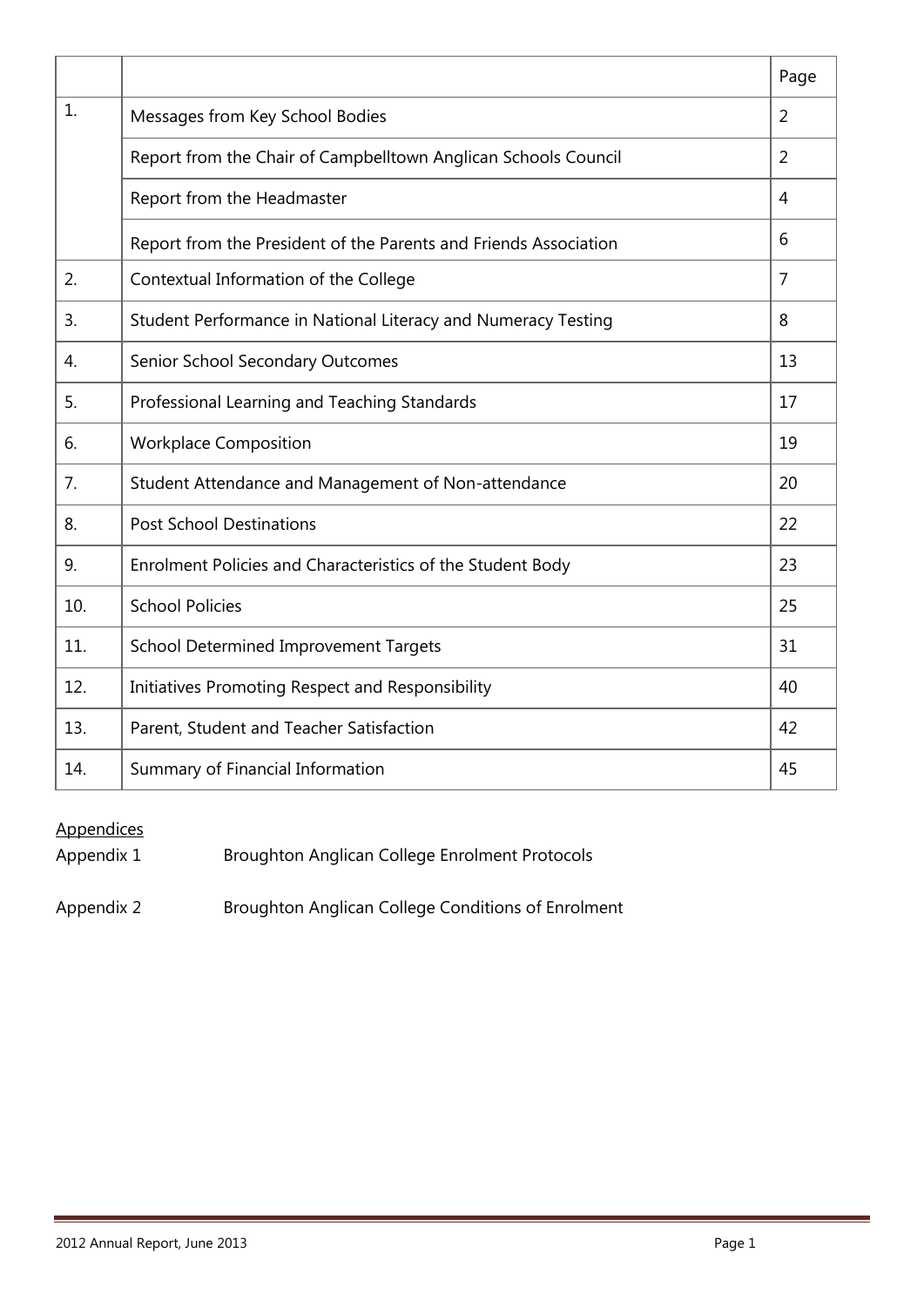#### Reporting Area 1 **MESSAGE FROM KEY SCHOOL BODIES**

#### **Report of the Chair of Campbelltown Anglican Schools Council**

2012 was a great year for Broughton Anglican College.

Our vision is that Broughton Anglican College will provide the children of the Macarthur Region with an inspiring, nurturing and dynamic learning environment, in which they can engage with a strong academic curriculum that is underpinned by Christian faith. It is this three part dynamic that makes Broughton Anglican College an educational leader in the region.

Our commitment to building and developing the learning environment at Broughton over many years has led to great and growing opportunities for our students. Specifically, in 2012, we have seen technology play a greater part in the education of our students. Our "state of the art" IRC is a place where students are able to access the world of thought and imagination. Our BYOD platform was built and tested and will be ready for use in 2013. These are exciting days to be a student. However, they are dangerous days to be educators.

We live in a world run by technology and the application of technology to education is very exciting. It expands students' minds and their understanding and perception of the world. Most students have devices in their pocket that place them in touch with every corner of the globe in an instant. They can discover anything at any time. Here then lies the danger in our century's pursuit of technology. As Bill Gates wrote a few years back

*"Technology is just a tool. In terms of getting the kids working together and motivating them, the teacher is most important."*

Broughton continues to pursue cutting edge educational processes. But more importantly, Broughton continues to pursue well trained, thoughtful, excellent teachers and staff. All the technology in the world cannot replace the crucial need for students to learn about the global community with teachers, parents and peers. If we lose sight of this important work, we have lost sight of education.

With this in mind and our commitment to keeping Jesus at the centre of our school, Broughton Anglican College continues to produce students who are growing into adulthood with confidence in the goodness of God and an ability to live in and work in our world thoughtfully and collaboratively.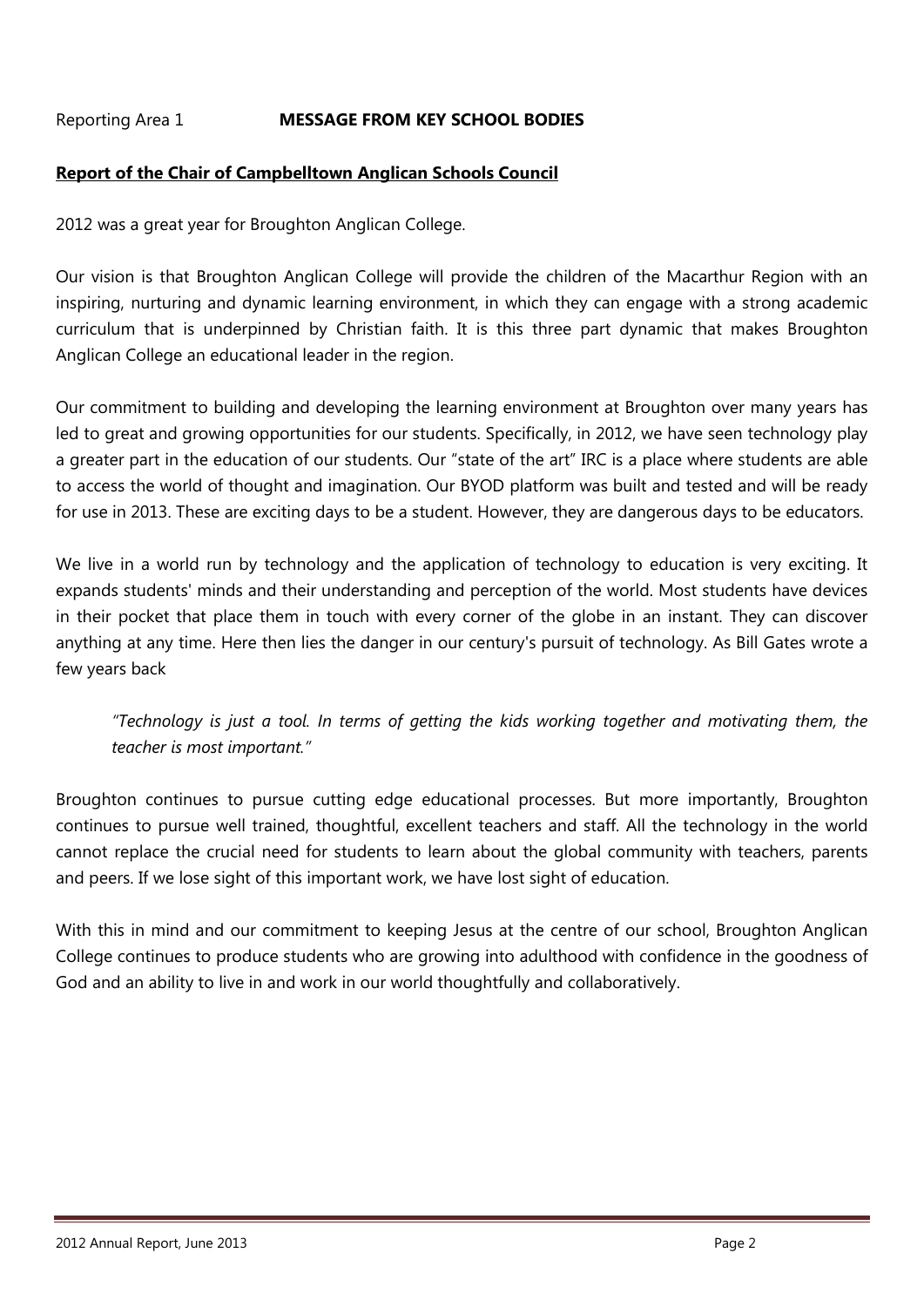I am very thankful for the ongoing leadership of Don O'Connor who leads an Executive Team who are respected and loved by the whole school community. I am also very thankful to each member of the Schools Council and the Schools Council staff for their hard work in the last twelve months.

Your prayers for the College are appreciated and please be assured of our support of all our families as we grow and develop tomorrow's leaders.

**Nigel Fortescue**

Chairman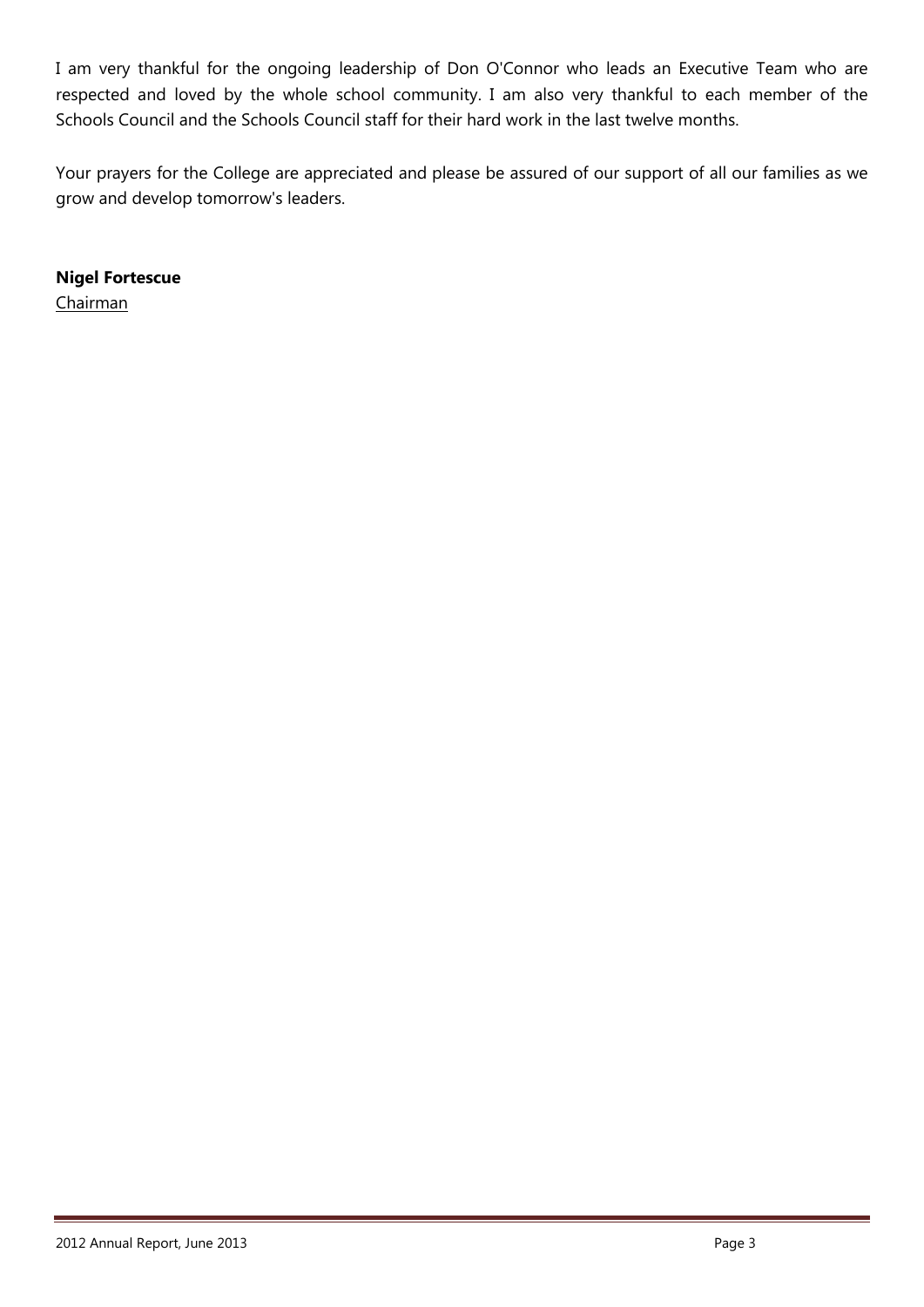*"You are the light of the world. A town built on a hill cannot be hidden. Neither do people light a lamp and put it under a bowl. Instead they put it on its stand, and it gives light to everyone in the house. In the same way, let your light shine before others, that they may see your good deeds and glorify your Father in heaven."*

#### Matthew 5:14–16

Throughout 2012, Broughton continued to show why it is recognised as a leading provider of a quality education in the Macarthur region. The year was marked by many highlights as students developed and showcased their gifts and talents in the academic and co-curricular areas.

Students, in all Years, can take pride in their academic performance, results and the growth which they have achieved in 2012 and for the contribution they made to the College community. As I read the End of Year Reports, I was impressed with the results, achievement grades, academic growth and effort grades of a huge majority of students across all Years.

Students can also be proud of their contribution to the reputation of the College in the co-curricular areas. The talent of students in the Creative and Performing Arts were showcased in Band and Choral Eisteddfods and Performances, the Junior School Musical 'Splash', the first full Senior School Drama 'Our Town', various Music Spectaculars and other College and Community Performances. The profile of the College in Sport was heightened through success at the Athletics, Swimming and Cross Country Carnivals, with Broughton winning eight of the Independent Primary School Sporting Organisation (IPSSO) Competitions and performing to a high standard in the Macarthur Independent Schools Association (MISA) Competitions. The performance of the College in Debating and Public Speaking was outstanding with teams making semi-finals in the HICES Debating Competition and students winning various Youth of the Year Competitions.

The College continues to be a 'light' in the Macarthur region as a school of excellence. We believe this has been achieved through God's blessings and provisions and we will continue to develop in achievement and reputation due to our commitment to Christ. At Broughton, we will continue to work towards being seen as a leading 'light' in Christian education, within and beyond our region. We will continue to give our students opportunities to grow and develop in their Christian walk by sharing the Gospel with students, parents and the wider community. We believe that the message of Christ should not be hidden – it should be shown to the world.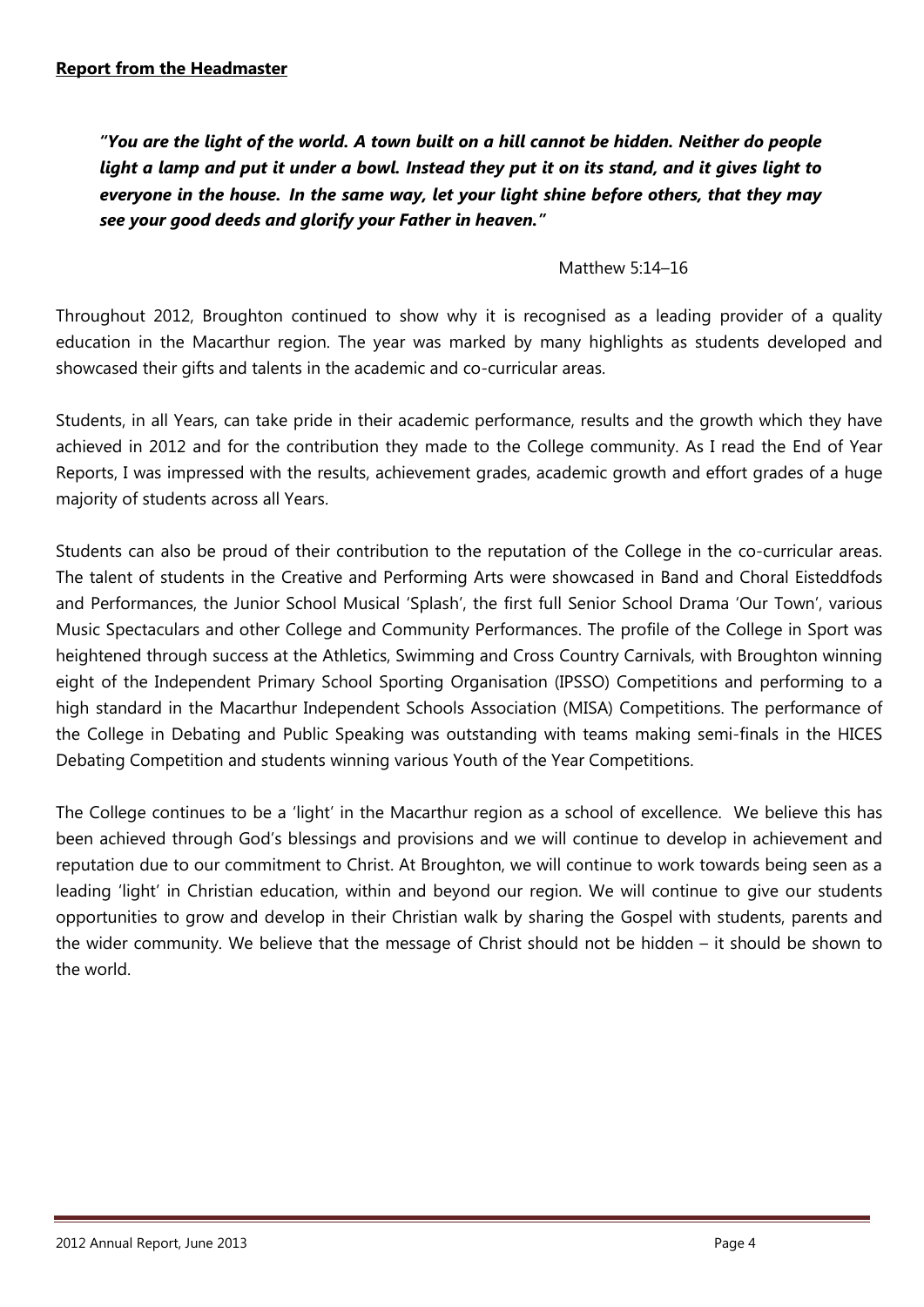At Broughton, we continue to encourage students to consider how they can use their gifts and talents to serve others and how they can share the Gospel. I would like to commend our Christian students and staff for the way in which they took up this challenge in 2012. The success of our Student Led Term Services, the growth in the numbers at our Christian Fellowship Groups (KBF, SUPA, RAGE), the increase in the numbers of students participating in lunch time Bible Studies and the success of the many student developed outreach activities during the 2012 Broughton Mission Week are all examples of how God is working in this place.

*"Sing to the Lord, all the earth: proclaim his salvation day after day. Declare his glory among the nations, his marvellous deeds among all peoples. For great is the Lord and most worthy of praise: he is to be feared above all gods."*

## 1 Chronicles 16:23-25

In 2013, the College is seeking to take the message of salvation through Christ beyond our boundaries and we are looking at developing links with organisations in the local community, in the rural areas of Australia and internationally. We are examining opportunities to develop community service programs in the Menangle and Campbelltown areas and we will be continuing and looking for ways to expand opportunities for missions in rural communities. We will be further strengthening our relationship with Saint Too Canaan Christian School, the African Aids Foundation and groups such as World Vision. We have established a link with Insebenzwenhle School in South Africa, which will further develop this in 2013.

2012 was a year in which God has truly blessed the College and, throughout 2013 and beyond, we will seek greater opportunities to share the message that there is truly 'Life through Christ'.

**Don O'Connor BA, Dip Ed, M Ed (Admin), MACE, MACEL** Headmaster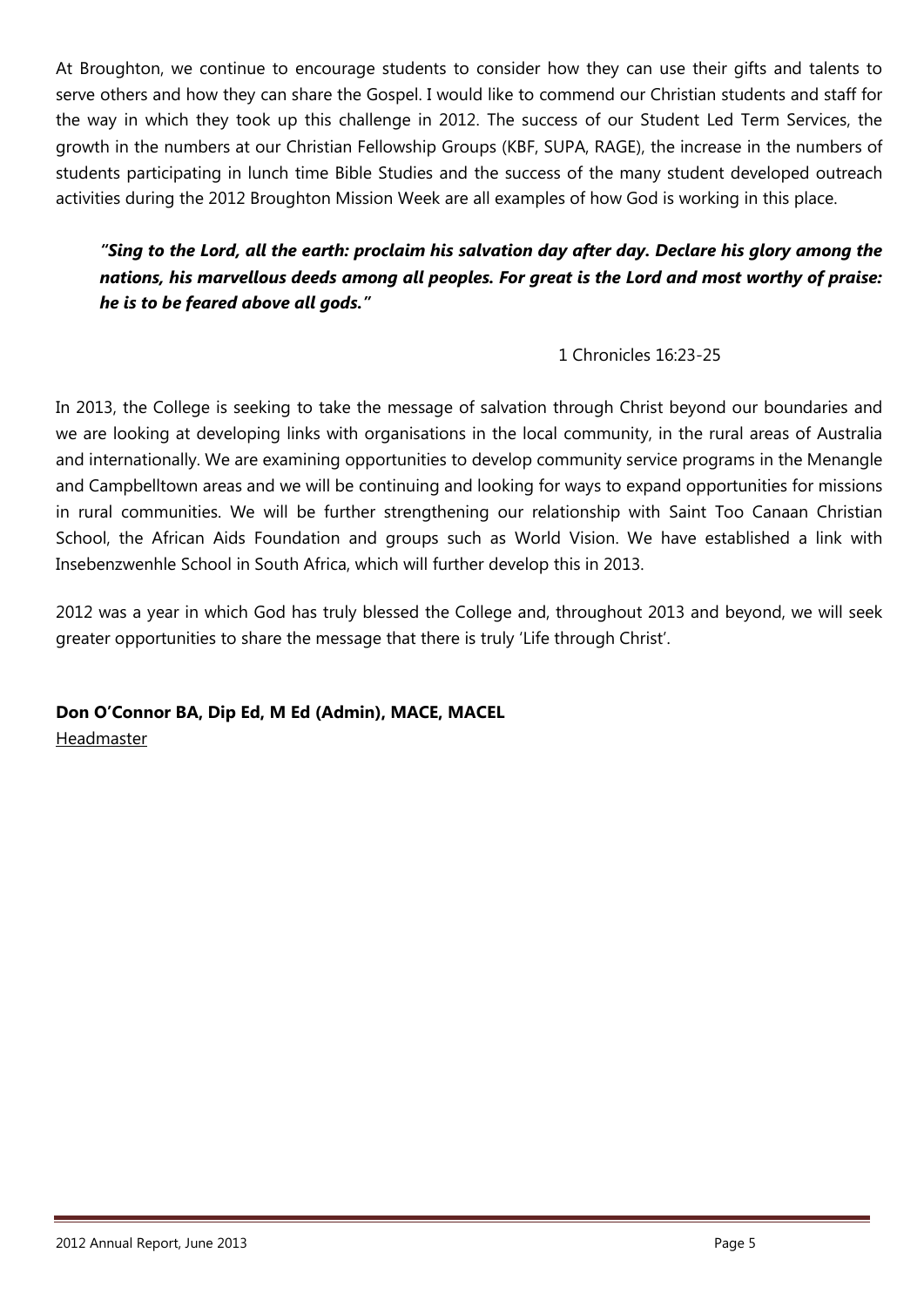#### **Report from the President of the Parents and Friends Association**

During 2012, the Parents and Friends Association worked tirelessly to ensure that the students and their families felt part of the Broughton Community. We had many helpers who have represented the parent body and worked closely with the College staff and students to create memorable events throughout 2012.

Some of our major events and fundraising activities during 2012 included:

- Year 7 Meet and Greet
- Working Bees
- Mother's Day Breakfast
- Mother's and Fathers' Day Stalls
- Student Banking
- Spring Fair
- Prep-Kinder Father's Day Morning
- Christmas Event
- The Broughton Debutante Ball
- P & F Meetings with Guest Speakers informing parents on various topics
- Junior School Christmas Cards and Calendars.

Some of the funds raised during 2012 were used to assist the College in purchasing audiovisual equipment for presentations in the Sports Centre and the College Hall, an awning to allow for the Junior School students to be protected from the weather in the afternoon assembly area, Mathematics resources for the Junior School, sporting equipment and sport uniforms.

Although fundraising is an important part of the role of the P & F, we also worked closely with the College and Student Leadership Teams, to help build our community and encourage parents and friends to become involved a large part of their children's lives at school. The P & F also supported the College at key events such as Orientation Days, School Musicals, Parent/Teacher interviews and the Christmas Celebration.

We would like to express our gratitude to all of the parents, extended family and friends, teachers and students who helped the P & F throughout the year. We thank each of you for playing a special part in our College and in the children's lives. It is only with the help of so many people that we are able to make our vast number of events such a success.

**Lisa Sims P & F President 2012**

#### Reporting Area 2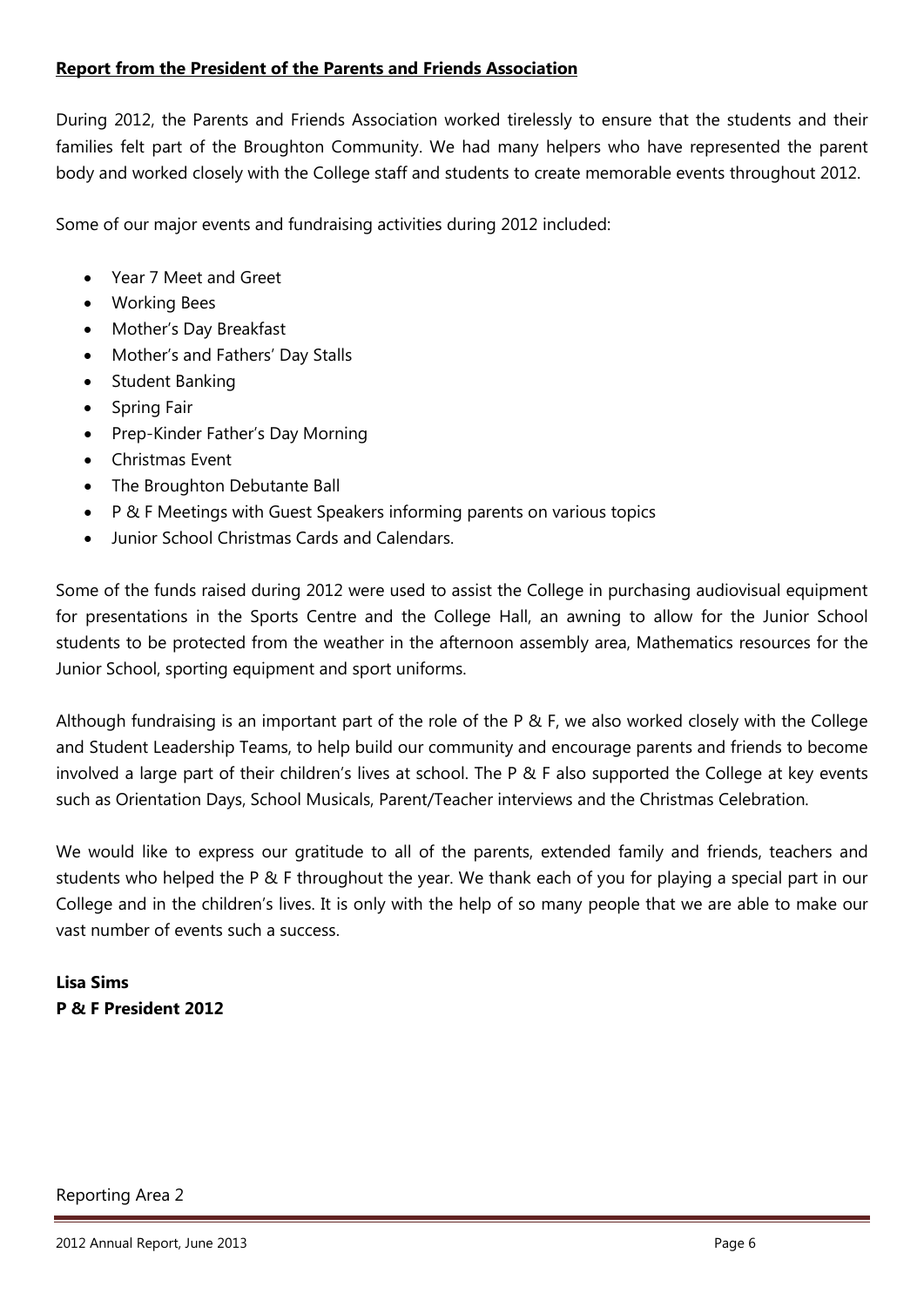#### Reporting Area 2 **CONTEXTUAL INFORMATION OF THE COLLEGE**

Broughton Anglican College is an independent co-educational Preparatory to Year 12 School located in a rural environment at Menangle Park in the Macarthur region of South Western Sydney.

The College aims to provide a disciplined, caring environment in which our students are given the opportunity to develop spiritually, morally, intellectually, physically, emotionally and socially. The College is the under the auspices of the Campbelltown Anglican Schools Council, which is an activity of St Peter's Anglican Church, Campbelltown. Our goal is to develop well-rounded young Christian people whose lives have purpose and direction and who are prepared for the challenges they face in a changing and uncertain world. The College, therefore, aims to provide a quality education within a caring and supportive discipline structure. This is achieved through the provision of a comprehensive education based on sound Christian principles.

Broughton has a reputation for the delivery of quality academic and pastoral care programs supported by a wide variety of co-curricular opportunities including Christian fellowship, debating, public speaking, band and vocal ensembles, outdoor education and sport. As well as offering courses leading to the award of the School Certificate and Higher School Certificate, the College also offers Vocational Educational Training Courses which allow students to gain a Certificate 2 in the Australian Qualification Industry Framework. The College has developed innovative programs to assist students in the transition between the various stages of their education and best practice programs in Vocational Education and Training.

The College has been blessed with excellent facilities and technology which enhances the teaching and learning program. It has designated Junior School and Senior School campuses but also gives students access to the facilities of a Prep - Year 12 Information Resource Centre designed to cater for the needs of students in all stages and levels of their learning. Senior students have a designated Senior block and access to best practice Hospitality teaching, if undertaking this subject in their curriculum pattern. Students in the Junior School enjoy the opportunities they are given to have access to specialist Science, Technology and Visual Arts rooms. In 2010, the College opened the new R.A. Webb Sports Centre, named after our Foundation Head. The Centre has widened opportunities for sporting activities and for practical PE lessons in this new facility.

Further information on the College can be found on [www.broughton.nsw.edu.au](http://www.broughton.nsw.edu.au/)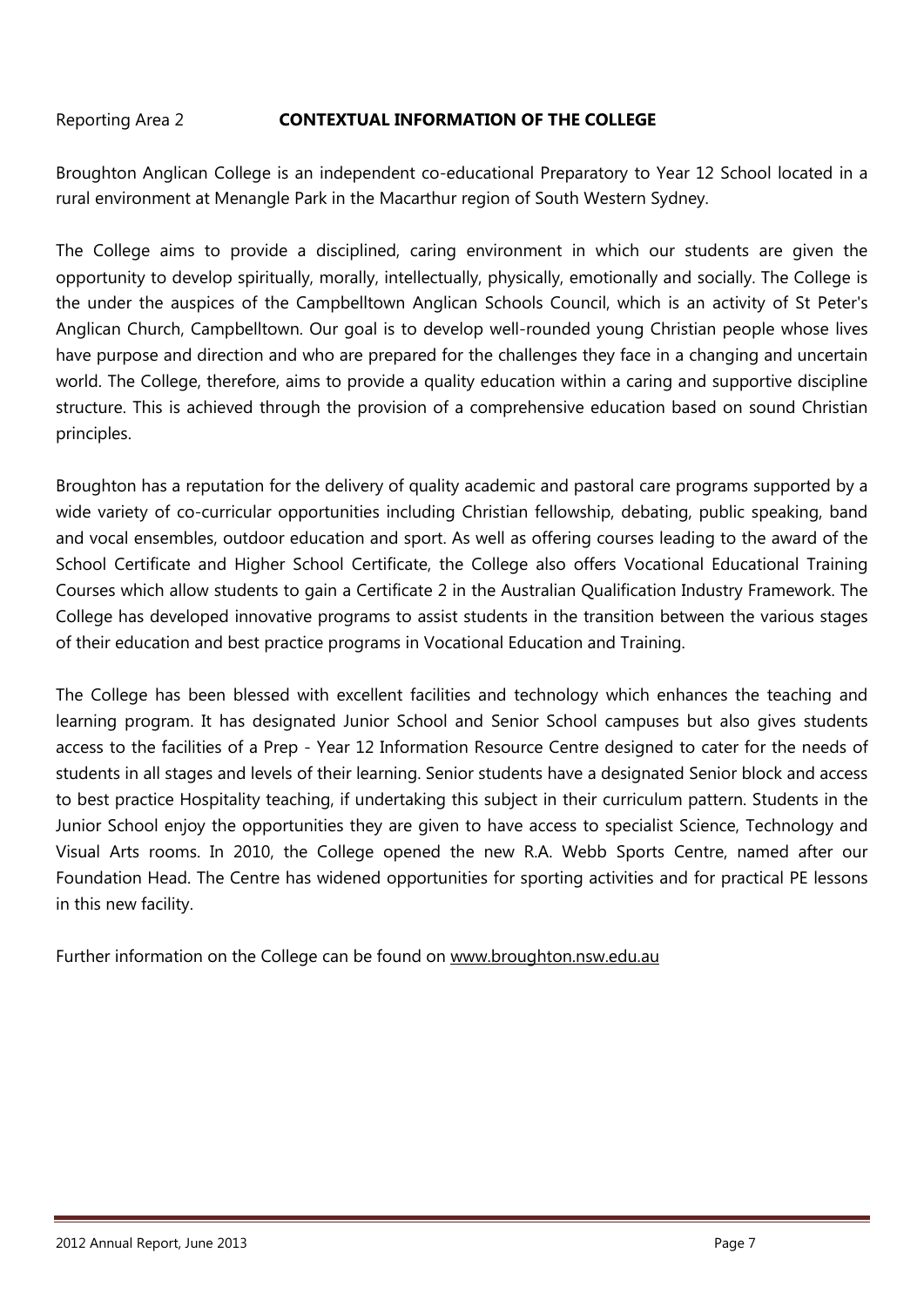#### **STUDENT PERFORMANCE IN NATIONAL LITERACY AND STATE-WIDE TESTS AND EXAMINATIONS**

#### **1. NATIONAL LITERACY AND NUMERACY ASSESSMENTS**

Years 3, 5, 7 and 9 participated in the National Assessment Program – Literacy and Numeracy (NAPLAN). The testing was introduced by the Federal Government in 2008 so that parents would have an indication of how their child is performing nationally in these important areas of education, in relation to students at the same stage of schooling across Australia.

#### **a) Middle School**

The continued strength of our Education Program in the Middle School is shown through data comparing averages in all subject areas over the three years of NAPLAN testing. Students in both Year 7 and 9 (2012) were congratulated for achieving above the State average in all areas and for the high percentage of students who achieved the upper bands for their level of assessment.

#### Year 7 (2012)

The results in Year 7 continued to be pleasing with the College achieving results above the State and National averages in all areas of testing. The continued achievement of these results over a number of years reflects the success of the College's 7-Success Teaching Program. This program assists students in the transition into secondary schooling, enabling the development of learning practices which lead to success in secondary education.

| Year 7 - Mean Results |                 |              |         |         |          |         |          |  |  |
|-----------------------|-----------------|--------------|---------|---------|----------|---------|----------|--|--|
| Year                  | <b>Students</b> |              | Reading | Writing | Spelling | Grammar | Numeracy |  |  |
|                       |                 | Broughton    | 560.9   | 535.8   | 571.6    | 563.6   | 560.5    |  |  |
| 2012                  | 90              | <b>State</b> | 546.7   | 521.1   | 555.4    | 552.7   | 545.6    |  |  |
|                       | 2011<br>84      | Broughton    | 572.9   | 545.9   | 554.9    | 557.9   | 567      |  |  |
|                       |                 | <b>State</b> | 544.2   | 527.8   | 547      | 538.4   | 550.9    |  |  |
|                       |                 | Broughton    | 571     | 543     | 566      | 575     | 564      |  |  |
| 2010                  | 80              | <b>State</b> | 548.6   | 532.9   | 555.4    | 539.4   | 550.2    |  |  |
|                       |                 | Broughton    | 558.7   | 555.3   | 571.4    | 573     | 574.1    |  |  |
| 2009                  | 99              | <b>State</b> | 546.3   | 531.6   | 551.3    | 543     | 550.7    |  |  |
|                       |                 | Broughton    | 557.9   | 546.4   | 572.2    | 556.3   | 570.2    |  |  |
| 2008                  | 99              | State        | 542.5   | 535.3   | 550.1    | 536.6   | 551.3    |  |  |

**Table – Mean results in Year 7 NAPLAN Testing (2008 – 2012)**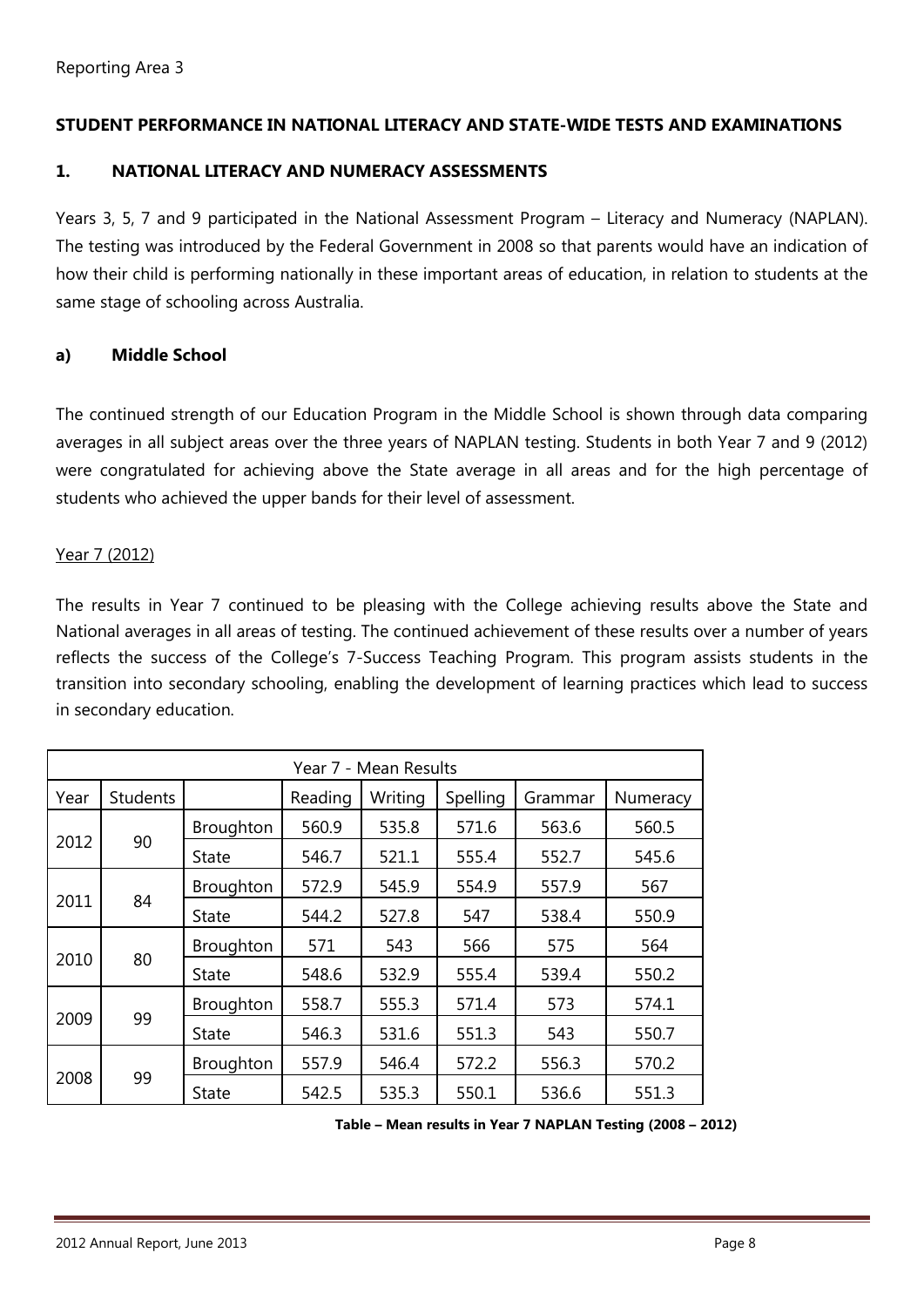| Year 7 - Students achieving benchmark |              |         |         |       |         |          |  |  |  |
|---------------------------------------|--------------|---------|---------|-------|---------|----------|--|--|--|
| Year                                  |              | Reading | Writing |       | Grammar | Numeracy |  |  |  |
| 2012                                  | Broughton    | 100%    | 95.3%   | 100%  | 98.8%   | 95.3%    |  |  |  |
|                                       | <b>State</b> | 94.8%   | 92.2%   | 96.2% | 96.6%   | 95.5%    |  |  |  |
|                                       | Broughton    | 100%    | 100%    | 97%   | 100%    | 100%     |  |  |  |
| 2011                                  | <b>State</b> | 97%     | 93%     | 95%   | 93%     | 96%      |  |  |  |
| 2010                                  | Broughton    | 97%     | 96%     | 96%   | 96%     | 100%     |  |  |  |
|                                       | State        | 96.4%   | 94.6%   | 95.4% | 93.2%   | 96.2%    |  |  |  |
|                                       | Broughton    | 97%     | 97%     | 99%   | 97%     | 98%      |  |  |  |
| 2009                                  | State        | 95%     | 94%     | 94%   | 93%     | 96%      |  |  |  |
|                                       | Broughton    | 99%     | 100%    | 100%  | 99%     | 99%      |  |  |  |
| 2008                                  | National     | 95%     | 93%     | 94%   | 93%     | 97%      |  |  |  |

**Table – Percentage of students achieving results about the National benchmark of competency Year 7 (2008 – 2012)**

#### Year 9 (2012)

The results for students in Year 9 were pleasing and, in most areas of assessment, show the areas of strengths of this cohort. The performance of the cohort within the school and across the State in the area of Persuasive Writing was surprising. Whilst the College's results were above the State means and percentages above benchmark, the English Faculty has reflected on this result and given further time to this area.

The performance of the group in comparison to the State means indicates the quality of the Teaching Program in the Middle School (Years 7 - 9). Given the comprehensive nature of our student intake, the high percentage of students achieving results above National benchmarks reflects the commitment and hard work of our Teaching and Learning Development Team. Similarly, the high percentage of students who gained results in the top bands for the various assessments, reflect the College's commitment to extend our students.

| Year 9 - Mean Results |                 |                  |         |         |          |         |          |  |  |
|-----------------------|-----------------|------------------|---------|---------|----------|---------|----------|--|--|
| Year                  | <b>Students</b> |                  | Reading | Writing | Spelling | Grammar | Numeracy |  |  |
|                       |                 | Broughton        | 608.2   | 585.5   | 602.2    | 603.8   | 623.2    |  |  |
| 2012                  | 75              | State            | 579.5   | 557.5   | 586.5    | 578.8   | 594.8    |  |  |
|                       | 83              | <b>Broughton</b> | 613.6   | 613.8   | 605.7    | 602.6   | 616      |  |  |
| 2011                  |                 | State            | 584.4   | 564.7   | 589.4    | 576.5   | 592.3    |  |  |
| 2010                  | 77              | Broughton        | 607     | 599     | 600      | 612     | 617      |  |  |
|                       |                 | State            | 578.1   | 566.0   | 587.2    | 583.0   | 591.4    |  |  |

**Table – Mean results in Year 9 NAPLAN Testing (2008 – 2012)**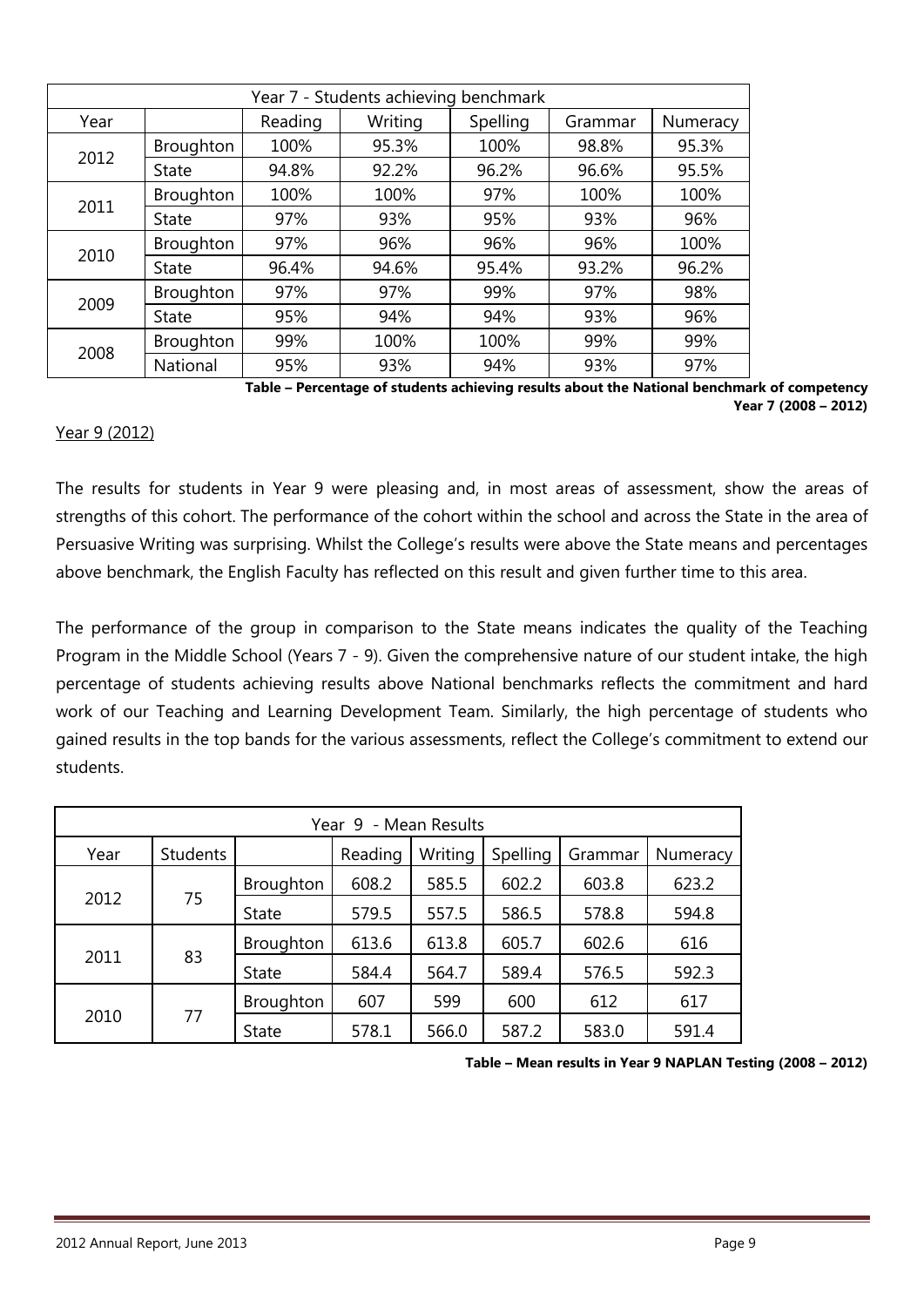The College is pleased with the numbers of Year 9 students being above benchmark in all areas of assessment except Persuasive Writing.

|      | Students achieving benchmark |         |         |          |         |          |  |  |  |  |  |
|------|------------------------------|---------|---------|----------|---------|----------|--|--|--|--|--|
| Year |                              | Reading | Writing | Spelling | Grammar | Numeracy |  |  |  |  |  |
|      | Broughton                    | 96%     | 88%     | 97.35    | 97.3%   | 100%     |  |  |  |  |  |
| 2012 | State                        | 92.9%   | 80.7%   | 91.8%    | 92.2%   | 96.1%    |  |  |  |  |  |
|      | Broughton                    | 99%     | 98%     | 965      | 99%     | 99%      |  |  |  |  |  |
| 2011 | <b>State</b>                 | 94%     | 84%     | 94%      | 90%     | 95%      |  |  |  |  |  |
| 2010 | Broughton                    | 100%    | 97%     | 97%      | 100%    | 100%     |  |  |  |  |  |
|      | <b>State</b>                 | 92.5%   | 88.9%   | 92.4%    | 92.8%   | 94.5%    |  |  |  |  |  |
|      | Broughton                    | 97%     | 91%     | 96%      | 96%     | 99%      |  |  |  |  |  |
| 2009 | <b>State</b>                 | 94%     | 98%     | 91%      | 92%     | 96%      |  |  |  |  |  |
|      | Broughton                    | 100%    | 97%     | 97%      | 94%     | 99%      |  |  |  |  |  |
| 2008 | National                     | 94%     | 88%     | 91%      | 91%     | 95%      |  |  |  |  |  |

**Table – Percentage of students achieving results about the National benchmark of competency Year 9 (2008 – 2012)**

#### **b) Junior School**

The results for Years 3 and 5 (2012) reflect the work undertaken by our class teachers and the Teaching and Learning Development Team in developing the skills in students that are required to reach the National benchmarks.

#### Year 3 (2012)

The continued pleasing results of students in Year 3 in Reading reflect the emphasis that has been placed on the explicit teaching of reading in the Infants Section of the Junior School. The College is pleased with the results, with the cohort exceeding the State averages in all areas of assessment.

The results of the Year 3 students in the areas of Reading and Writing were pleasing as we introduced a new Reading and Comprehension Program in 2012.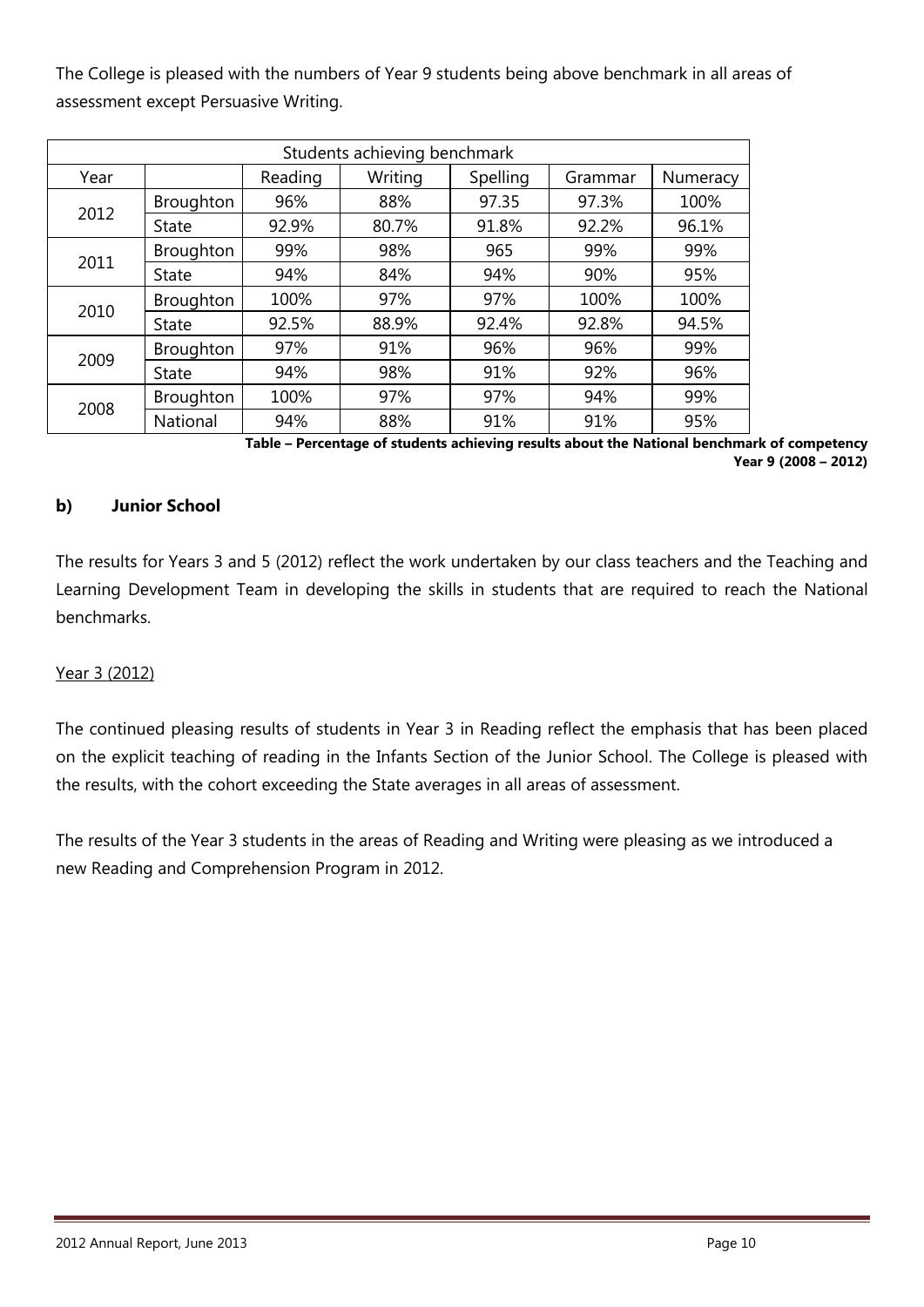| Year 3 - Mean Results |                 |           |         |         |          |         |          |  |  |
|-----------------------|-----------------|-----------|---------|---------|----------|---------|----------|--|--|
| Year                  | <b>Students</b> |           | Reading | Writing | Spelling | Grammar | Numeracy |  |  |
|                       |                 | Broughton | 441.3   | 446.7   | 448.4    | 458.3   | 417.7    |  |  |
| 2012                  | 60              | State     | 426.9   | 425     | 428.1    | 434.5   | 405.7    |  |  |
|                       |                 | Broughton | 441     | 462.1   | 450      | 450.6   | 437.5    |  |  |
| 2011                  | 57              | State     | 423.7   | 429.2   | 420.8    | 430.7   | 406.6    |  |  |
|                       |                 | Broughton | 437     | 421     | 430      | 420     | 410      |  |  |
| 2010                  | 45              | State     | 421.7   | 429     | 413.7    | 423.7   | 401.1    |  |  |
|                       |                 | Broughton | 443.1   | 420.7   | 433.1    | 447.7   | 429.7    |  |  |
| 2009                  | 53              | State     | 423.8   | 423.4   | 424      | 426.8   | 406      |  |  |
|                       |                 | Broughton | 410.5   | 423.1   | 419.8    | 403.7   | 409.2    |  |  |
| 2008                  | 52              | State     | 412.3   | 427.6   | 419.2    | 417.2   | 408.9    |  |  |

**Table – Mean results in Year 3 NAPLAN Testing (2008 – 2012)**

The College was pleased to see that there were no students from Year 3 who achieved results below benchmark in any areas of assessment. This result reflects the work undertaken by Teaching and Learning Support staff to ensure that students have a strong foundation in Literacy and Numeracy in Early Stage 1 and Stage 1 and the impact of the new Reading and Literacy Programs that have been introduced in the Junior School.

|      | Students achieving benchmark |         |         |          |         |          |  |  |  |  |  |
|------|------------------------------|---------|---------|----------|---------|----------|--|--|--|--|--|
| Year |                              | Reading | Writing | Spelling | Grammar | Numeracy |  |  |  |  |  |
| 2012 | Broughton                    | 100%    | 100%    | 100%     | 100%    | 100%     |  |  |  |  |  |
|      | <b>State</b>                 | 97%     | 98%     | 97%      | 95%     | 96%      |  |  |  |  |  |
|      | Broughton                    | 100%    | 100%    | 100%     | 100%    | 100%     |  |  |  |  |  |
| 2011 | State                        | 96%     | 98%     | 96%      | 95%     | 97%      |  |  |  |  |  |
| 2010 | Broughton                    | 98%     | 100%    | 100%     | 91%     | 100%     |  |  |  |  |  |
|      | State                        | 97%     | 98%     | 95.5%    | 95.3%   | 96.7%    |  |  |  |  |  |
| 2009 | Broughton                    | 100%    | 100%    | 98%      | 100%    | 100%     |  |  |  |  |  |
|      | State                        | 97%     | 98%     | 94%      | 94%     | 96%      |  |  |  |  |  |
|      | Broughton                    | 98%     | 98%     | 100%     | 92%     | 98%      |  |  |  |  |  |
| 2008 | National                     | 94%     | 97%     | 97%      | 94%     | 97%      |  |  |  |  |  |

**Table – Percentage of students achieving results about the National benchmark of competency** 

**Year 3 (2008 – 2012)**

#### Year 5 (2012)

The MySchools website detailed the pleasing level of 'Value Added' for students in Year 5 as compared to their performance in the 2010 Year 3 NAPLAN assessment.

The comparison of the College's means as compared to the State means was pleasing with the College's results being above the State means in all areas of assessment.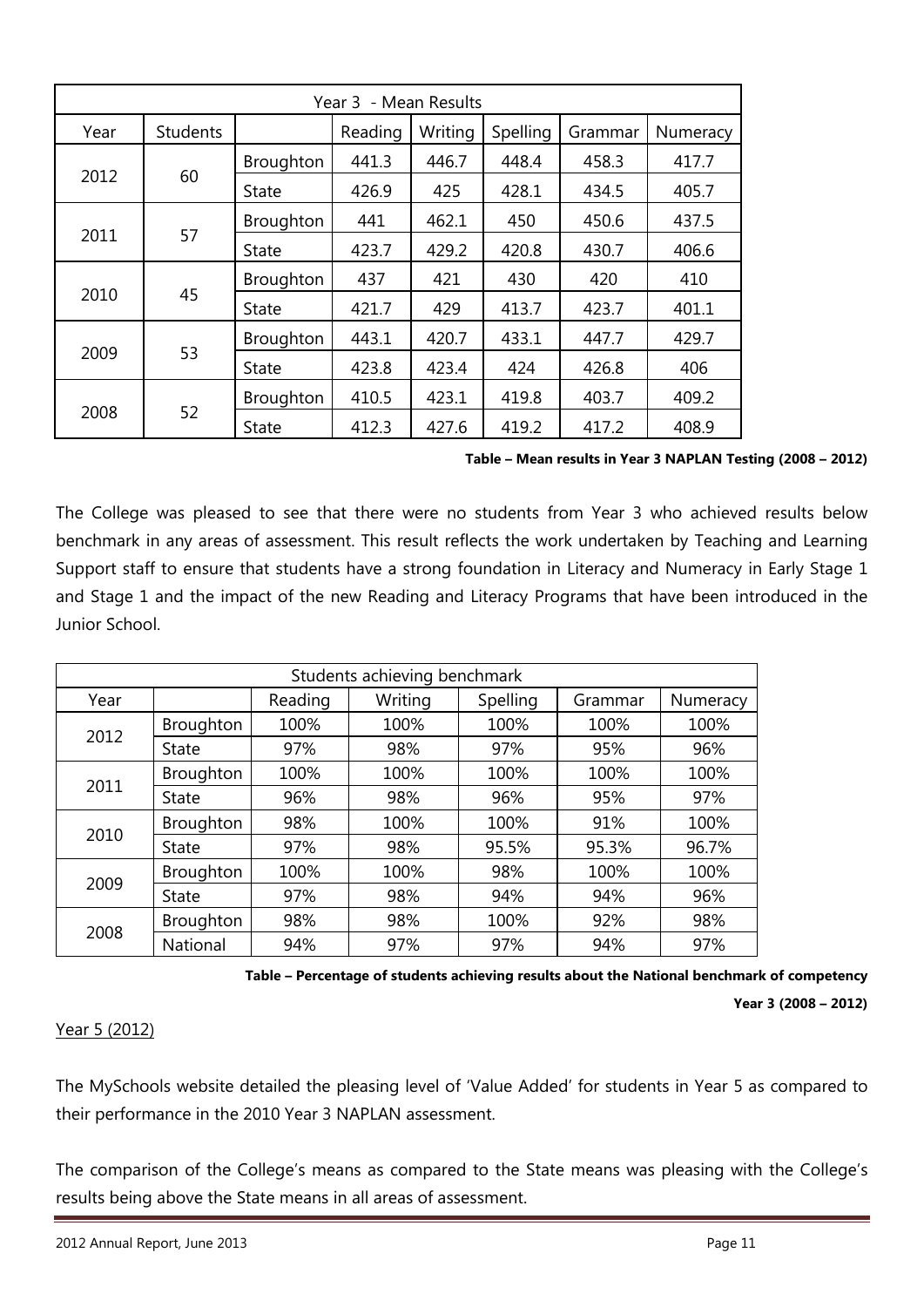The College continues to evaluate the NAPLAN results to determine the areas which could use an increased focus or improvement.

| Year 5 - Mean Results |                 |                  |         |         |          |         |          |  |  |
|-----------------------|-----------------|------------------|---------|---------|----------|---------|----------|--|--|
| Year                  | <b>Students</b> |                  | Reading | Writing | Spelling | Grammar | Numeracy |  |  |
|                       |                 | Broughton        | 526.7   | 510.5   | 545      | 527.5   | 519.4    |  |  |
| 2012                  | 36              | State            | 500.1   | 486.2   | 507.6    | 503.7   | 498.8    |  |  |
|                       |                 | <b>Broughton</b> | 513.9   | 496.8   | 491.5    | 507.9   | 502      |  |  |
| 2011                  | 47              | <b>State</b>     | 496     | 492.7   | 498.3    | 509     | 500.6    |  |  |
|                       | 47              | Broughton        | 484     | 485     | 488      | 489     | 482      |  |  |
| 2010                  |                 | State            | 496.3   | 494.4   | 502.7    | 512.6   | 498.7    |  |  |
|                       |                 | <b>Broughton</b> | 517.5   | 484.3   | 506.2    | 516.9   | 507.9    |  |  |
| 2009                  | 43              | <b>State</b>     | 503.1   | 491.4   | 503      | 507.9   | 502.8    |  |  |
|                       |                 | Broughton        | 496.9   | 494.8   | 506.6    | 511.9   | 476.8    |  |  |
| 2008                  | 46              | <b>State</b>     | 494.7   | 495.4   | 499.4    | 504.9   | 487.8    |  |  |

**Table – Mean results in Year 5 NAPLAN Testing (2008 – 2012)**

The College was pleased to note that the percentage of students in Year 5 who were above benchmark was greater than the State percentages in all areas of assessment. We were particularly pleased to note the improvement in the percentage of students meeting benchmark in Grammar when you compare the performance of this cohort in Year 5 (2012) and Year 3 (2010). This improvement shows the effectiveness of the programs the College put in place after evaluating the 2010 results.

| Students achieving benchmark |                 |         |         |          |         |          |  |  |  |  |
|------------------------------|-----------------|---------|---------|----------|---------|----------|--|--|--|--|
| Year                         |                 | Reading | Writing | Spelling | Grammar | Numeracy |  |  |  |  |
| 2012                         | Broughton       | 100%    | 100%    | 100%     | 97.1%   | 100%     |  |  |  |  |
|                              | State           | 92.3%   | 94.55   | 96.2%    | 92.2%   | 94.8%    |  |  |  |  |
| 2011                         | Broughton       | 98%     | 100%    | 98%      | 98%     | 100%     |  |  |  |  |
|                              | State           | 93%     | 95%     | 95%      | 94%     | 96%      |  |  |  |  |
| 2010                         | Broughton       | 94%     | 96%     | 96%      | 94%     | 98%      |  |  |  |  |
|                              | <b>State</b>    | 94.5%   | 96.4%   | 95.6%    | 95.3%   | 96.1%    |  |  |  |  |
| 2009                         | Broughton       | 93%     | 93%     | 100%     | 93%     | 100%     |  |  |  |  |
|                              | <b>State</b>    | 93%     | 95%     | 94%      | 94%     | 96%      |  |  |  |  |
|                              | Broughton       | 98%     | 99%     | 98%      | 100%    | 91%      |  |  |  |  |
| 2008                         | <b>National</b> | 92%     | 94%     | 93%      | 94%     | 95%      |  |  |  |  |

**Table – Percentage of students achieving results about the National benchmark of competency** 

**Year 5 (2008 – 2012)**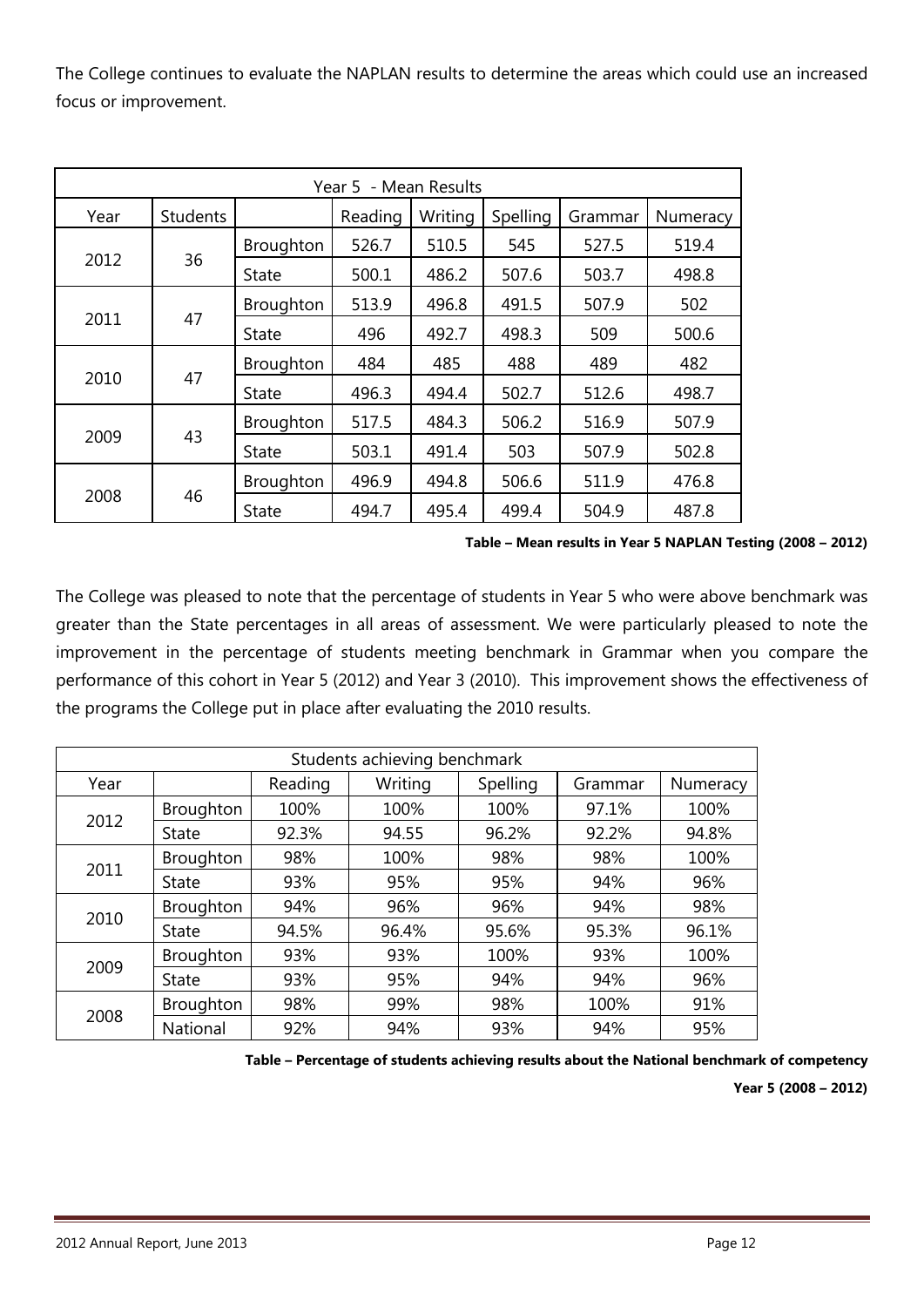#### Reporting Area 4 **SENIOR SCHOOL SECONDARY OUTCOMES**

#### **RECORD OF SCHOOL ACHIEVEMENT**

2012 saw significant changes to credentialing of students completing Year 10 with no School Certificate external testing. The introduction of the Record of School Achievement (RoSA) has allowed the College to focus on our on-going assessment program.

In 2012, the Record of School Achievement was available for students in Year 10 who were not continuing into Year 11. The College had two students who did not continue to Year 11 at any school and were eligible for the Record of School Achievement. Neither student chose to sit for the optional assessment.

#### **HIGHER SCHOOL CERTIFICATE RESULTS**

In 2012, 81 students sat for the Higher School Certificate in 30 courses. The College had students sitting for Extension 1 and Extension 2 courses in English and Mathematics and Extension History. Two students were accelerants in Advanced English and Extension 1 English, 1 student was an accelerant in Extension 2 Mathematics and another student was an accelerant in German.

The College was satisfied with the performance of the majority of students at all ability levels. 24 students from the College made the Higher School Certificate Merit List with a total of 38 mentions across 13 subjects.

In total, 98.4% of results across all courses were 50 marks or more, with 91% of these results above 60. 37% of results placed students in a Band 5 or 6 (marks above 80).

The table below indicates the performance of our Higher School Certificate cohort in a selection of subjects examined and gives an indication of the results gained in comparison to results awarded across the State.

| Subject                 | Year | <b>Students</b> | Bands 4-6      |              | Bands 3-6      |              |
|-------------------------|------|-----------------|----------------|--------------|----------------|--------------|
|                         |      |                 | Marks above 70 |              | Marks above 60 |              |
|                         |      |                 | Broughton      | <b>State</b> | Broughton      | <b>State</b> |
|                         | 2012 | 16              | 50%            | 54%          | 81%            | 76%          |
| <b>Ancient History</b>  | 2011 | 24              | 58%            | 65%          | 91%            | 85%          |
|                         | 2010 | 22              | 59%            | 64%          | 72%            | 84%          |
|                         | 2012 | 15              | 73%            | 63%          | 100%           | 90%          |
| <b>Biology</b>          | 2011 | 25              | 56%            | 61%          | 96%            | 87%          |
|                         | 2010 | 23              | 61%            | 64%          | 78%            | 90%          |
|                         | 2012 | 34              | 56%            | 67%          | 85%            | 88%          |
| <b>Business Studies</b> | 2011 | 34              | 62%            | 65%          | 100%           | 87%          |
|                         | 2010 | 23              | 38%            | 68%          | 94%            | 90%          |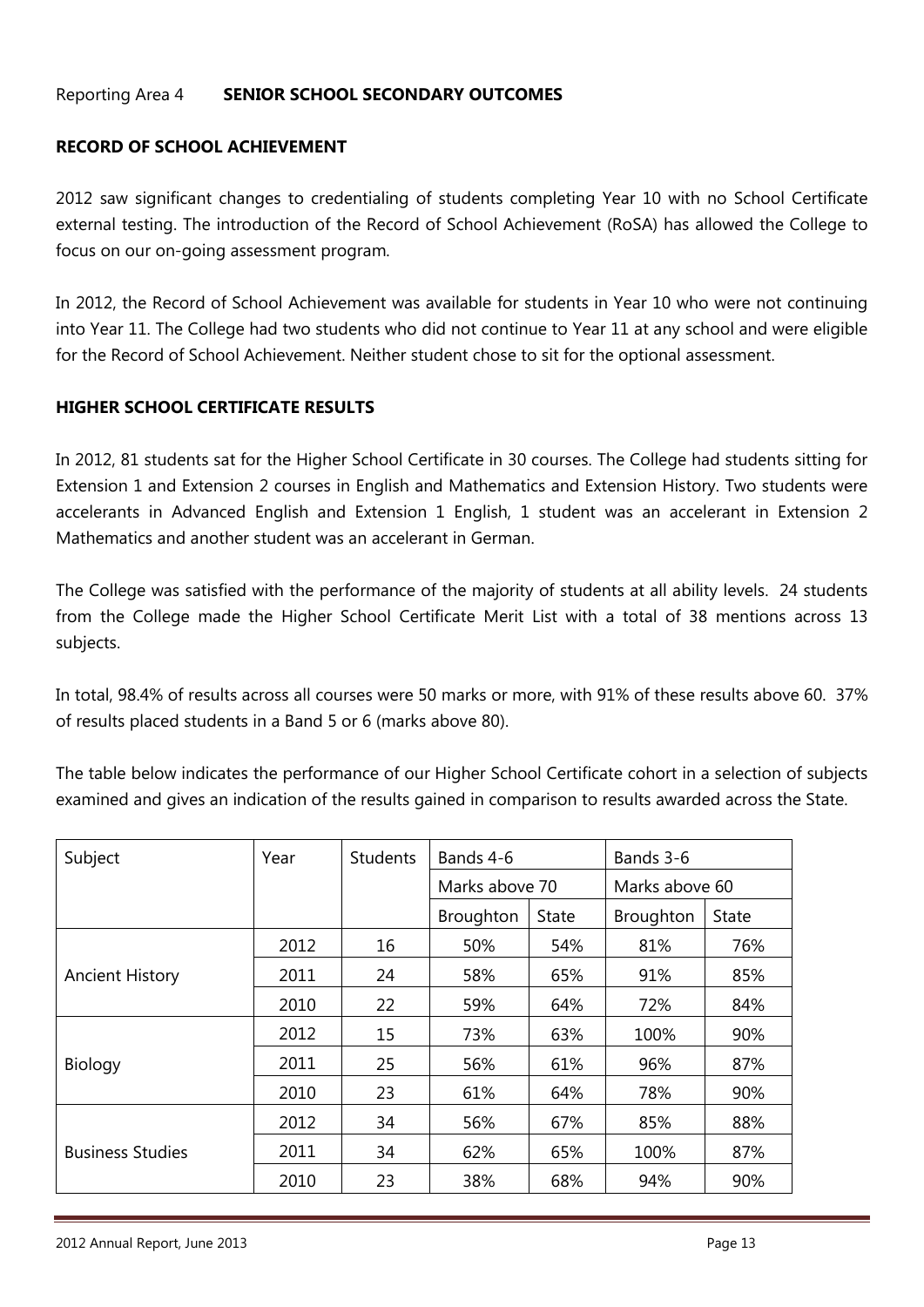| Subject                                        | Year | <b>Students</b> | Bands 4-6      |              | Bands 3-6      |              |  |
|------------------------------------------------|------|-----------------|----------------|--------------|----------------|--------------|--|
|                                                |      |                 | Marks above 70 |              | Marks above 60 |              |  |
|                                                |      |                 | Broughton      | <b>State</b> | Broughton      | <b>State</b> |  |
|                                                | 2012 | 18              | 39%            | 71%          | 89%            | 90%          |  |
| Chemistry                                      | 2011 | 18              | 56%            | 72%          | 78%            | 90%          |  |
|                                                | 2010 | 19              | 79%            | 71%          | 100%           | 89%          |  |
| Community and Family                           | 2012 | 12              | 100%           | 83%          | 100%           | 90%          |  |
| <b>Studies</b>                                 | 2010 | 7               | 855            | 64%          | 100%           | 89%          |  |
| Design and Technology                          | 2012 | 11              | 82%            | 78%          | 91%            | 93%          |  |
|                                                | 2011 | 10              | 90%            | 77%          | 100%           | 94%          |  |
|                                                | 2012 | 6               | 100%           | 83%          | 100%           | 93%          |  |
| Drama                                          | 2011 | 8               | 75%            | 82%          | 100%           | 97%          |  |
|                                                | 2010 | $9$             | 100%           | 78%          | 100%           | 97%          |  |
| Economics                                      | 2012 | 12              | 67%            | 87%          | 58%            | 72%          |  |
|                                                | 2012 | 6               | 100%           | 93%          | 83%            | 74%          |  |
| <b>Engineering Studies</b>                     | 2011 | 8               | 50%            | 72%          | 88%            | 92%          |  |
|                                                | 2010 | 8               | 75%            | 76%          | 88%            | 91%          |  |
|                                                | 2012 | 65              | 97%            | 99%          | 855            | 89%          |  |
| English - Advanced                             | 2011 | 55              | 78%            | 88%          | 97%            | 98%          |  |
|                                                | 2010 | 33              | 95%            | 93%          | 98%            | 98%          |  |
|                                                | 2012 | 15              | 60%            | 78%          | 20%            | 51%          |  |
| English - Standard                             | 2011 | 17              | 53%            | 38%          | 76%            | 72%          |  |
|                                                | 2010 | 41              | 43%            | 35%          | 83%            | 72%          |  |
| German                                         | 2012 | 3               | 0%             | 80%          | 100%           | 97%          |  |
|                                                | 2012 | 6               | 100%           | 81%          | 100%           | 61%          |  |
| Hospitality                                    | 2011 | 16              | 94%            | 67%          | 10%            | 87%          |  |
|                                                | 2010 | 12              | 61%            | 67%          | 91%            | 83%          |  |
| <b>Industrial Technology</b>                   | 2012 | 7               | 86%            | 85%          | 57%            | 62%          |  |
| <b>Information Processes</b><br>and Technology | 2012 | 7               | 71%            | 80%          | 575            | 61%          |  |
|                                                | 2012 | 14              | 79%            | 87%          | 64%            | 69%          |  |
| Legal Studies                                  | 2011 | 6               | 67%            | 68%          | 100%           | 88%          |  |
|                                                | 2010 | 12              | 77%            | 63%          | 85%            | 83%          |  |
|                                                | 2012 | 48              | 83%            | 80%          | 65%            | 51%          |  |
| Mathematics - General                          | 2011 | 44              | 66%            | 50%          | 86%            | 80%          |  |
|                                                | 2010 | 42              | 57%            | 60%          | 91%            | 80%          |  |
|                                                | 2012 | 22              | 77%            | 79%          | 95%            | 91%          |  |
| Mathematics                                    | 2011 | 24              | 71%            | 78%          | 87%            | 90%          |  |
|                                                | 2010 | 23              | 52%            | 75%          | 96%            | 89%          |  |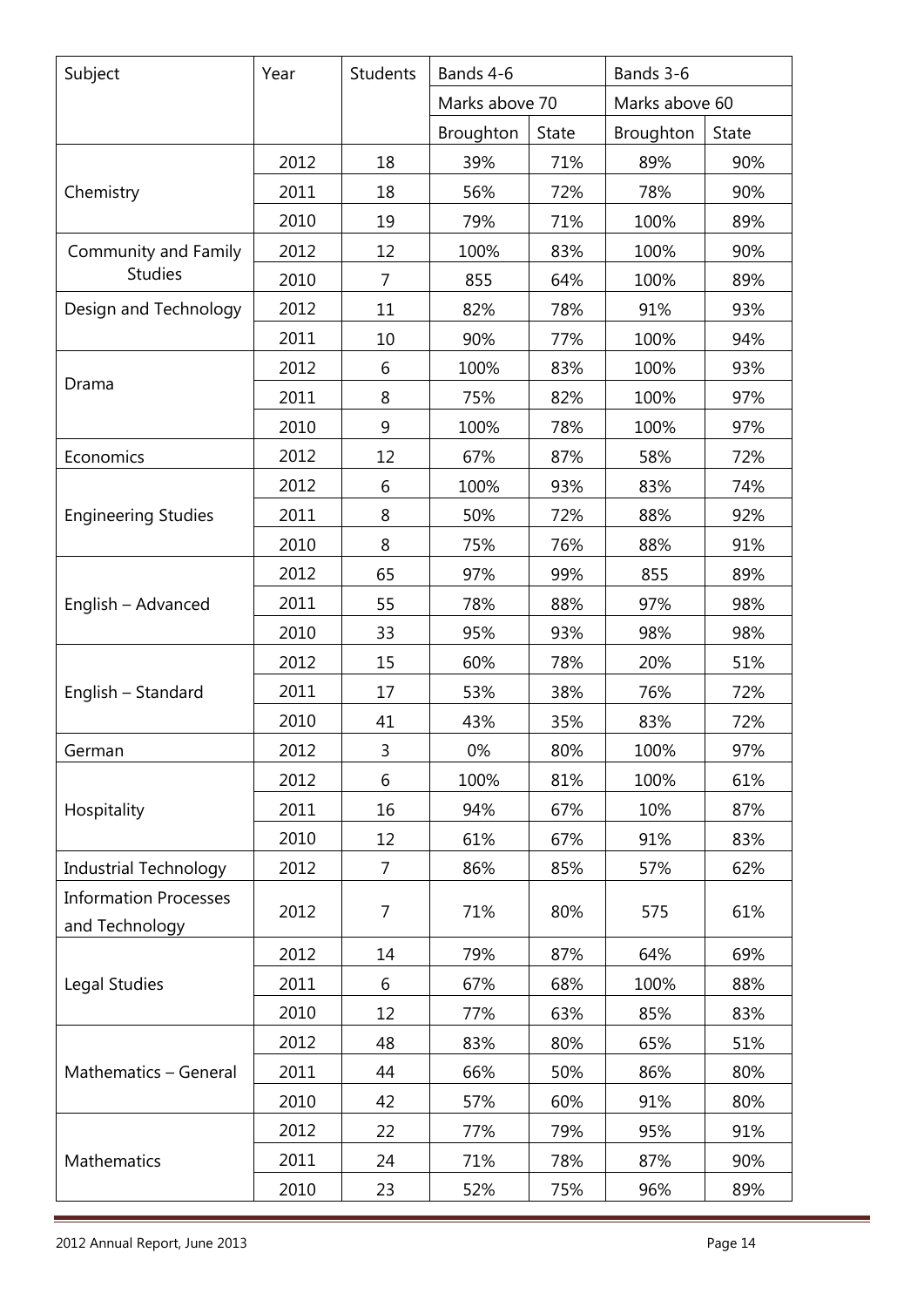| Subject                    | Year | <b>Students</b> | Bands 4-6      |              | Bands 3-6      |              |
|----------------------------|------|-----------------|----------------|--------------|----------------|--------------|
|                            |      |                 | Marks above 70 |              | Marks above 60 |              |
|                            |      |                 | Broughton      | <b>State</b> | Broughton      | <b>State</b> |
|                            | 2012 | 20              | 75%            | 74%          | 85%            | 89%          |
| Modern History             | 2011 | 12              | 66%            | 74%          | 91%            | 90%          |
|                            | 2010 | 13              | 69%            | 77%          | 855            | 91%          |
|                            | 2012 | 6               | 100%           | 90%          | 100%           | 98%          |
| Music $-1$                 | 2011 | 5               | 100%           | 87%          | 100%           | 97%          |
|                            | 2010 | 5               | 100%           | 88%          | 100%           | 91%          |
|                            | 2012 | 10              | 90%            | 63%          | 90%            | 85%          |
| <b>PDHPE</b>               | 2011 | 17              | 77%            | 68%          | 95%            | 90%          |
|                            | 2010 | 17              | 71%            | 70%          | 95%            | 93%          |
|                            | 2012 | 17              | 53%            | 67%          | 88%            | 90%          |
| Physics                    | 2011 | 17              | 59%            | 70%          | 100%           | 91%          |
|                            | 2010 | 17              | 52%            | 71%          | 94%            | 92%          |
|                            | 2012 | 8               | 100%           | 78%          | 100%           | 94%          |
| <b>Textiles and Design</b> | 2011 | 4               | 100%           | 70%          | 100%           | 87%          |
|                            | 2012 | 12              | 92%            | 89%          | 100%           | 89%          |
| <b>Visual Arts</b>         | 2011 | 6               | 100%           | 86%          | 100%           | 97%          |
|                            | 2010 | 9               | 100%           | 86%          | 100%           | 97%          |

The number of students achieving each band in Extension subjects is shown in below.

| Subject                    | number<br>Total<br>of candidates | Band E1     | Band E2     | Band E3 | Band E4<br>$>90\%$ |
|----------------------------|----------------------------------|-------------|-------------|---------|--------------------|
| English<br>Extension 1     | 14                               | 10          | $\mathbf 0$ | 10      | 4                  |
| English<br>Extension 2     | 6                                | $\mathbf 0$ | 2           | 4       | 0                  |
| Mathematics<br>Extension 1 | 8                                |             | 3           | 3       |                    |
| Mathematics<br>Extension 2 |                                  | 0           | $\mathbf 0$ | 2       |                    |
| History<br>Extension       |                                  | 0           |             | 3       |                    |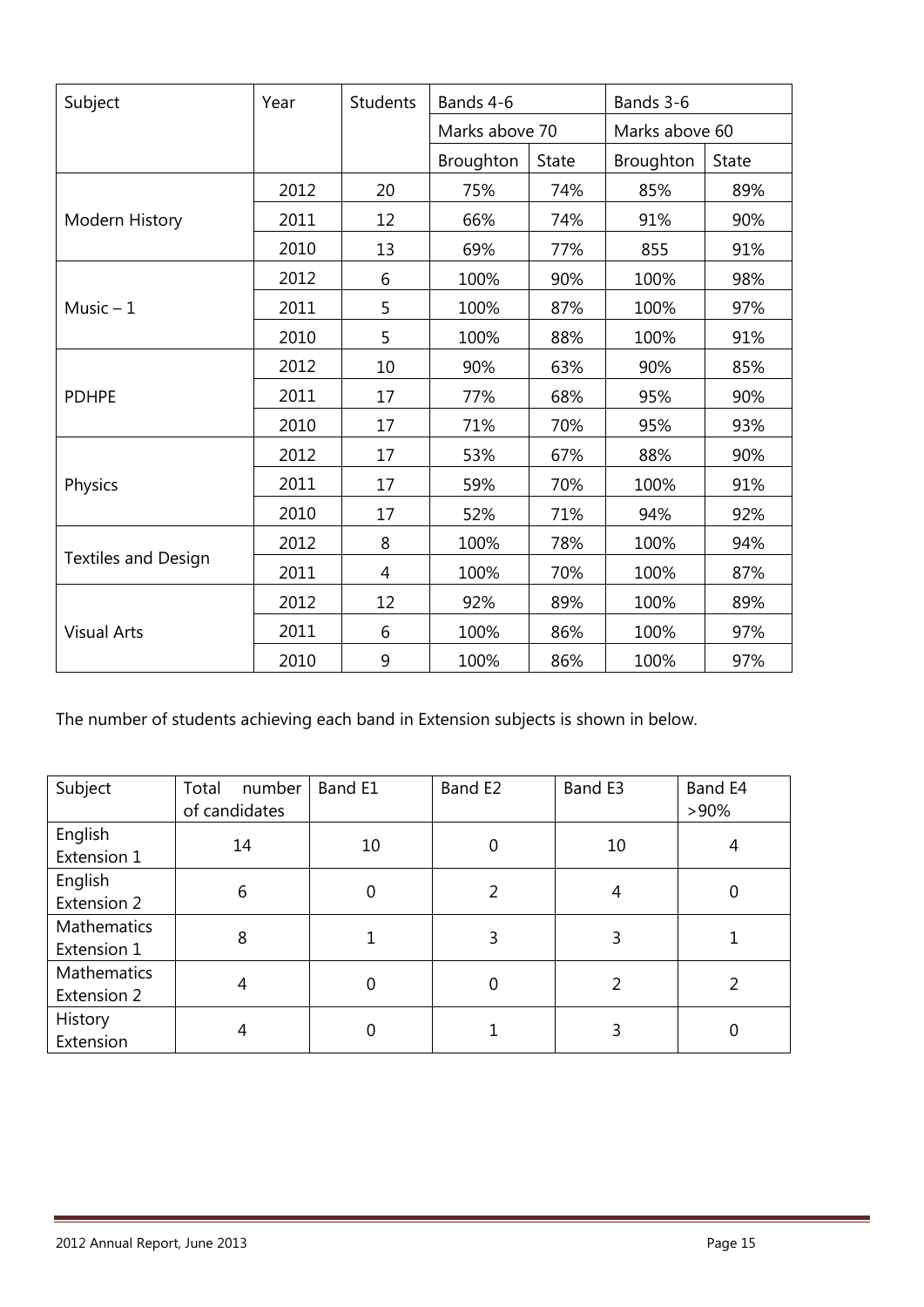#### **SENIOR SECONDARY OUTCOMES**

In 2012, all Year 12 students achieved the award of the Higher School Certificate and 11 students studied Vocational Educational Training Courses, which gained them a Statement of Attainment towards Australian Qualification Framework Certificates in addition to their Higher School Certificate.

Five students received a Statement of Attainment towards a Certificate 2 in Hospitality, 1 student gained a Certificate 2 in Retail, 2 in Information Technology, 2 in Tourism and 1 in Construction.

1 student undertook a School Based Traineeship in Retail in conjunction with McDonalds and 2 students undertook a School Based Apprenticeship – 1 in Beauty Therapy and 1 in Construction.

| Year 12 | Number of<br>students eligible | Qualification/Credential                                                    | Number of students who<br>received the<br>Award/Credential |
|---------|--------------------------------|-----------------------------------------------------------------------------|------------------------------------------------------------|
|         | 78                             | <b>Higher School Certificate</b>                                            | 78                                                         |
| 2012    | 11                             | <b>Statement of Attainment</b><br>towards Certificate 2 or<br>Certificate 2 | 11                                                         |
|         | 74                             | <b>Higher School Certificate</b>                                            | 74                                                         |
| 2011    | 17                             | <b>Statement of Attainment</b><br>towards Certificate 2                     | 17                                                         |
|         | $\mathbf{1}$                   | Australian Qualification<br>Certificate 2                                   | 1                                                          |
| 2010    | 74                             | Higher School Certificate                                                   | 74                                                         |
|         | 29                             | Australian<br>Qualification<br>Certificate 2                                | 29                                                         |

In 2011 changes to the syllabus for Hospitality meant that the requirements for gaining Australian Qualification Certificate 2 had changed. An extra 30 hours of work placement was required. Whilst most of the competencies required to gain a Certificate 2 had been achieved, students in Year 12 elected not to do the extra work placement required because of time constraints.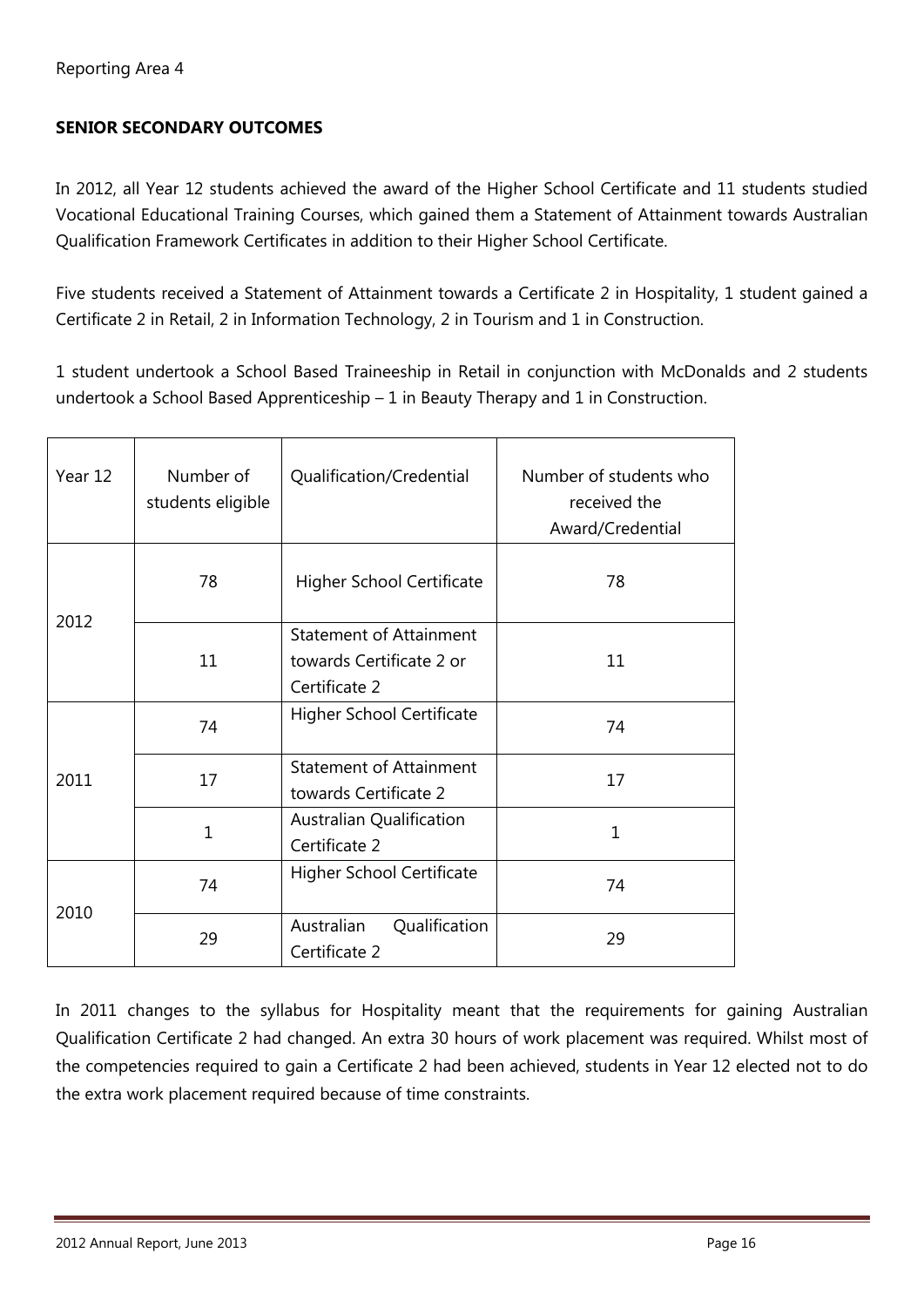#### **PROFESSIONAL LEARNING AND TEACHING STANDARDS**

In 2012, there were 66 members of the teaching staff, 53 employed full time and 13 part-time.

#### **Teaching Qualifications**

The qualifications of the teaching staff are summarised in the table below:

|                                                           | Number of Full | Number of Part |
|-----------------------------------------------------------|----------------|----------------|
| Category                                                  | Time Teachers  | Time Teachers  |
| Teachers who have teaching qualifications from a higher   |                | 13             |
| education institution within Australia or are recognised  |                |                |
| within the National Office of Overseas Skills Recognition | 52             |                |
| (AEI-NOOSR) Guidelines                                    |                |                |
| Teachers who have qualifications as a graduate from a     |                | 0              |
| higher education institution within Australia or one      |                |                |
| recognised within the AEI-NOOSR Guidelines but lack       |                |                |
| formal teacher education qualifications                   |                |                |
| Teachers who do not have qualifications as described in   |                |                |
| (a) and (b) but have relevant successful teaching         | 0              | 0              |
| experience or appropriate knowledge relevant to the       |                |                |
| teaching context                                          |                |                |

One member of staff has completed two post graduate degrees and is presently completing her Masters of Teaching. She had experience teaching before being employed at the College and is supervised by her Head of School whilst completing her post graduate qualification.

#### **Professional Learning**

In 2012, Schools Council generously funded 11 days in which the whole staff was involved in Professional Development activities.

Professional Development activities included work with the Anglican Education Commission on teaching with a Christian perspective, Customer Care – a Professional Approach to Dealing with Current and Prospective Families, updating technology skills, a Boys Education Workshop, CPR Training, a Cyber Smart Program, First Aid and a 'What If' Program (discussing social issues), Accreditation. Staff also attended a Retreat Day with our colleagues from St. Peters Anglican Primary School.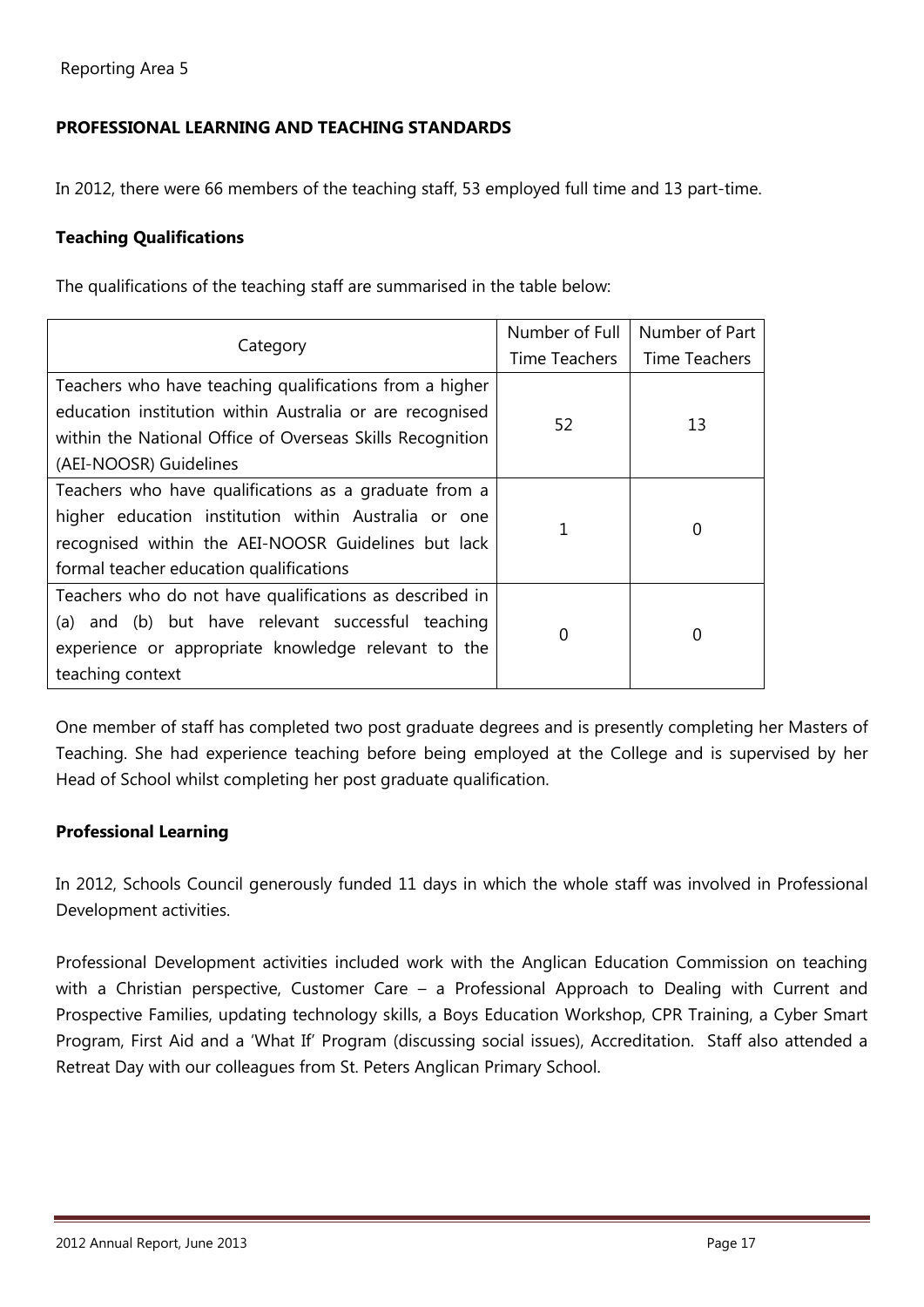All staff also attended one hour and a half of Professional Development at Staff Meetings twice per term, which covered Autism Spectrum Disorder, a 4 module Cyber Bullying Course, an update on the use of Epipen's, Technology Workshops, Asthma Friendly School Training and WH&S Risk Assessment Training.

Schools Council also provided, within the College budget, funding for an average of two days for each member of the teaching staff to access Professional Development Training from external providers. An overview of attendance is shown in the table below. The total cost spent on these Professional Development activities, totalled \$31,792. In addition to the cost, the College employed casuals for 20 days to cover staff attending Professional Development (approximate cost \$7,400). Based on these figures, the College paid an average of \$600 per staff member for Professional Development (course plus casuals) plus paying 11 days of wages per staff member for the Staff Development Days.

Professional Learning Activities, such as in-services and conferences include:

| Areas of In-service Learning Activities         | Number of Teaching Days |
|-------------------------------------------------|-------------------------|
| Accreditation                                   | 6                       |
| Careers                                         | 8                       |
| Chaplain                                        | 2                       |
| Christian Worldview                             | 5                       |
| <b>Community Development</b>                    | 4                       |
| <b>Compliance Courses</b>                       | 11                      |
| <b>Faculty Specific Courses</b>                 | 27                      |
| Library                                         | 8                       |
| Pastoral Care                                   | 5                       |
| Principal/Deputy Principal Conferences/Meetings | 17                      |
| Sport/Co-curricular                             | 13                      |
| Technology                                      | $\overline{2}$          |
| <b>Special Needs</b>                            | 12                      |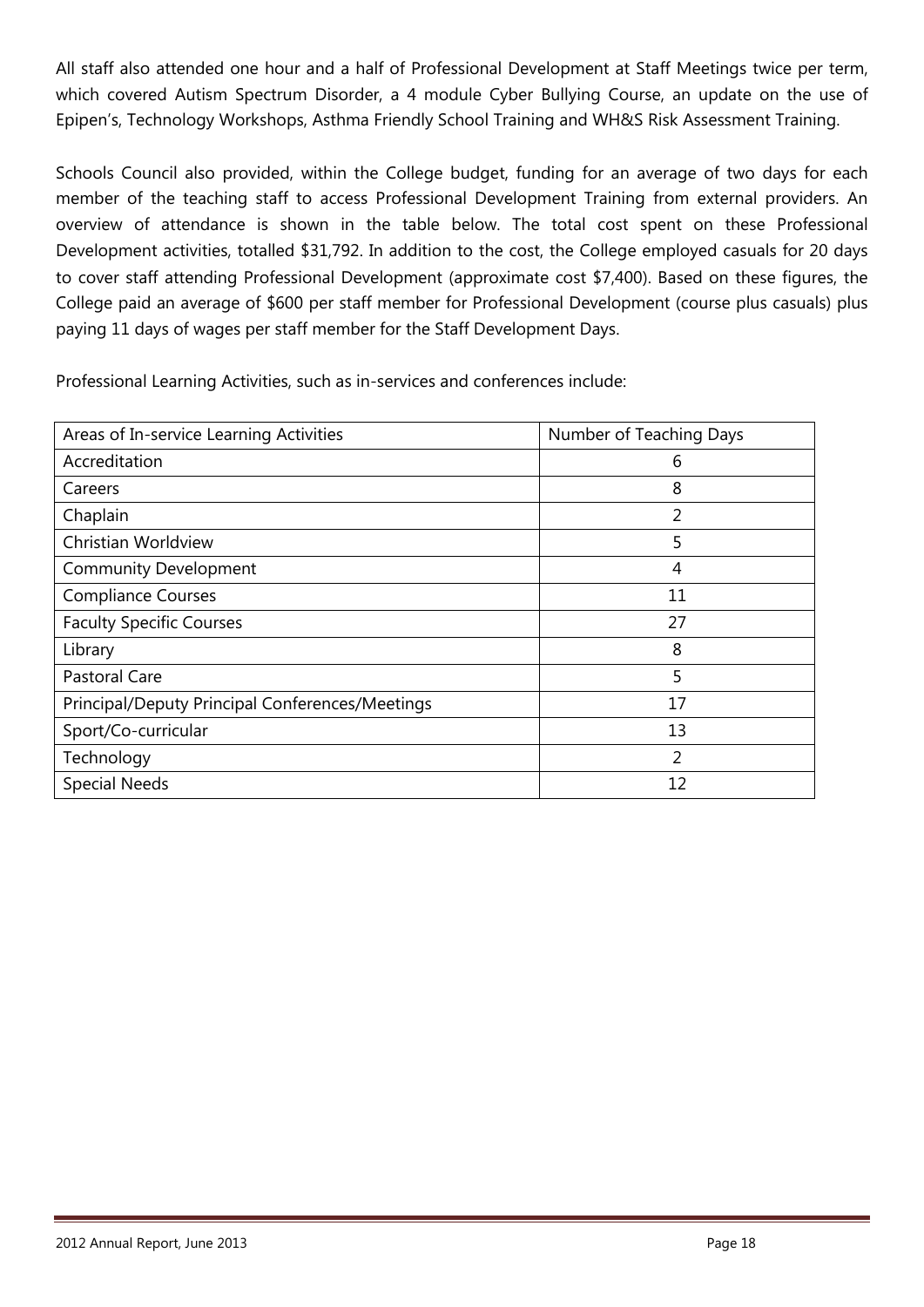#### **WORKFORCE COMPOSITION**

In 2012, the College employed a total of 74 full time and 47 part time staff. The College is committed to employing Christian staff members who are active members of their church. This ensures that the staff support the Christian ethos and mission of the College.

The table below shows the composition of the 2012 workforce of the College.

|                                     | Males            |                | Females          |           |
|-------------------------------------|------------------|----------------|------------------|-----------|
|                                     | <b>Full Time</b> | Part Time      | <b>Full Time</b> | Part Time |
| <b>Teaching Staff</b>               | 25               | 1              | 32               | 13        |
| Support and<br>Operational staff    | 6                | $\overline{2}$ | 10               | 7         |
| <b>Cleaning Staff</b>               | $\mathbf 0$      | 3              | 0                | 13        |
| College Shop/Canteen<br><b>OSHC</b> |                  |                | 1                | 8         |

N.B. No member of staff identifies as being of aboriginal descent. Teaching staff includes the Preparatory staff.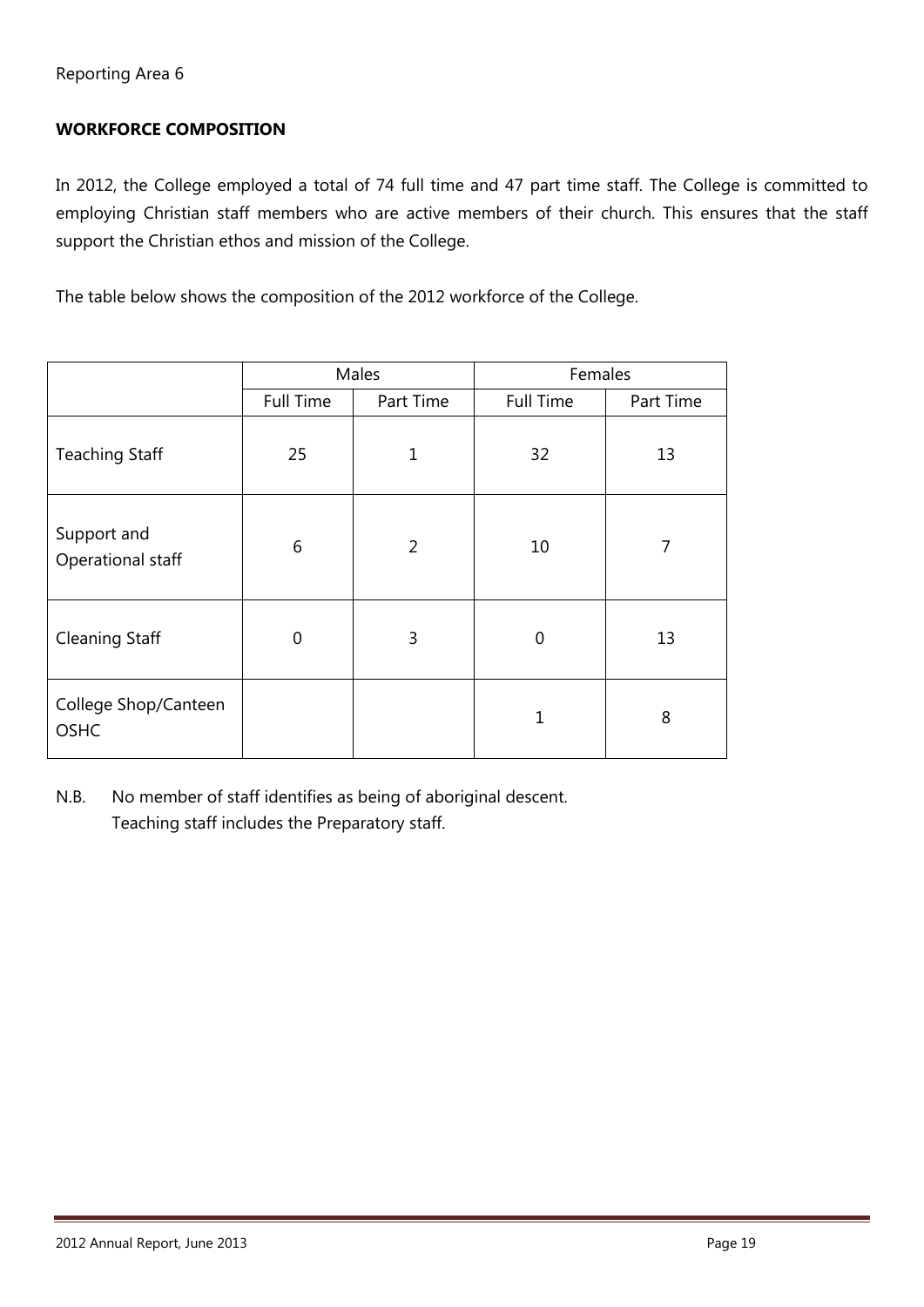#### **STUDENT ATTENDANCE AND RETENTION RATES IN THE SECONDARY SCHOOL**

#### **Student Attendance**

**94%** of students attended school on average each school day in 2012. This figure was consistent across the Junior School and the Secondary School.

This remains the same as for 2011.

The Attendance for each year is shown on the table below rounded to the nearest percentage point:

| Year Level   | Attendance Rate |
|--------------|-----------------|
| Kindergarten | 94%             |
| Year 1       | 94%             |
| Year 2       | 95%             |
| Year 3       | 95%             |
| Year 4       | 96%             |
| Year 5       | 94%             |
| Year 6       | 93%             |
| Year 7       | 95%             |
| Year 8       | 93%             |
| Year 9       | 95%             |
| Year 10      | 93%             |
| Year 11      | 92%             |
| Year 12      | 95%             |
|              |                 |

Student attendance rates are consistent with similar data relating to 2011. Some of the reasons for slightly lower attendance rates in some Years of the College are that more of our students are taking extended trips overseas and others have had absences due to personal family circumstances.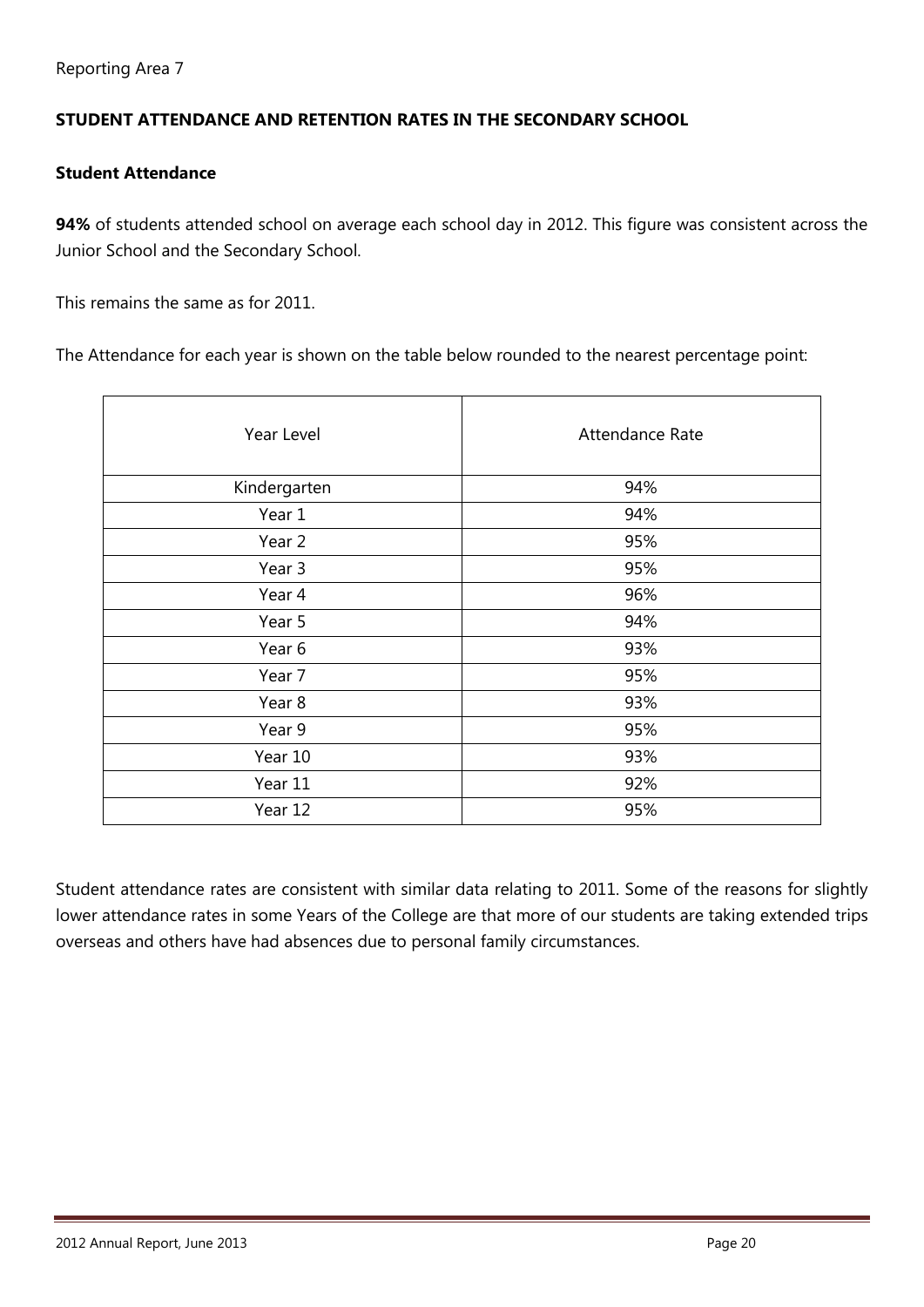#### **Management of Non-Attendance**

The College continues to have routines in place to follow up students' absences through requiring a note from a parent/guardian. If a note, explaining an absence, has not been received after the student returns to school, a letter is sent home to parents asking them to explain the absence. Regular follow up is undertaken until the absence has been explained.

The Class Teachers (Junior School) and House Tutors (Senior School) are asked to examine attendance records and report any concerns or patterns of non-attendance to their relevant supervisor for investigation and follow-up.

Details relating to Policies and Procedures on Student Attendance are available to staff through the Policy Section on the College intranet.

#### **RETENTION OF YEAR 10 TO YEAR 12**

| Years       | Year 10 total | Year 12 total | Year 10 enrolment | Apparent       | Actual retention |
|-------------|---------------|---------------|-------------------|----------------|------------------|
| Compared    | enrolment on  | enrolment on  | remaining in Year | retention rate | rate             |
|             | census date   | census date   | 12 on census date |                |                  |
| 2006/2008   | 135           | 96            | 92                | 71%            | 69%              |
| 2007/2009   | 116           | 87            | 81                | 75%            | 70%              |
| 2008/2010   | 108           | 74            | 72                | 69%            | 67%              |
| 2009/2011   | 97            | 74            | 68                | 76%            | 70%              |
| 2010 / 2012 | 99            | 78            | 77                | 78%            | 77%              |

The figures below reflect the retention rates of students in Year 10 and Year 12.

The retention rate for the 2010 School Certificate cohort who sat for the 2012 HSC cohort slightly increased compared to the 2009/2011 cohort. This was not unexpected but is not a significant enough increase to allow long term trends to be determined.

In 2009, the NSW State Government passed legislation to change the years of compulsory schooling. As of 2010, all NSW students must complete Year 10. After Year 10 and until the age of 17 years, students must be in school or approved education or training or in full-time, paid employment or in a combination of these. This explains a higher retention level over the past two years.

During Year 10, our Careers Adviser seeks to ensure that these students are prepared for future careers through the Work Experience Program and assistance is given in completing application forms, interview training etc. Our Careers Adviser works closely with the South Western Sydney TAFE and local group training authorities.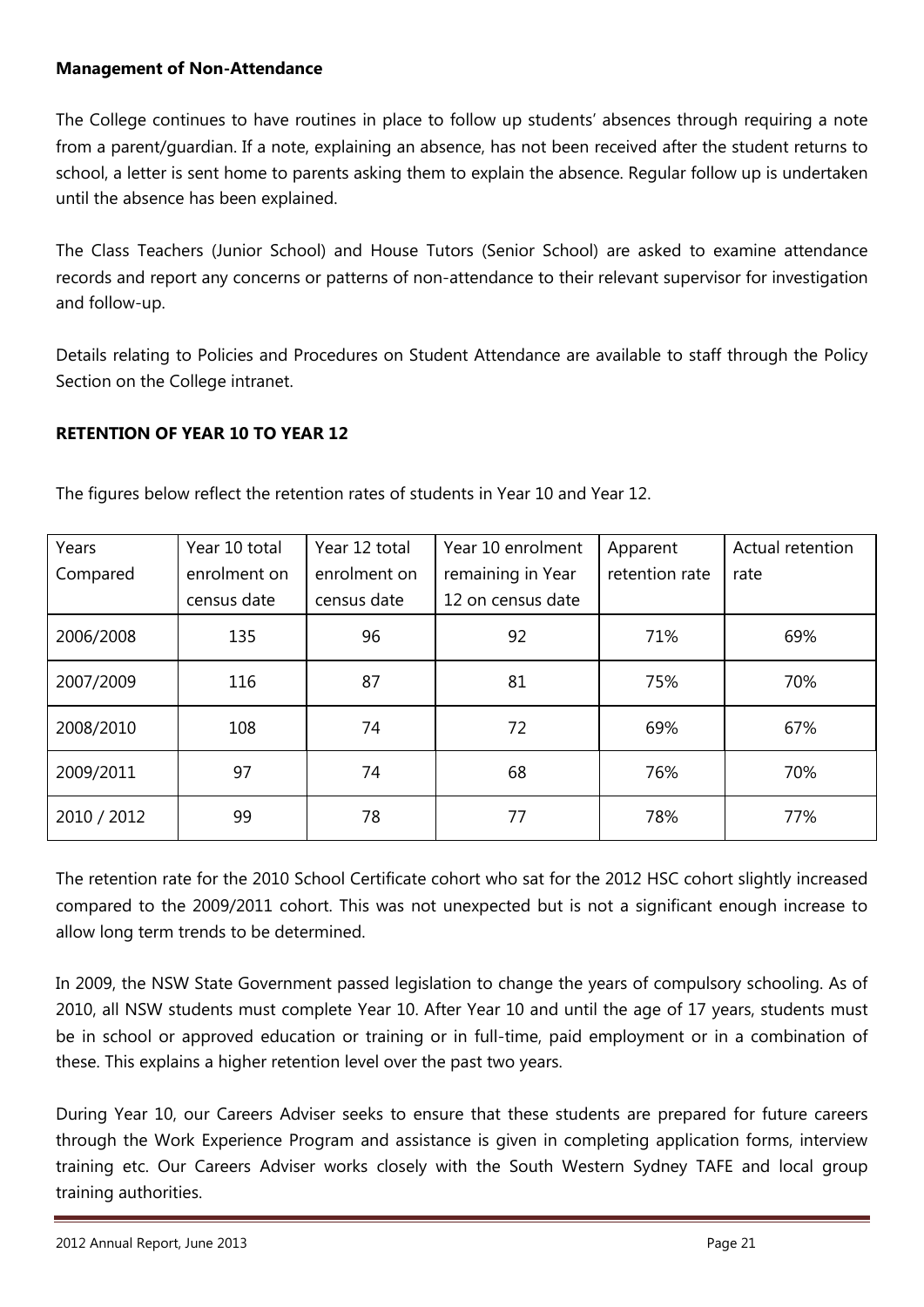#### **POST SCHOOL DESTINATIONS**

Our Careers Program is designed to ensure that students who seek to leave the College are guided into making appropriate choices and have training in portfolio development, interview techniques, resume writing and employment applications.

The College has followed up students who left prior to the Higher School Certificate and is pleased to note that the majority of the students who have left did so to go to employment or to study at TAFE.

Students who completed the Higher School Certificate are either presently studying at university, at TAFE or through Private Providers or have entered the workforce.

Our Careers Adviser gathered data on first round and late offers in February 2013 and surveyed Year 12(2013) students in March 2013. From these sources, the following data on post school destinations has determined that 65% of students were offered University places and 35% were offered full time TAFE, went to work or went to a Private provider.

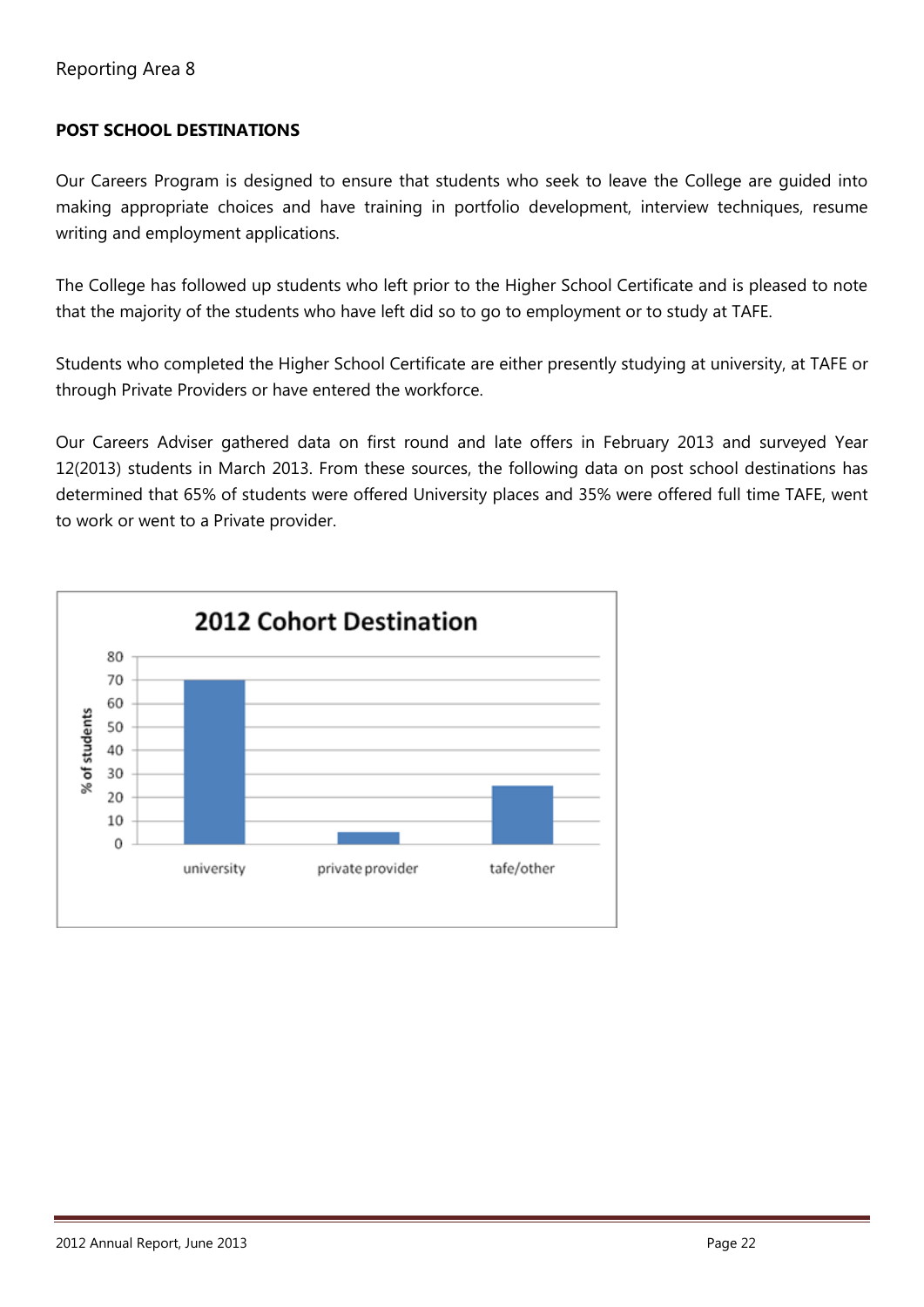## **ENROLMENT POLICIES AND CHARACTERISTICS OF THE STUDENT BODY**

#### **2012 Census Numbers**

| Year         | Female | Male | Total |
|--------------|--------|------|-------|
| Preparatory  | 22     | 32   | 54    |
| Kindergarten | 21     | 32   | 53    |
| Year 1       | 41     | 28   | 69    |
| Year 2       | 23     | 24   | 47    |
| Year 3       | 31     | 29   | 60    |
| Year 4       | 29     | 29   | 60    |
| Year 5       | 19     | 17   | 36    |
| Year 6       | 27     | 21   | 48    |
| Year 7       | 35     | 55   | 90    |
| Year 8       | 37     | 44   | 81    |
| Year 9       | 39     | 36   | 75    |
| Year 10      | 43     | 42   | 85    |
| Year 11      | 34     | 40   | 74    |
| Year 12      | 37     | 41   | 78    |
| Total        | 438    | 470  | 908   |

#### **Enrolment Policies**

Broughton Anglican College aims to offer families in the Macarthur region an opportunity to have their children educated in a disciplined, caring environment in which students are given the opportunity to develop spiritually, morally, intellectually, physically, emotionally and socially.

The College aims to use the expertise of staff and resources available to meet the specific learning and welfare needs of all students enrolled. We aim to ensure that parents are able to make an informed decision relating to enrolment, being aware of the needs of their children and the degree to which the College can meet these needs with the resources available.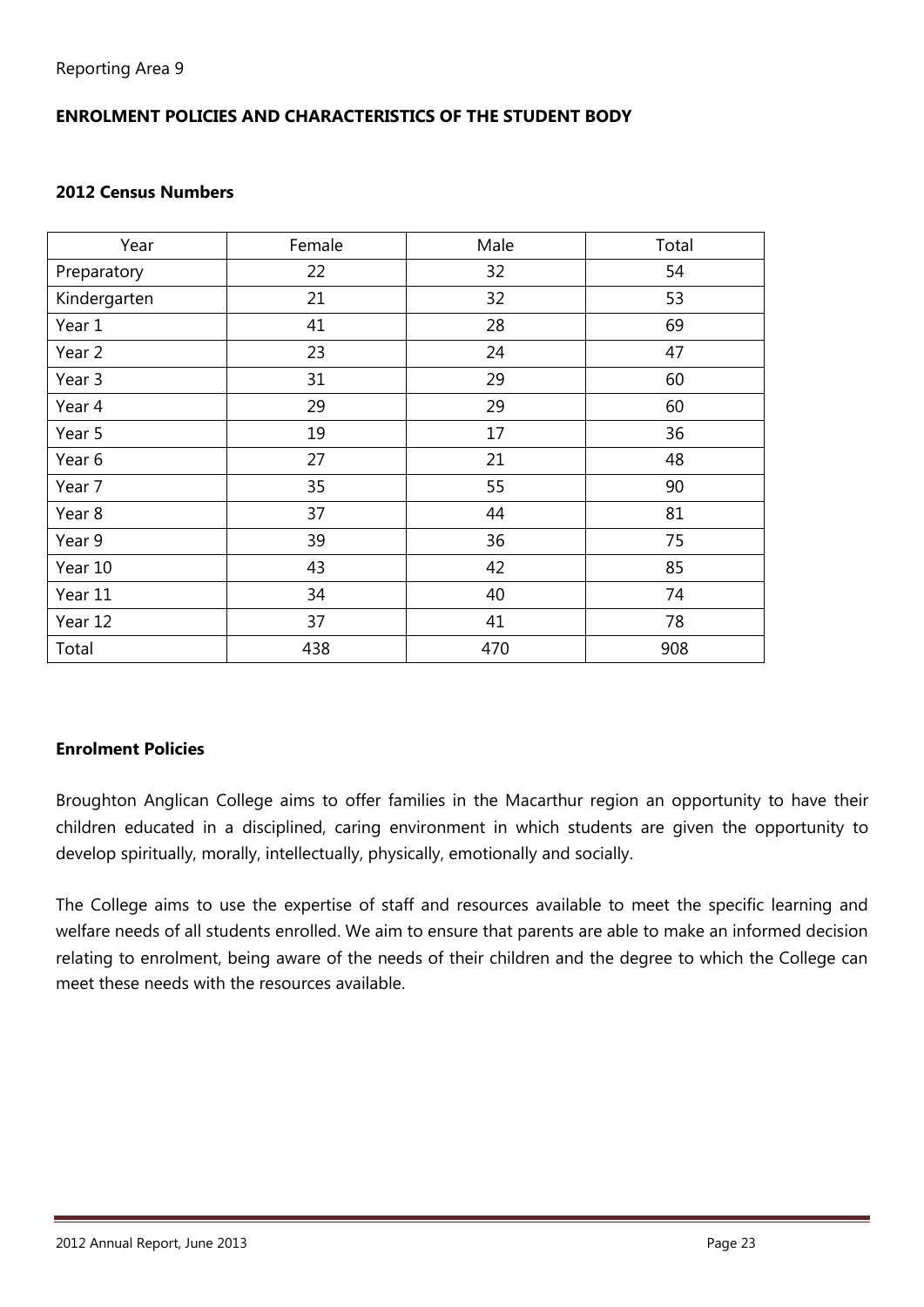Factors determining enrolment relate to whether the student:

- a) is presently enrolled at Broughton or St. Peter's Anglican Primary School
- b) is a child of local clergy or members of staff
- c) has a sibling already enrolled at Broughton or St. Peter's Anglican Primary School
- d) has parents who were past students of Broughton Anglican College
- e) has parents actively involved in Anglican parishes
- f) has parents involved in other Christian churches
- g) has parents who are prepared to accept the Christian ethos of the College.

A member of the Headmaster's Executive will interview parents and the student to give further information that parents may require to make an informed choice relating to the enrolment and collect further information which will allow him/her to prepare a recommendation to the Headmaster. The Headmaster, Heads of School or other appropriate staff, may be involved in the interview to allow the parents to discuss specific needs of the student and programs available to assist the College in the development of an appropriate education plan for the student.

Positions will be offered to a student, if available, at the discretion of the Headmaster provided the student's behaviour, as indicated on the school reports, is satisfactory and the College can adequately meet his/her educational needs.

The full Enrolment Policy of the College is attached to this report as Attachment 1.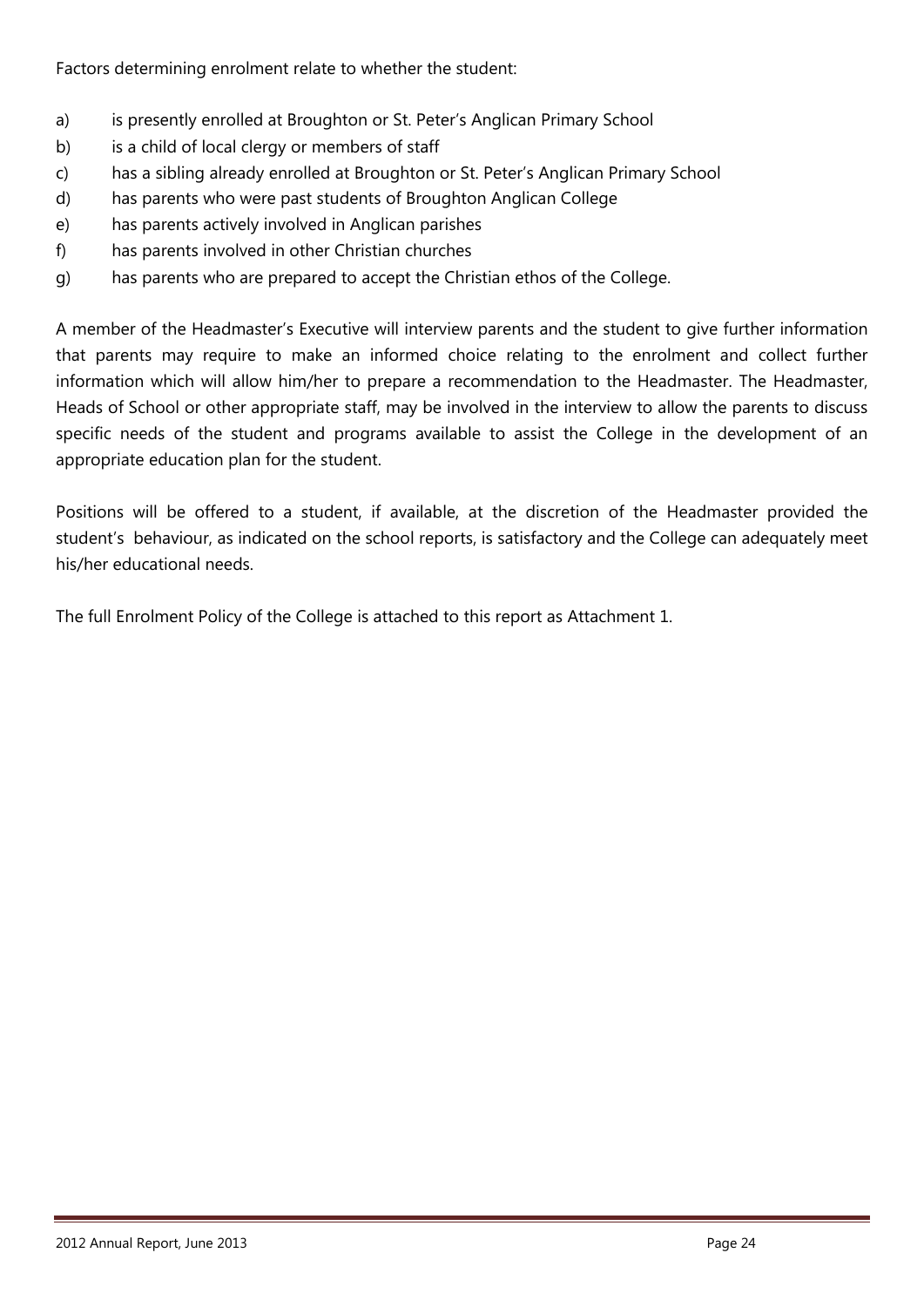#### **SCHOOL POLICIES**

#### **Pastoral Care**

Pastoral Care at Broughton reflects the partnership between students, their families and the College staff. It integrates the academic, social, emotional and spiritual dimensions so that an environment of care pervades the entire College community.

Pastoral Care encompasses three important elements: emotional support, behaviour management and structured curriculum time, to encourage the social and spiritual development of each child in our care.

Pastoral Care is central to the ethos of Broughton Anglican College as it seeks to actively support the fulfillment of the College's mission. Central to that is our Christ-centred vision of Pastoral Care: one that is built on the principles of Scripture, mutual respect, self-discipline, promotion of self-awareness and selfesteem, tolerance and understanding and a knowledge that real life can only be found through Christ.

At Broughton, Pastoral Care will be delivered in a Christian environment to provide the opportunity and encouragement for students to realise their God-given potential. Students are encouraged to show concern for the welfare of others and behave in ways that do not infringe upon the care and requirements of others.

As Pastoral Care is concerned with the needs of each individual child, each should have access to at least one staff member who will care and respond in a positive way. Whilst all staff at Broughton have a responsibility for the Pastoral Care of students, the Pastoral Care Teams have a special responsibility for assisting the relevant Head of School.

In 2012, the Secondary School Pastoral Care Team was restructured as the College moves towards a change in the division in the Secondary School, which is reflective of the changing educational landscape. The College introduced a Senior School Pastoral Care Structure with staff responsible for students in Years 7-9 and others focussing on students in Years 10-12. The Pastoral Care Team was expanded to consist of the Head of the Senior School, Dean of Students (Years 7-9), Dean of Students (Years 10-12), two Assistant Deans of Students (Years 7-9) and two Assistant Deans of Students (Years 10-12).

In the Junior School, Pastoral Care primarily falls under the responsibility of the classroom teacher. The Assistant Heads of School and the Head of School support the teacher by dealing with students who need additional support. The Junior School Chaplain is also available to meet with students.

Each fortnight, the Junior School Management Team meets with the Head of Teaching and Learning Development and the Educational Psychologist to discuss students in regards to both academic and pastoral needs. We also run programs such as Better Buddies to equip students to care for each other.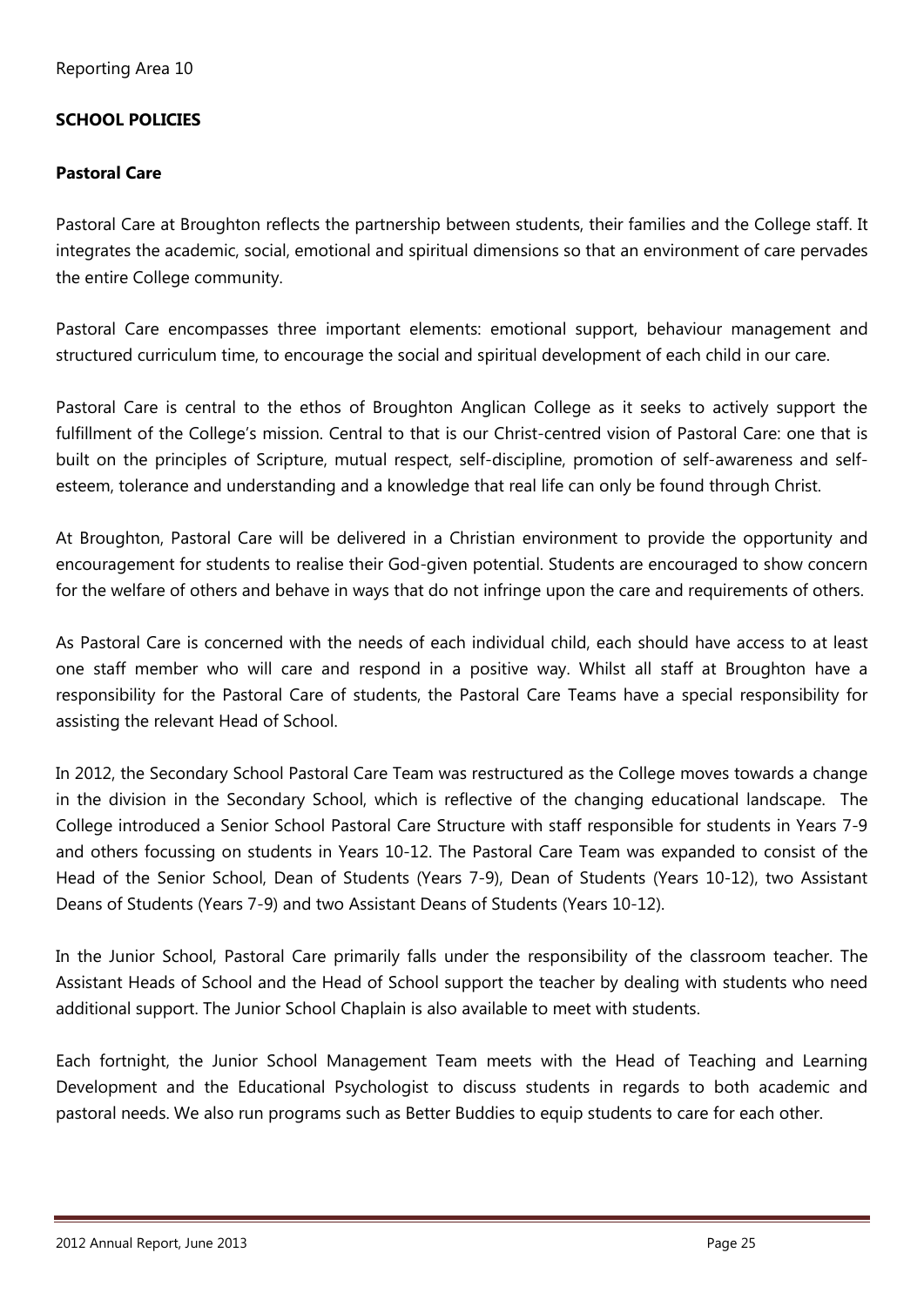In the Senior School, we have a Senior School Special Needs Committee which focussed on the emotional and academic needs of students each fortnight. This committee consists of the Head of the Senior School, the Deans of Students, the Head of Teaching and Learning Development, the Head of Gifted Education and the Educational Psychologist.

The College has continued developing improved opportunities for students to have a voice through an increased awareness of Student Representative Councils – Junior School, Years 7-9 and Years 10-12.

#### **Discipline**

The College incorporates its Discipline Policy within our Student Management Policy. The College is committed to develop in students an understanding of appropriate behaviour and to assist them, where necessary, to modify their behaviour. The College is opposed to the use of corporal punishment as a means of disciplining students. The Discipline Policy of the College encourages staff to be proactive in managing behaviour through effective lesson planning, the development of teaching and learning strategies that reflect students' learning styles and the use of positive reinforcement strategies. Staff are encouraged to develop a repertoire of behaviour management strategies for use in their classrooms. They may seek support and advice from their supervisors, Heads of Faculties, Deans of Students, the Assistant Heads of the Junior School or the Heads of School.

In the Junior School, the College introduced a focus on Respect. Although the teachers were able to manage the behavior of students in their classroom as stated above, we wanted to improve behavior in other areas such as Chapel, Assemblies and the playground. The word respect was introduced in the context of the Biblical principle of loving your neighbour as yourself. We felt that the word was simple for students to apply in all the school settings. Children were able to receive tokens that then linked into their Class Behavior Chart making it consistent across the school. Language such as *'You have shown respect in Assembly by listening at all times and showing appreciation of others'* or *'You have remembered to show respect in the playground by taking care of others and looking after equipment and grounds'.*

A program of discipline options involving classroom sanctions and detentions is available to staff. Students may be assisted and advised by Heads of Faculties, the Assistant Heads of the Junior School, the Heads of School or the Educational Psychologist. Students can be referred to the Educational Psychologist by staff or parents and also have the option to self-refer.

As we continue to work in partnership, we request from staff that parents are informed of positive or negative behaviours through the College Communication Handbook, telephone contact and parent interviews. In the case of continued behavioural problems, or matters involving unsafe behaviour, students may be suspended from the College.

Parents have access to our Discipline Policies through the College Intranet or by asking for a printed copy of policies through the College Offices. There is also an overview of the Discipline Policy in the Student Handbook.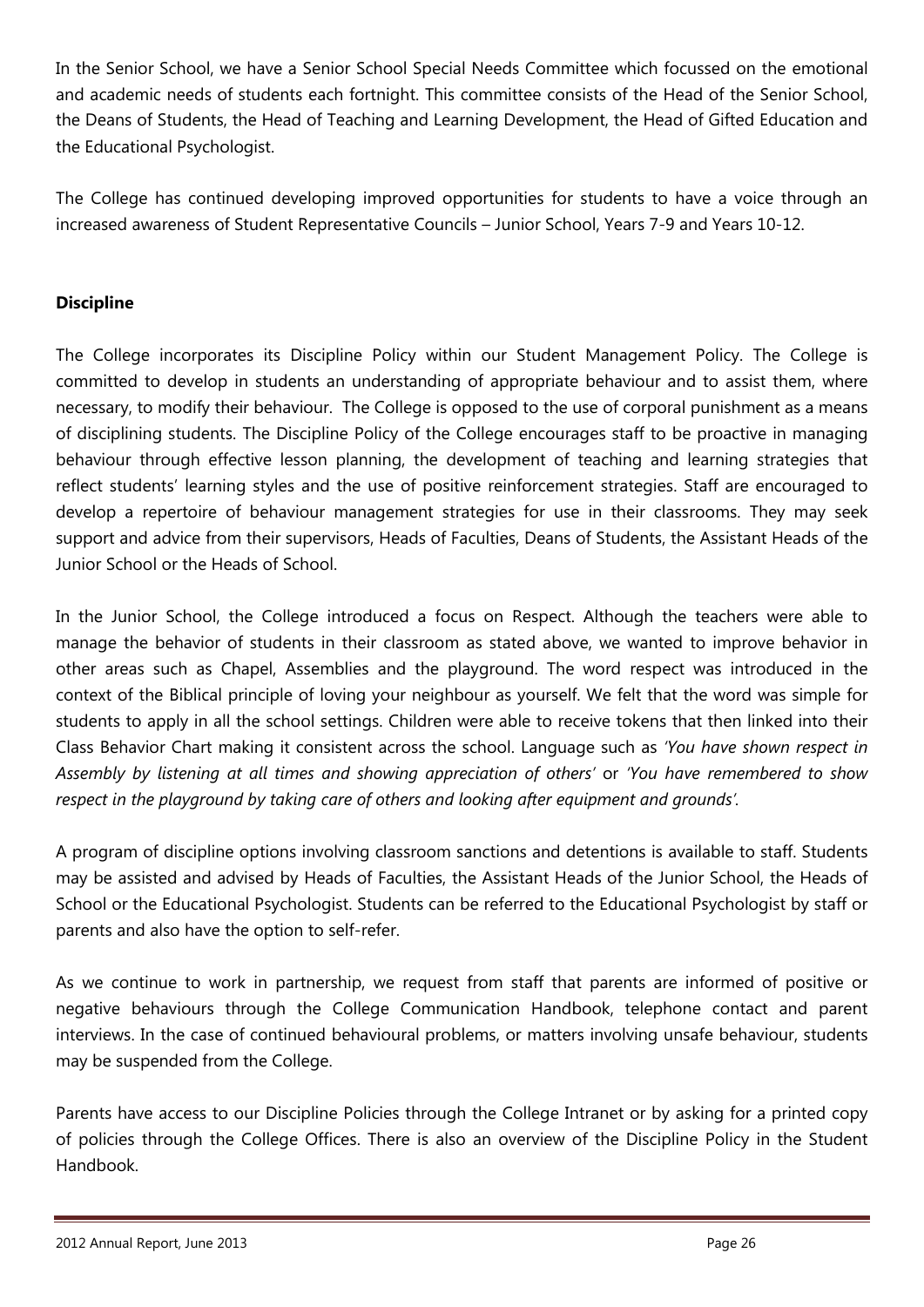#### **Reporting Complaints and Grievances**

The College is committed to the philosophy that education is a three way partnership between the staff, the students and their parents.

Communication between the staff and parents is encouraged through the College Communication Handbook, parent and teacher interviews, telephone conversations and interviews. Where appropriate, case conferences for students who present with special needs, are held. These involve the appropriate staff, which may include the classroom teacher, Specialist Support staff, the Deans of Students (Senior School), the Assistant Heads of the Junior School, the Heads of School or the Headmaster.

Parents have the opportunity to raise concerns relating to the Pastoral Care or Curriculum aspects of the College by speaking to the appropriate member of staff – class teacher, the Deans of Students or the Head of Faculty (Senior School), the Assistants Heads of the Junior School, the Heads of School or the Headmaster.

Should the matter not be resolved within the College or it is a serious issue relating to the Headmaster, parents have the opportunity of raising the issue with the Chairman of the Campbelltown Anglican Schools Council or in writing to Schools Council.

This procedure is outlined in the College Handbook.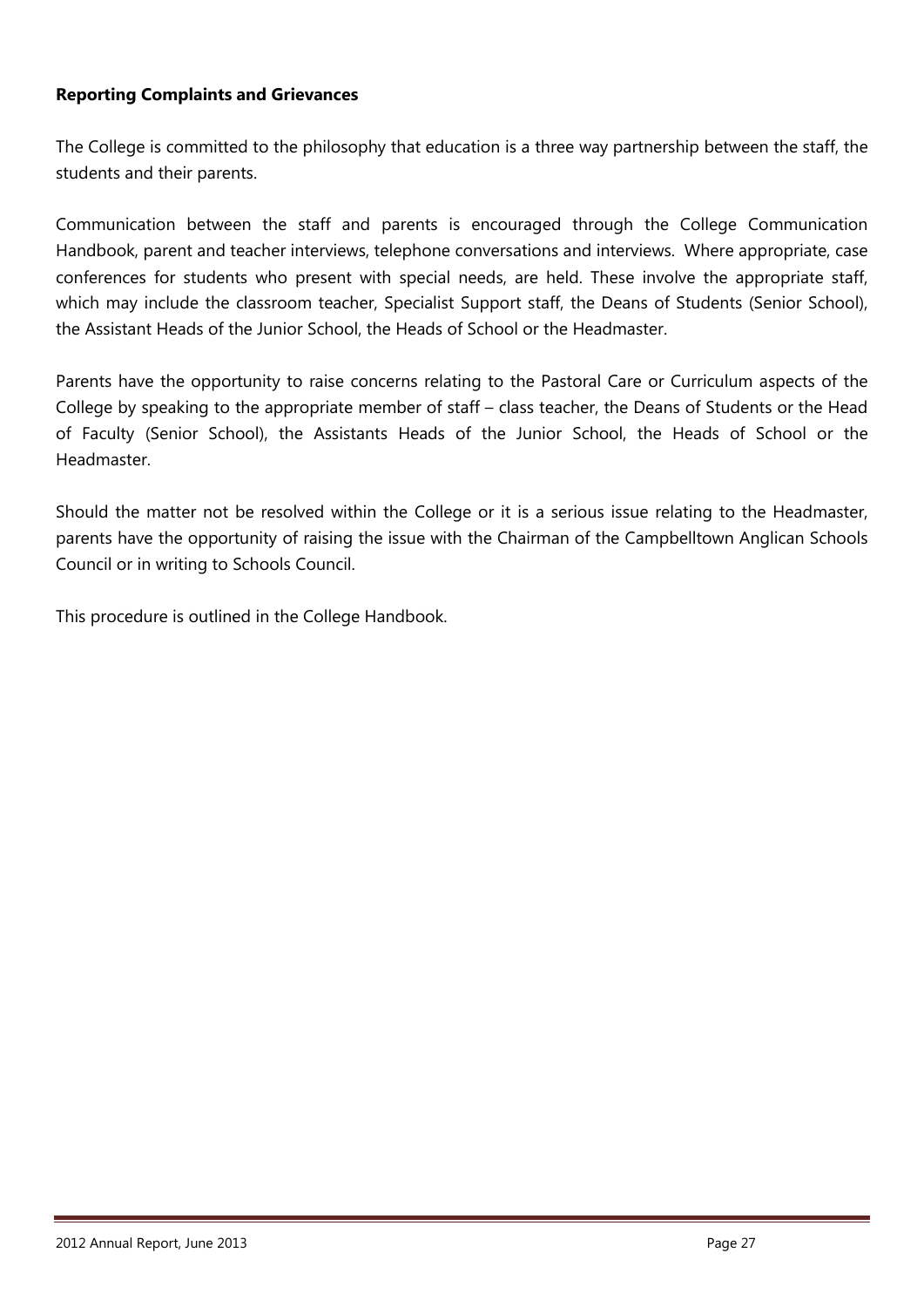| <b>Policy Area Aspects encompassed within</b><br><b>Policy and Protocols</b> | <b>Changes in 2011</b>                                                                                                                                                                | <b>Access to Full Text</b>                                                   |
|------------------------------------------------------------------------------|---------------------------------------------------------------------------------------------------------------------------------------------------------------------------------------|------------------------------------------------------------------------------|
| Protocols for referral to Community<br><b>Services</b>                       | No change.<br>Staff were in-serviced on this policy.                                                                                                                                  | Parent's Intranet and copies<br>available on request                         |
| <b>Child Protection Investigation Procedures</b>                             | Policy reflects protocols as determined<br>by the Association of Independent<br>School.<br>Staff were in-serviced on this policy.                                                     | Available on Staff Intranet                                                  |
| Code of Conduct for Staff                                                    | No change                                                                                                                                                                             |                                                                              |
| <b>Grievance Protocols</b>                                                   | Policy was reviewed at a College level<br>and at a Schools Council level to reflect<br>Headmaster's<br>restructured<br>the<br>Executive and Senior School Pastoral<br>Care Structure. | Parent's Intranet, copies<br>available on request and in<br>College Handbook |
|                                                                              | Staff were in-serviced on this policy.<br>Parents were informed of the changes<br>in writing, at the Parent Information<br>Evenings and in the College Newsletter                     |                                                                              |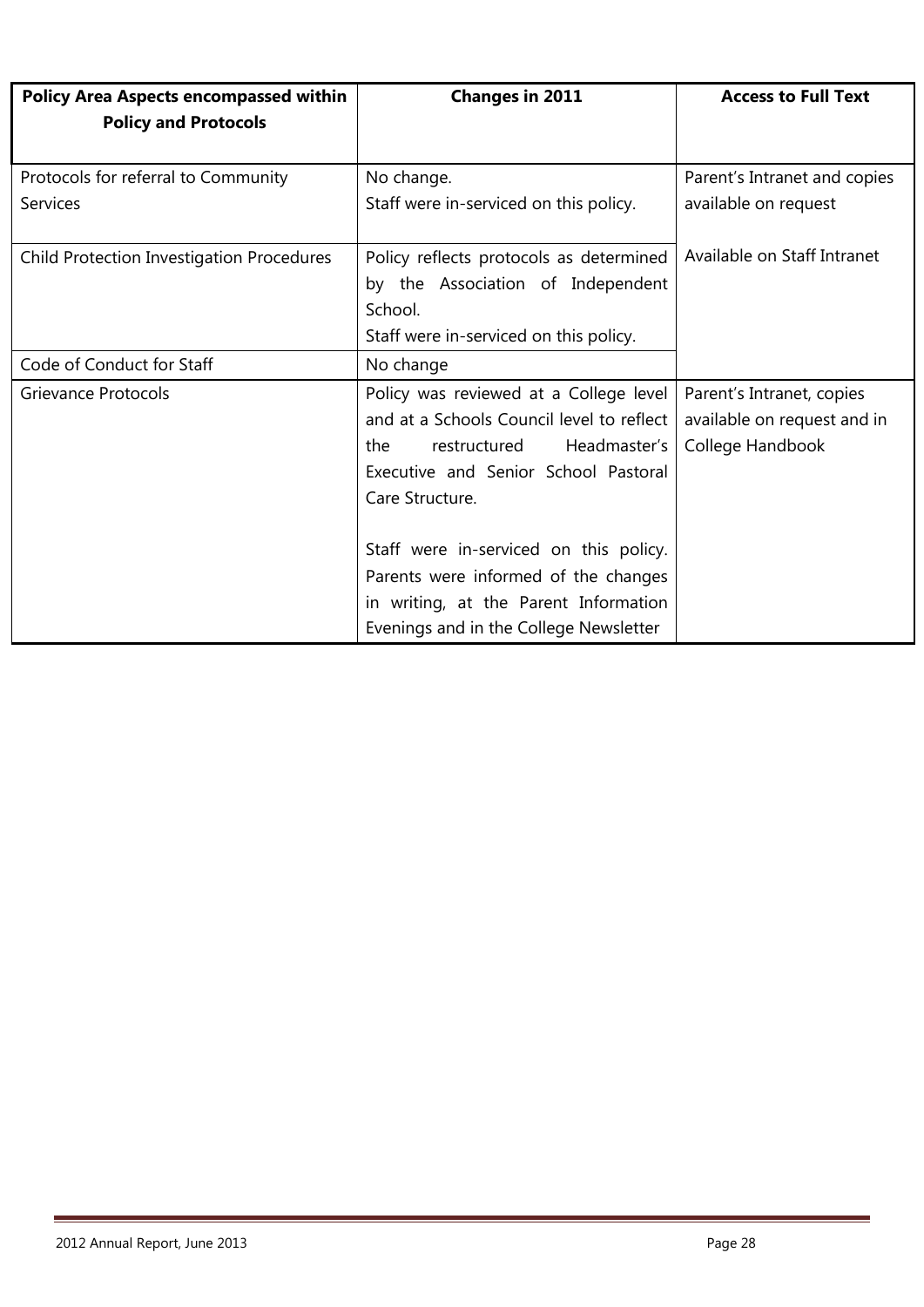|                                                            | <b>Changes in 2011</b>                                                                                                                                                                                 | <b>Access to Full Text</b>   |
|------------------------------------------------------------|--------------------------------------------------------------------------------------------------------------------------------------------------------------------------------------------------------|------------------------------|
|                                                            |                                                                                                                                                                                                        |                              |
|                                                            |                                                                                                                                                                                                        |                              |
| <b>Camping Protocols</b>                                   | The Senior School College Camping<br>Program was reviewed as per normal<br>practice.                                                                                                                   | Copies available on request. |
|                                                            | The Junior School Camping Program<br>was reviewed.                                                                                                                                                     |                              |
| <b>Student Management</b><br>Policy                        | No change.                                                                                                                                                                                             |                              |
| <b>Guidelines for Referral</b><br>to Counselors            | No change.                                                                                                                                                                                             |                              |
| Suicide Prevention<br>Guidelines                           | No change.                                                                                                                                                                                             |                              |
| Anti-Bullying Support                                      | Policy was reviewed.                                                                                                                                                                                   | <b>Bullying Statement in</b> |
| Document                                                   | No changes were made to the policy.                                                                                                                                                                    | College Handbook.            |
| <b>Emergency and Critical</b><br><b>Incident Protocols</b> | School Protocols were reassessed to be<br>reflective of the restructuring of the<br>Headmaster's Executive and the Senior<br>School Pastoral Care Structure.<br>Staff were in-serviced on this policy. | Copies available on request  |
|                                                            | <b>Policy Area Aspects encompassed within</b><br><b>Policy and Protocols</b>                                                                                                                           |                              |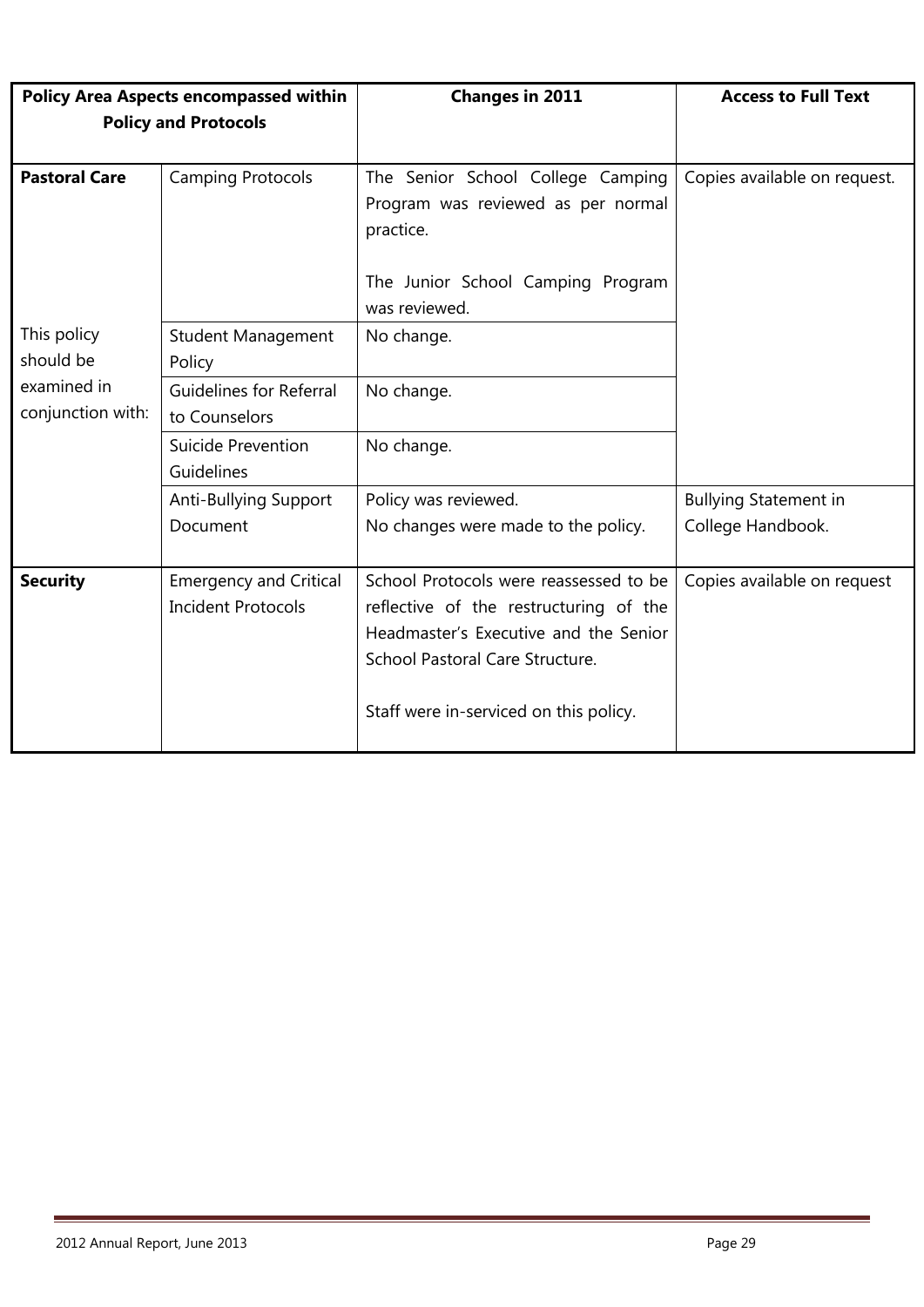| <b>Policy Area Aspects encompassed within</b> |                             | <b>Changes in 2011</b>                | <b>Access to Full Text</b>     |
|-----------------------------------------------|-----------------------------|---------------------------------------|--------------------------------|
|                                               | <b>Policy and Protocols</b> |                                       |                                |
|                                               |                             |                                       |                                |
| <b>Student</b>                                | <b>Attendance Policy</b>    | Minor changes have been made to       | Copies available on request.   |
| <b>Management</b>                             |                             | reflect the structure of the College. |                                |
|                                               |                             |                                       |                                |
|                                               |                             |                                       |                                |
|                                               | Student Leadership          | Minor changes have been made to       | Copies available on request.   |
|                                               | Guidelines                  | reflect the structure of the College. |                                |
|                                               |                             |                                       |                                |
| <b>Student Recognition</b>                    |                             | School Awards System<br>Junior<br>was | Available in College           |
|                                               | and Awards                  | developed and implemented.            | <b>Communication Handbook.</b> |
|                                               | <b>Student Discipline</b>   | Protocols were reviewed to reflect    | Available in College           |
|                                               | Protocols                   | changes in structure.                 | <b>Communication Handbook.</b> |
|                                               |                             |                                       |                                |
| Communication                                 |                             | Policy developed to ensure formal and | Available on the College       |
|                                               | Protocols                   | informal communication between the    | Intranet.                      |
|                                               |                             | College and parents.                  |                                |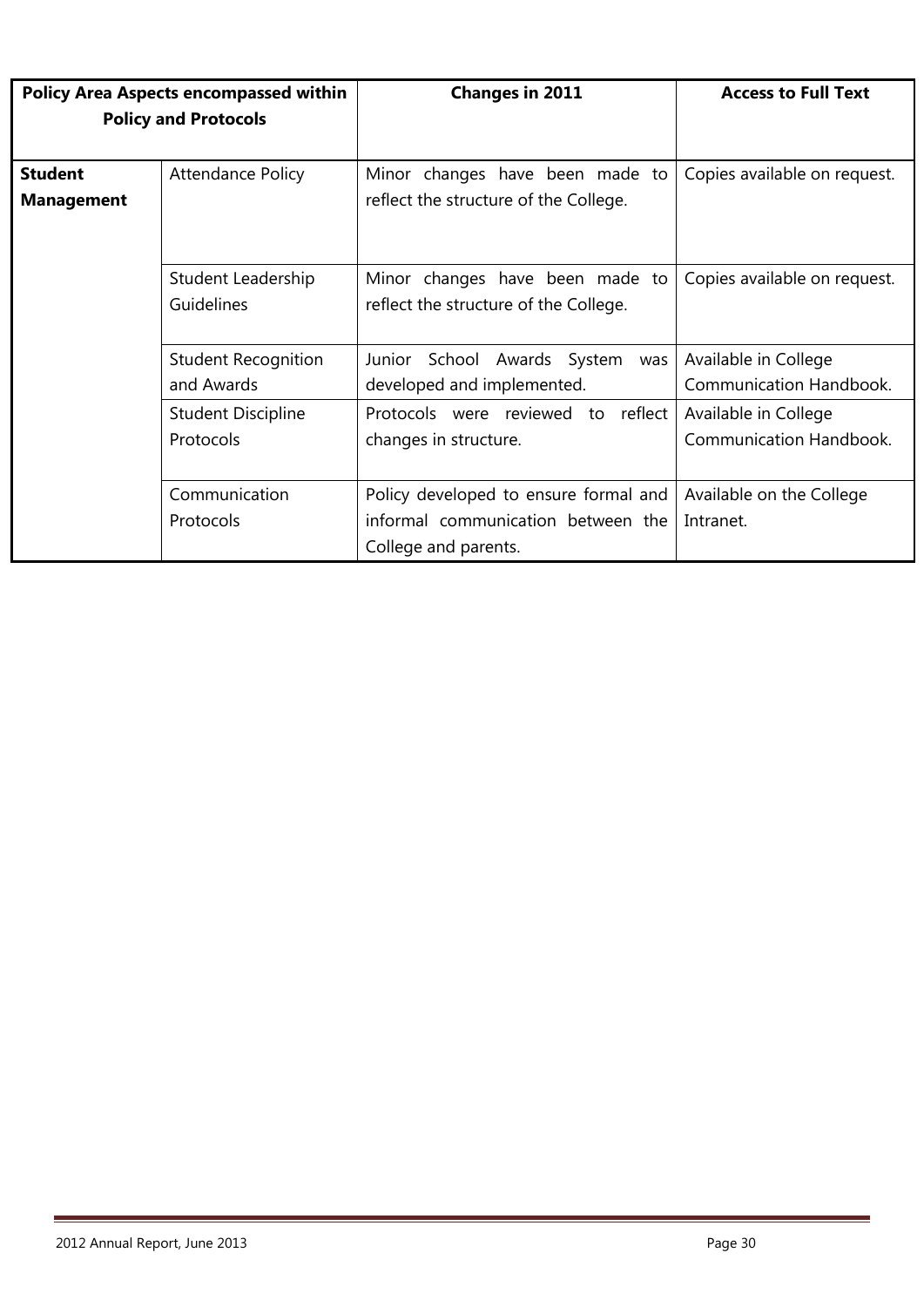#### Reporting Area 11

#### **SCHOOL DETERMINED IMPROVEMENT TARGETS**

#### **College Goals for 2013**

In 2010, the College formed a Planning Committee with the brief to develop, implement and evaluate an Action Plans for 2011-2013. Throughout 2011 to 2012, the Planning Committee met regularly to evaluate the progress made in the various areas for improvement detailed in our Action Plan.

After consultation with various sectors within the College community, the areas of priority for 2011 were determined and progress towards achieving these goals were assessed at the completion of 2011.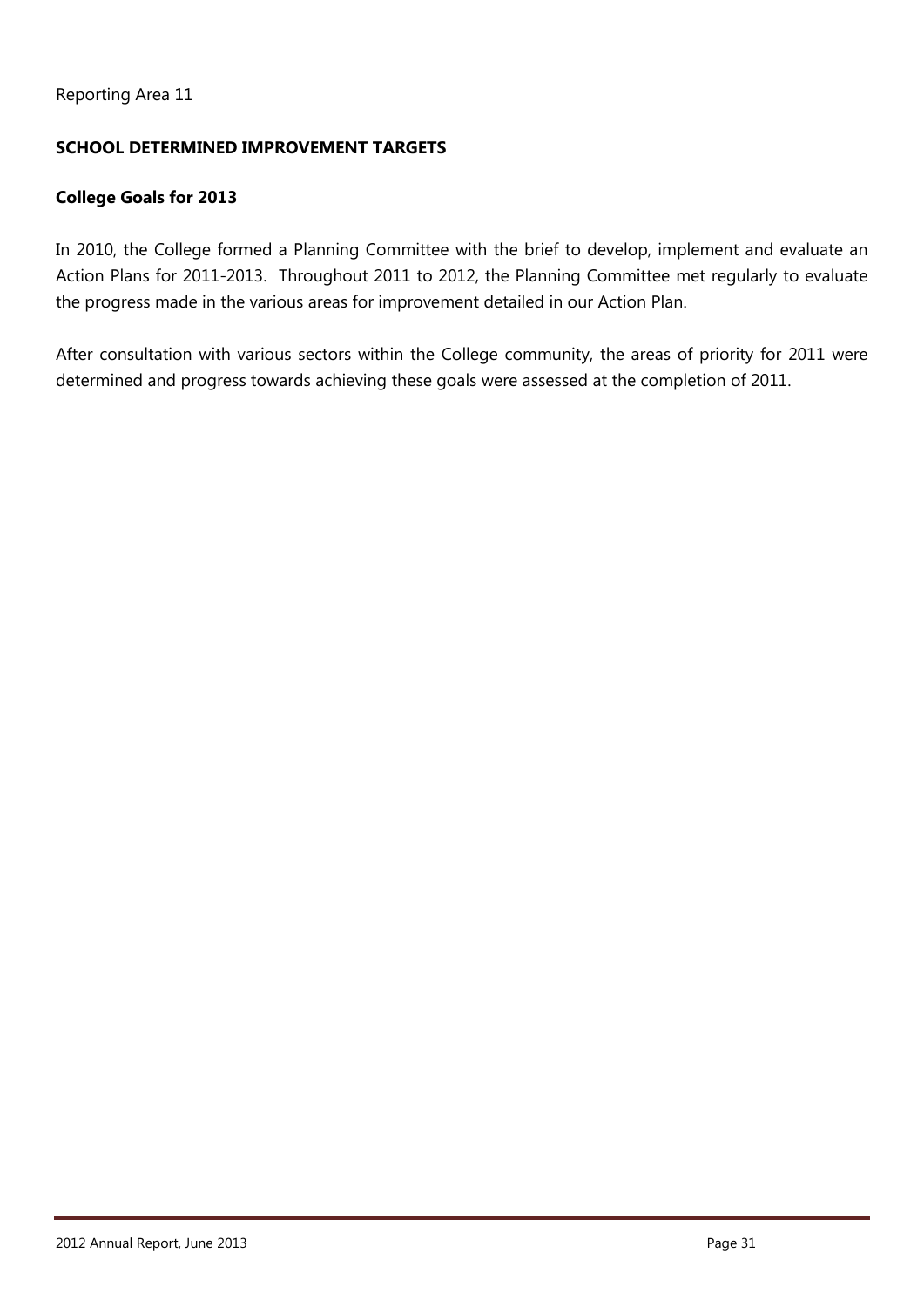| <b>2011 GOALS - EVALAUTION</b>                       |                                                             |                                                    |  |  |  |
|------------------------------------------------------|-------------------------------------------------------------|----------------------------------------------------|--|--|--|
| Goal                                                 | <b>Strategies Implemented</b>                               | <b>Suggestions for 2012</b>                        |  |  |  |
| Ensure the College continues to develop a reputation | Involvement with AEC                                        | More development of the Maths Program              |  |  |  |
| of having a strong Christian focus, a focus on       | Presenting at AEC Events                                    | Addressing other KLA's so there is more            |  |  |  |
| academic excellence and offers a wide range of       | Integration of Christian Perspectives into programs         | consistency across the school                      |  |  |  |
| educational and co-curricular opportunities.         | Live Wire introduced into Stages 3 and up                   | Using the skills of Secondary students to provide  |  |  |  |
|                                                      | Introduction of modified and extension section of lessons   | mentorship for Junior students, example of         |  |  |  |
|                                                      | within program proforma                                     | academic role models                               |  |  |  |
|                                                      | Focus on improving NAPLAN results in Year 2,4,6 in Terms    | Continuing working with AEC and developing         |  |  |  |
|                                                      | 3 and 4 and Terms 1 and 2 in Year 3,5                       | programs to share with other schools.              |  |  |  |
|                                                      | Ideas of introducing a Maths Program that provided a        | Look at cocurricular opportunities for infants     |  |  |  |
|                                                      | continuum across the stages                                 | students aside from KBF, Active After School       |  |  |  |
|                                                      | Maintained opportunities for debating, Da Vinci, Active     | Sport and choir                                    |  |  |  |
|                                                      | After School Sport, School Musical, musical groups, special | Training teachers to expect high standards from    |  |  |  |
|                                                      | assemblies and concerts to demonstrate student talent,      | their students relating to student ability and not |  |  |  |
|                                                      | Christian groups maintained                                 | always grade expectations                          |  |  |  |
|                                                      |                                                             |                                                    |  |  |  |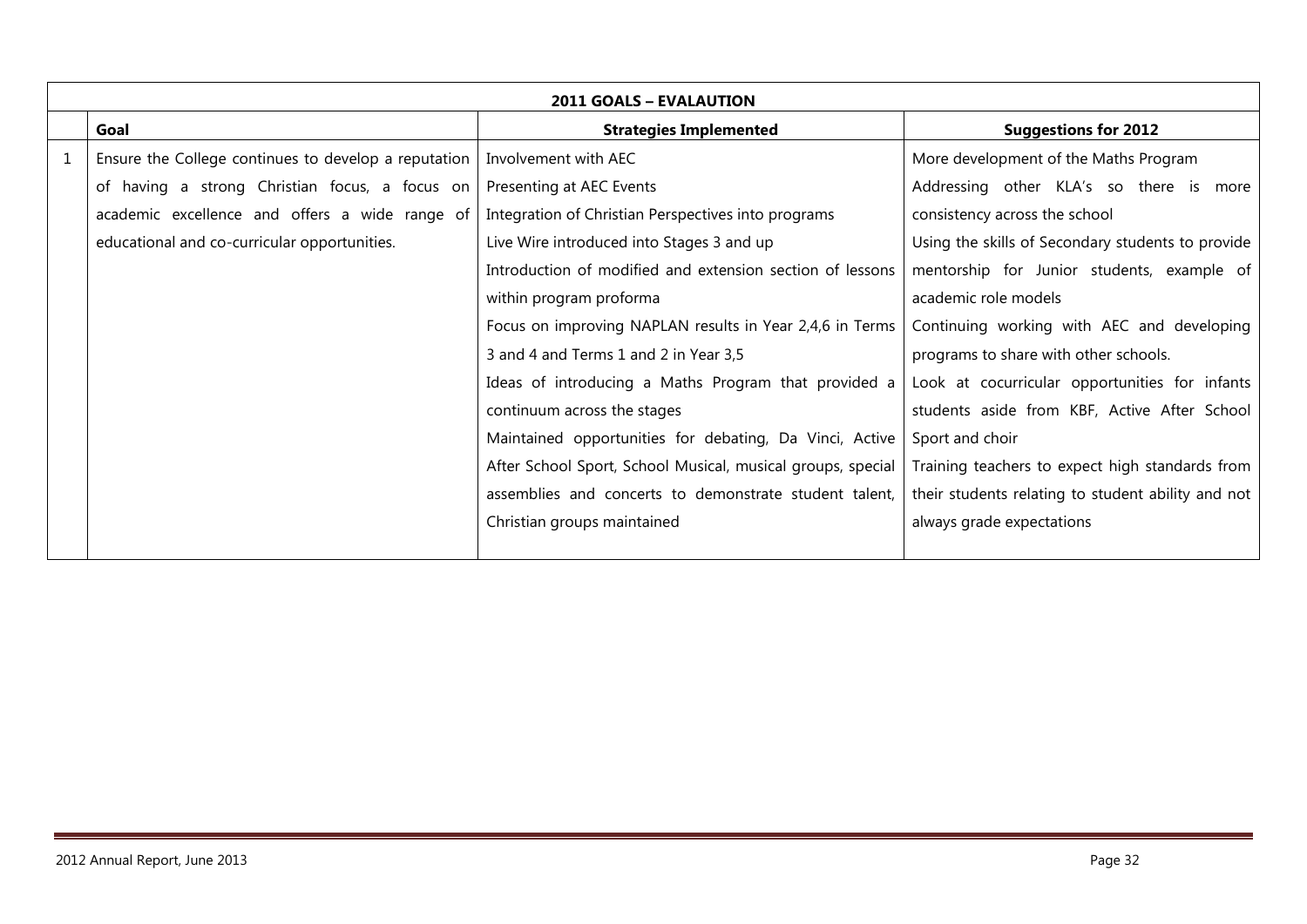|   | <b>2011 GOALS - EVALAUTION</b>                         |                                                       |                                                  |  |
|---|--------------------------------------------------------|-------------------------------------------------------|--------------------------------------------------|--|
|   | Goal                                                   | <b>Strategies Implemented</b>                         | <b>Suggestions for 2012</b>                      |  |
| 2 | Seek that all we do and plan reflects and focuses on   | The Youth Leaders Breakfast for the Year 6 kids       | Involve St Peters church staff in more College   |  |
|   | the Christian mission of the College.                  | Promotion of Rage, KBF and Cru Club                   | events to promote connection to St Peters        |  |
|   |                                                        |                                                       | <b>Mission Week</b>                              |  |
|   |                                                        | Year 10 Mission to remote town                        | Service to the local community in some form,     |  |
|   |                                                        |                                                       | connection with the Retirement Village, students |  |
|   |                                                        |                                                       | making connections with cross generations        |  |
|   |                                                        |                                                       | Visiting elderly in need                         |  |
|   |                                                        |                                                       | Outreaching to community by providing support    |  |
|   |                                                        |                                                       | in their time of needs                           |  |
|   |                                                        |                                                       | Connecting with Anglicare                        |  |
| 3 | Develop strategies and programs which reflect the      | See above                                             |                                                  |  |
|   | College vision of Christian service and mission within | Invited Senior Citizens to come and watch the musical |                                                  |  |
|   | the College, the Macarthur region and nationally       | rehearsals                                            |                                                  |  |
|   |                                                        |                                                       |                                                  |  |
| 4 | Give thanks and praise and celebrate 25 years of       | <b>Special Celebration Service</b>                    |                                                  |  |
|   | Christian Education at Broughton, for the blessing and | Quilt                                                 |                                                  |  |
|   | guidance of God and for all that He has provided.      | Cookbook                                              |                                                  |  |
|   |                                                        | Special 25 <sup>th</sup> Anniversary Dinner           |                                                  |  |
|   |                                                        |                                                       |                                                  |  |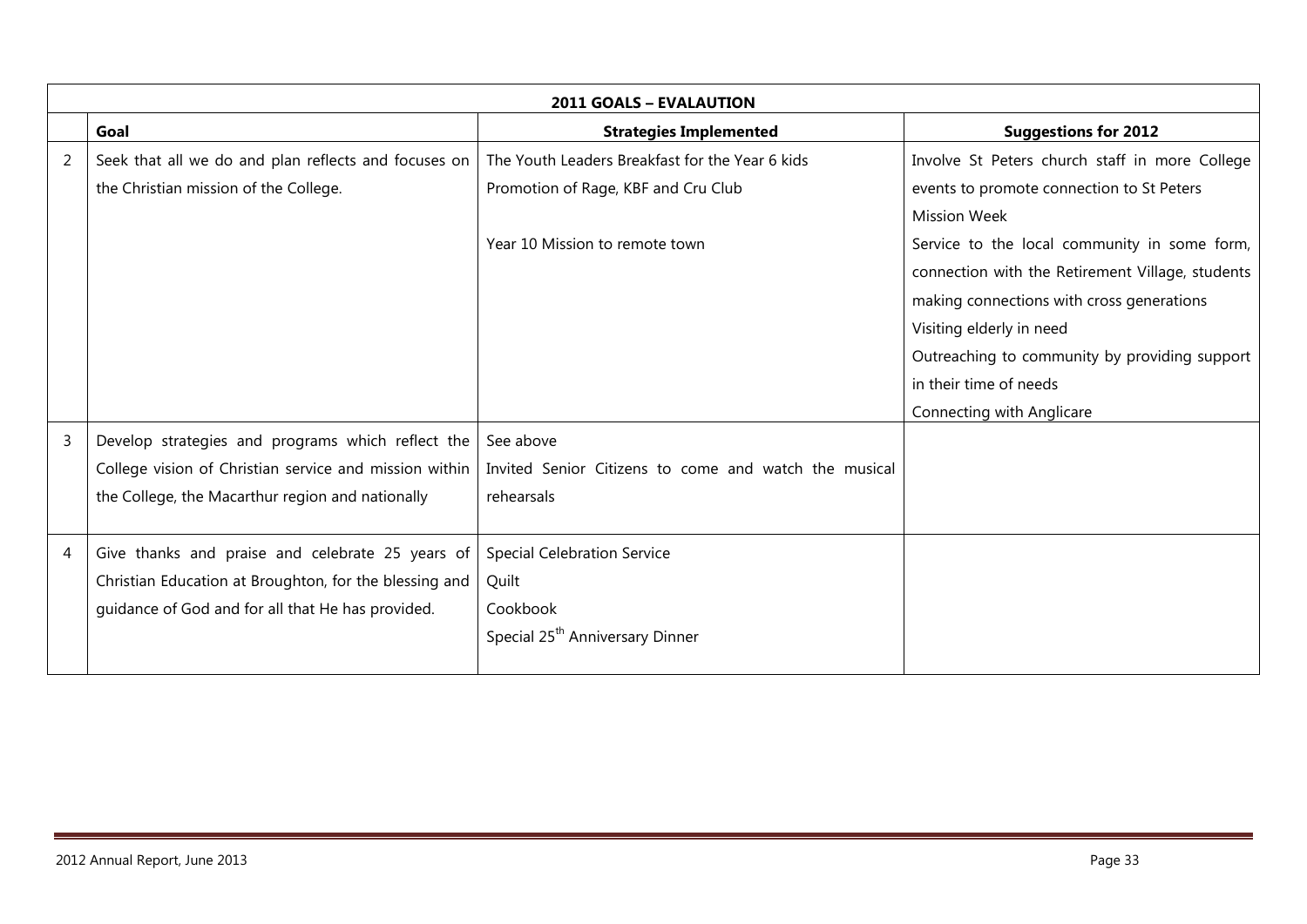|   | <b>2011 GOALS - EVALAUTION</b>                          |                                                              |                                                  |  |
|---|---------------------------------------------------------|--------------------------------------------------------------|--------------------------------------------------|--|
|   | Goal                                                    | <b>Strategies Implemented</b>                                | <b>Suggestions for 2012</b>                      |  |
| 5 | Strengthen the partnership between the College, St      | Year 4 Gala day                                              | Taste of Year 7 Day                              |  |
|   | Peter's Anglican Church and St. Peter's Anglican        | Year 5 St Peters invited to watch the rehearsal              |                                                  |  |
|   | Primary School to enhance outreach opportunities for    | Stage 1 visited St Peters Church as part of their Workers in |                                                  |  |
|   | families in the Macarthur region                        | the Community                                                |                                                  |  |
|   |                                                         | Taste of Year 7 Day                                          |                                                  |  |
|   |                                                         |                                                              |                                                  |  |
| 6 | Further develop links between the College and the       | AEC resources used in relation to Goal 1. Staff have had     | We need to remain engaged in the AEC             |  |
|   | Anglican Education Commission and working with          | professional development.                                    |                                                  |  |
|   | them to develop programs which have our Christian       | Used the Commission for students to undertake a gap year     |                                                  |  |
|   | mission embedded in them                                |                                                              |                                                  |  |
|   |                                                         |                                                              |                                                  |  |
| 7 | Develop skills in staff in the differentiation of the   | Have had PD days on differentiation. It is part of every     | Develop a culture of peer sharing                |  |
|   | curriculum to meet the individual learning needs of     | senior school program and register                           |                                                  |  |
|   | students                                                |                                                              |                                                  |  |
|   |                                                         |                                                              |                                                  |  |
| 8 | Increase teacher expertise and efficiency in the use of | PD has been done                                             | Would like an interactive whiteboard in a public |  |
|   | technologies through<br>professional<br>the<br>new      |                                                              | area so that they can play and learn             |  |
|   | development activities and access to team teaching      |                                                              | Needs continual training                         |  |
|   |                                                         |                                                              | Need a policy where we limit the range of        |  |
|   |                                                         |                                                              | support of technologies so we can become         |  |
|   |                                                         |                                                              | expert at it                                     |  |
|   |                                                         |                                                              |                                                  |  |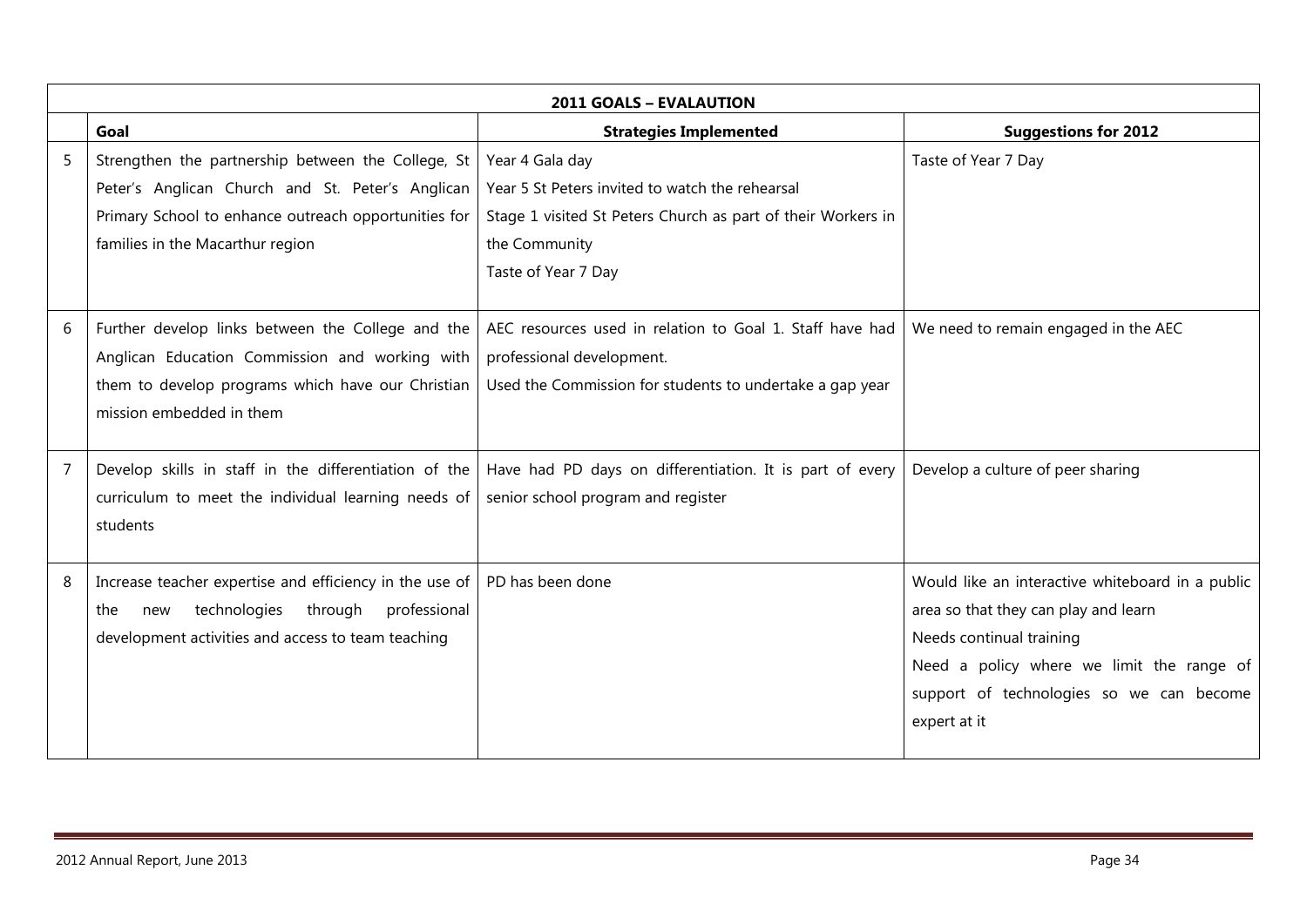|    | <b>2011 GOALS - EVALAUTION</b>                         |                                                        |                                             |  |
|----|--------------------------------------------------------|--------------------------------------------------------|---------------------------------------------|--|
|    | Goal                                                   | <b>Strategies Implemented</b>                          | <b>Suggestions for 2012</b>                 |  |
| 9  | Review Reporting of Student Achievement to Parents     | JS and SS changed last year                            | Ongoing.                                    |  |
|    | to ensure the College is providing feedback to parents | A style guide summary was created                      | We want these by every computer             |  |
|    | on student achievement of learning outcomes and to     |                                                        |                                             |  |
|    | assist them to support and advise their children.      |                                                        |                                             |  |
|    |                                                        |                                                        |                                             |  |
| 10 | Evaluate and develop a Student Mentoring Program       | Peer support for Year 7 and Year 11                    | Scholarship students mentoring students who |  |
|    | to enhance the interaction and relationship between    | Peer Mediation - larger number of students trained     | find certain subjects difficult e.g. Maths  |  |
|    | students                                               | Growth of Choral Group and RAGE leading to mentoring   |                                             |  |
|    | e.g. Peer Support, Junior School Buddying Program,     | D of $E$ – encouraged to do community service with the |                                             |  |
|    | Peer Mediation                                         | College community                                      |                                             |  |
|    |                                                        | Year 10 student leaders working with JS leaders        |                                             |  |
|    |                                                        |                                                        |                                             |  |
| 11 | Engage the College community in the 2011 Musical       | Musical                                                |                                             |  |
|    |                                                        | <b>Musical Parent Group</b>                            |                                             |  |
|    |                                                        |                                                        |                                             |  |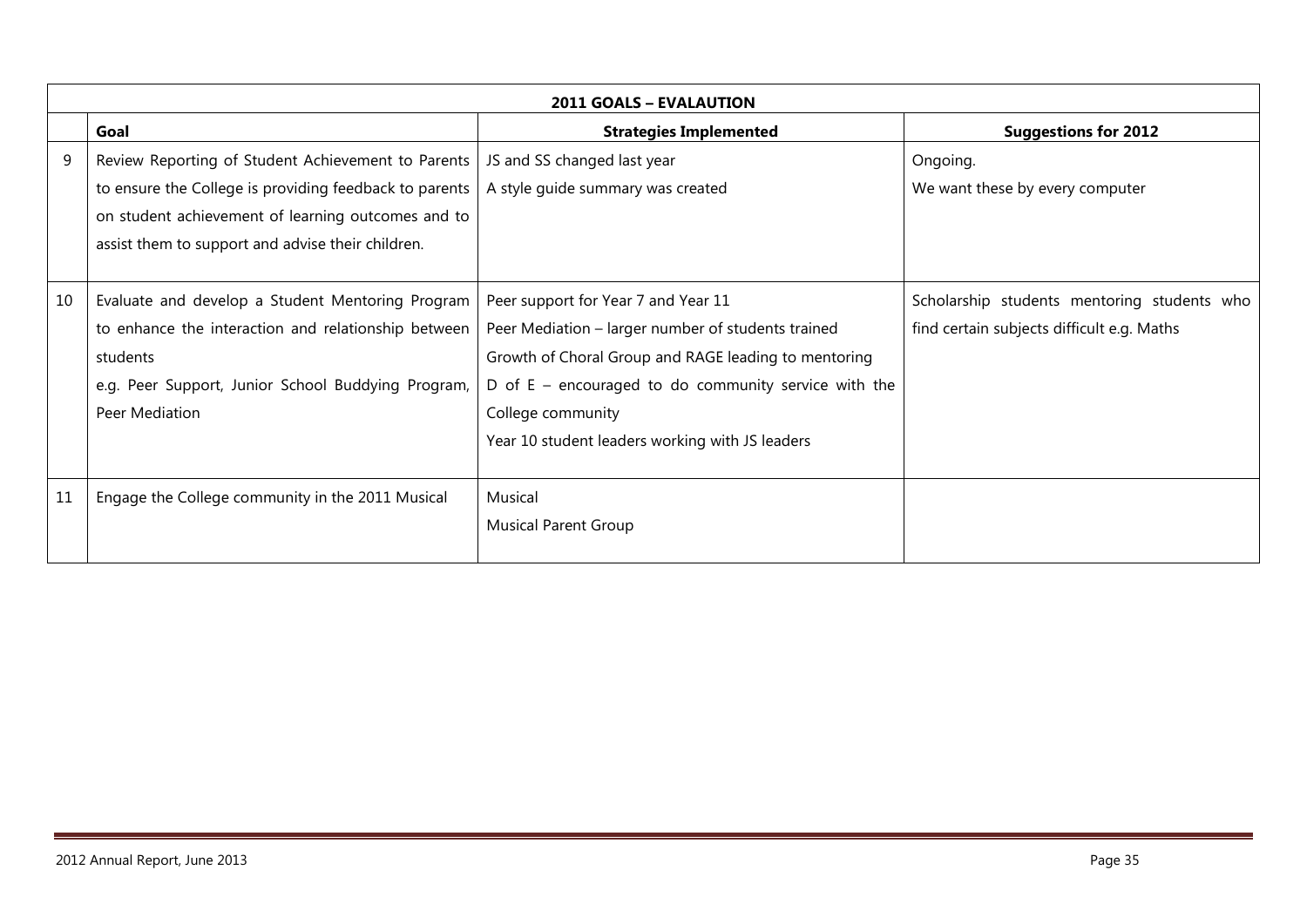|    | <b>2011 GOALS - EVALAUTION</b>                                |                                                               |                                                   |  |
|----|---------------------------------------------------------------|---------------------------------------------------------------|---------------------------------------------------|--|
|    | Goal                                                          | <b>Strategies Implemented</b>                                 | <b>Suggestions for 2012</b>                       |  |
| 12 | strategies<br>to<br>enhance<br>Develop<br>culture<br>.of<br>a | Professional reflection reports submission accountability     | Incorporate 5 minuted spot in Staff Meetings      |  |
|    | performance<br>reflection<br>professional<br>and<br>and       | PD meetings incorporated into meeting cycle                   | Implementation of additional measures to          |  |
|    | development within the staff                                  | Formalise the protocols of reporting from PD courses          | support New and Beginning Teachers and            |  |
|    |                                                               | attended                                                      | <b>Accreditation Applicants</b>                   |  |
|    |                                                               | Review of New and Beginning Teacher Programs and              | Schools Council appraisal of Head - the concept   |  |
|    |                                                               | support mechanisms for Competence Accreditation               | of the process of BAC is reflected in the process |  |
|    |                                                               | Centralise PD course advertising                              | adopted by BACPPR system has improved             |  |
|    |                                                               | Idea of PPR raised in profile                                 | HOF conversations with faculty members relating   |  |
|    |                                                               | Required great commitment and action by most parties          | to PPR - HOSS discussing PPR and goals with       |  |
|    |                                                               |                                                               | <b>HOFS</b>                                       |  |
|    |                                                               |                                                               |                                                   |  |
|    |                                                               |                                                               |                                                   |  |
|    |                                                               |                                                               |                                                   |  |
|    |                                                               |                                                               |                                                   |  |
| 13 | Develop a program of staff appraisal to recognise the         | Routinely recognise staff efforts via Headmaster's letter and | Incorporation of teaching standards in the        |  |
|    | excellence of staff work and to plan professional and         | Peer Recognition                                              | wording of Headmaster letters                     |  |
|    | career development                                            | Peer Recognition Program                                      | Increasingly<br>adopt the terminology<br>and      |  |
|    |                                                               | Acknowledgement of work and achievements through the          | promotion of teaching standards in professional   |  |
|    |                                                               | weekly Staff News                                             | practices, policies and protocols of the College  |  |
|    |                                                               | Individual and group recognition by morning teas              |                                                   |  |
|    |                                                               | Increased rate of applications for external teaching awards   |                                                   |  |
|    |                                                               |                                                               |                                                   |  |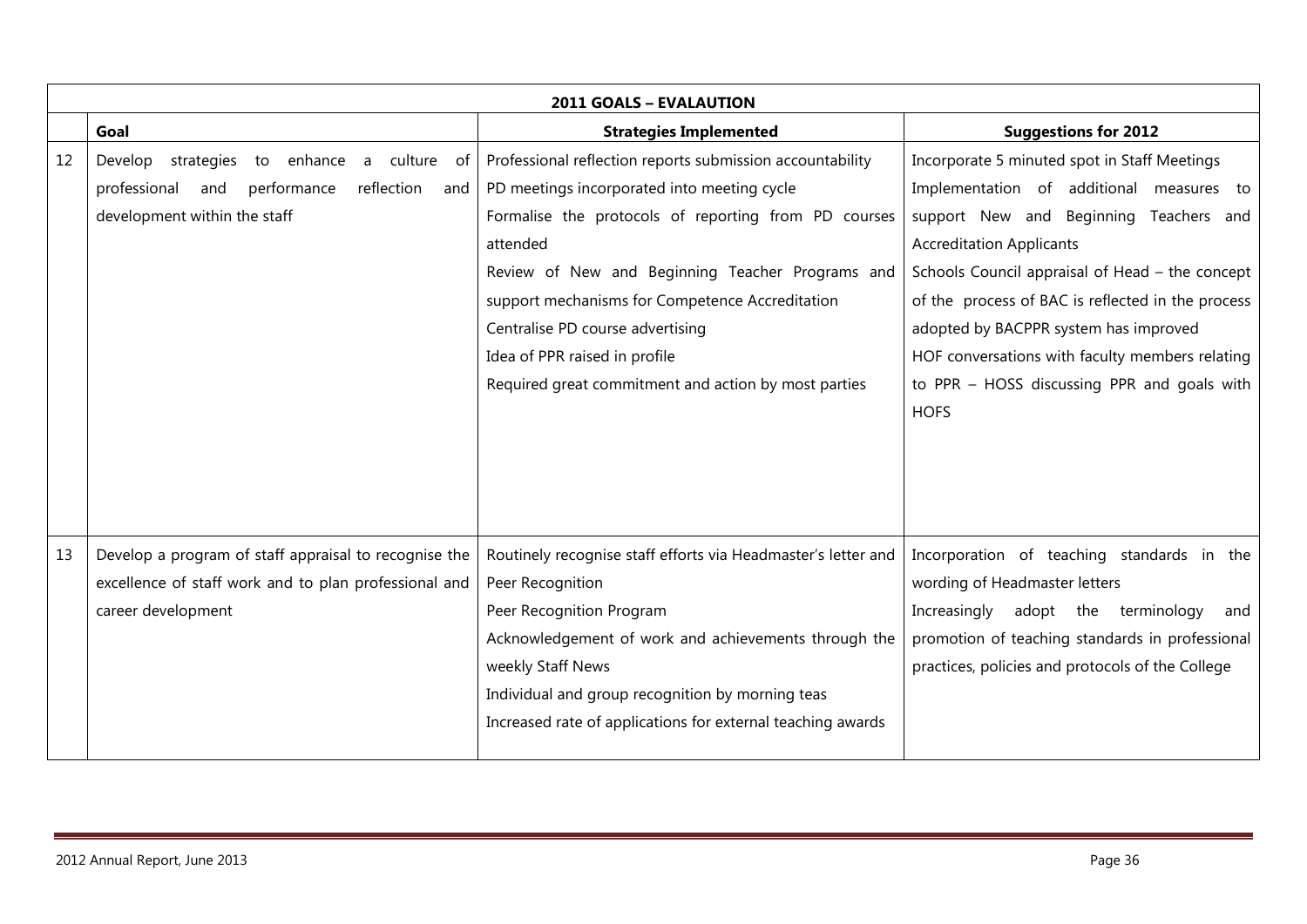| <b>2011 GOALS – EVALAUTION</b> |                                                   |                                                     |                                                |
|--------------------------------|---------------------------------------------------|-----------------------------------------------------|------------------------------------------------|
|                                | Goal                                              | <b>Strategies Implemented</b>                       | <b>Suggestions for 2012</b>                    |
| 14                             | Continue to develop strategies which increase the | 25 Years Celebration                                | Establish and support alumni organisation      |
|                                | sense of community and belonging for members of   | Dusty Boots                                         | Alumni events                                  |
|                                | the Broughton family – present, past and future   | Grandparents Days, Mother's/Father's Day events     | Increase family events for high school.        |
|                                |                                                   | Prefect events inclusive of parents - Trivia Night  | Spring Fair                                    |
|                                |                                                   | The expansion of the role of the CDO                | Continuation of Prefect Events - BAC Factor    |
|                                |                                                   | Expansion of use of parent emails                   | Reintroduction of evening Term Services in the |
|                                |                                                   | College tours on regular basis                      | Senior School                                  |
|                                |                                                   | Year 5 - Mother and Daughter; Father and Son events | JS House Games                                 |
|                                |                                                   | Support the Giles Family - Trivia Night             | Junior School Musical                          |
|                                |                                                   |                                                     | Our Town                                       |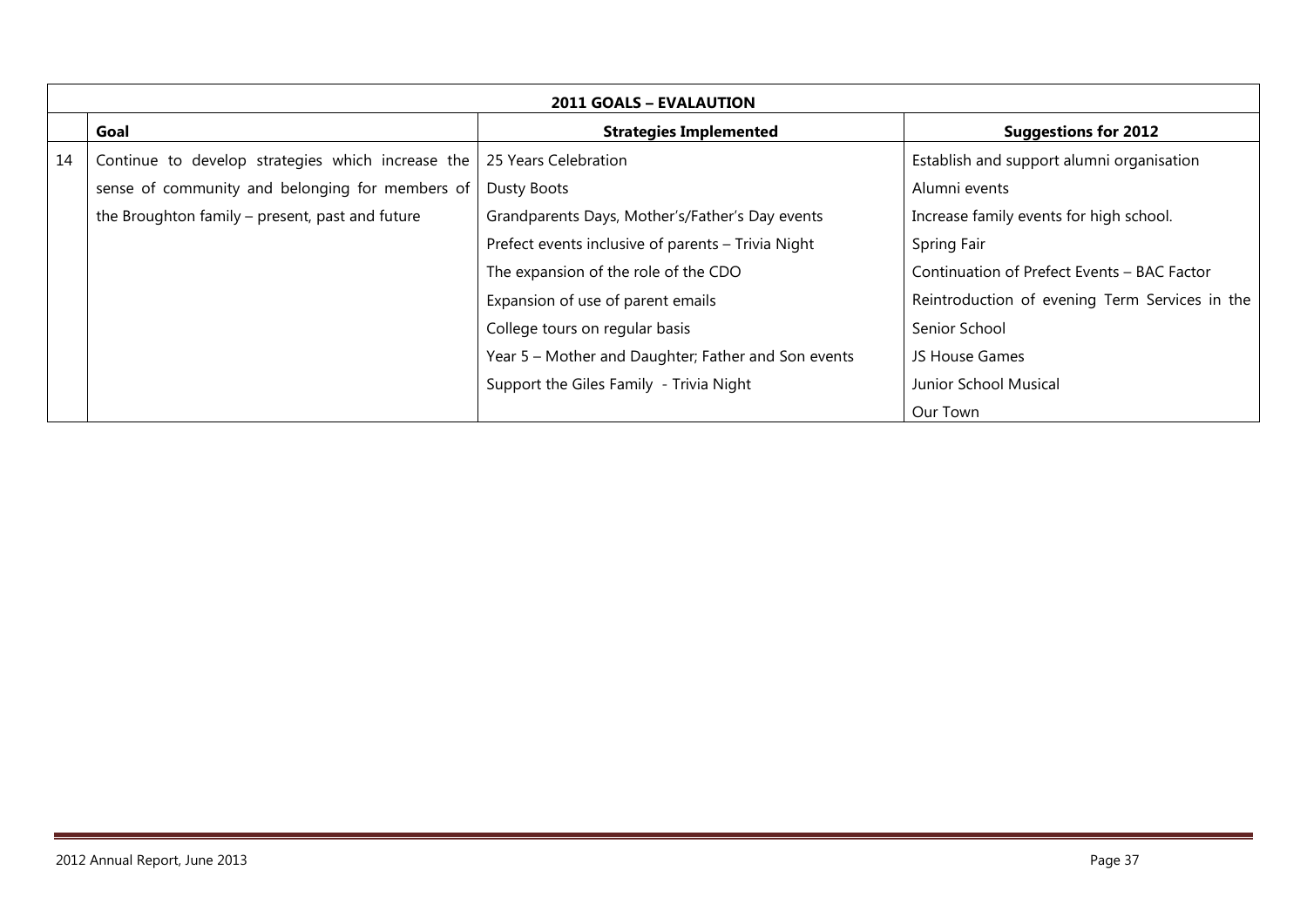# **College Goals for 2012**

After consultation with various sectors within the College community, the following areas of focus determined the areas of priority for 2012 to be:

| <b>Area of Focus</b>  | 2012 Goals                                                                                                                                                                                                                                                |
|-----------------------|-----------------------------------------------------------------------------------------------------------------------------------------------------------------------------------------------------------------------------------------------------------|
| Spiritual Development | Continue to develop a reputation for the College of having a strong Christian<br>focus, a focus on academic excellence and offering a wide range of educational<br>and co-curricular opportunities.                                                       |
|                       | Further develop strategies and programs which reflect the College vision of<br>Christian service and mission within the College, the Macarthur region and<br>nationally.                                                                                  |
|                       | Further develop links between the College and the Anglican Education<br>Commission working with them to develop programs which have our Christian<br>mission embedded in them.                                                                            |
|                       | Establish and develop a link between the College and Insebenzwenhle School<br>in South Africa.                                                                                                                                                            |
| Curriculum            | Develop and implement new teaching and learning programs which meet the<br>requirements determined by the Board of Studies National Curriculum in NSW<br>with the commencement of introduction in 2014 Federal Government's National<br>Curriculum.       |
|                       | Develop guidelines to ensure that our teaching and learning program meets the<br>requirements of the NSW Board of Studies for the 2014 Accreditation and<br>Registration of the College.                                                                  |
|                       | Review assessment and reporting in the Senior School to reflect the<br>introduction of the Record of School Achievement.                                                                                                                                  |
|                       | Continue to iinvestigate possibilities of developing the College as a deliverer of<br>courses to other members of the College and Macarthur community. e.g. Post<br>Graduate Courses delivered by AEC, PTC Courses, Parenting Courses and ESL<br>Courses. |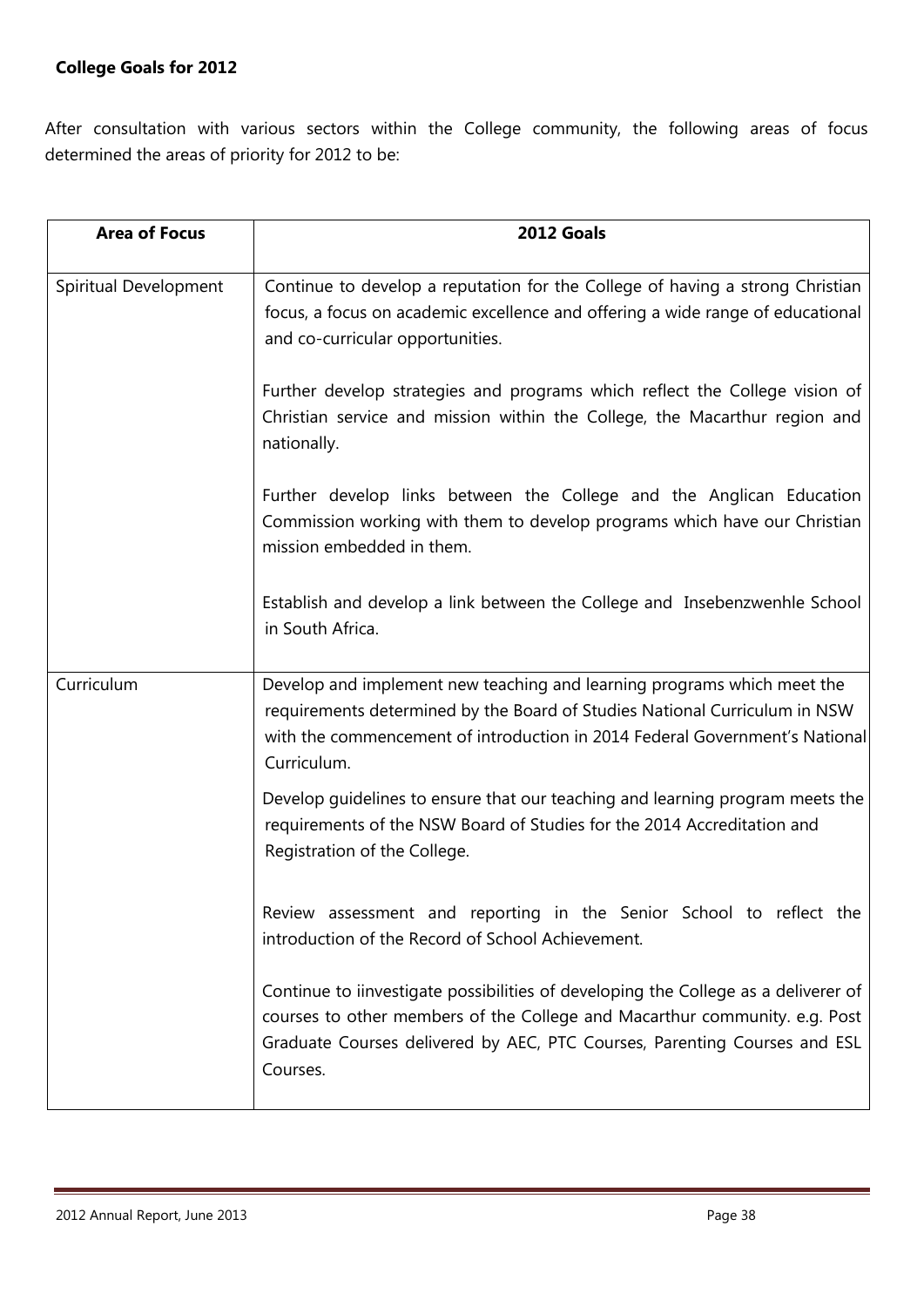| <b>Area of Focus</b>                             | 2012 Goals                                                                                                                                                                                          |  |
|--------------------------------------------------|-----------------------------------------------------------------------------------------------------------------------------------------------------------------------------------------------------|--|
| Pastoral Care<br><b>Students</b>                 | Review opportunities for student leadership in the Junior School.                                                                                                                                   |  |
|                                                  | Develop a Student Mentoring Program to enhance the interaction and<br>relationship between students e.g. Peer Support, Junior School Buddying<br>Program and Peer Mediation.                        |  |
| <b>Student Activities</b>                        | Expand opportunities for students to engage in sporting activities.                                                                                                                                 |  |
|                                                  | Engage the College community in the 2012 Junior School Musical.                                                                                                                                     |  |
|                                                  | Produce a Senior School Play to expand the experiences and opportunities for<br>students in the area of performance.                                                                                |  |
| Staffing                                         | Develop a program of staff appraisal to recognise the excellence of staff work<br>and to plan professional and career development.                                                                  |  |
| Professional<br>Development - Career<br>Planning | Develop skills in staff in the differentiation of the curriculum to meet the<br>individual learning needs of students.                                                                              |  |
|                                                  | Increase teacher expertise and efficiency in the use of the new technologies<br>through professional development activities and access to team teaching.                                            |  |
| Developing a sense of<br>community               | Strengthen the partnership between the College, St Peter's Anglican Church<br>and St Peter's Anglican Primary School to enhance opportunities for outreach<br>for families in the Macarthur region. |  |
|                                                  | Develop strategies and a timeframe to establish the Broughton Alumni.                                                                                                                               |  |
|                                                  | Continue to develop strategies which increase the sense of community and<br>belonging for members of the Broughton family – present, past and future                                                |  |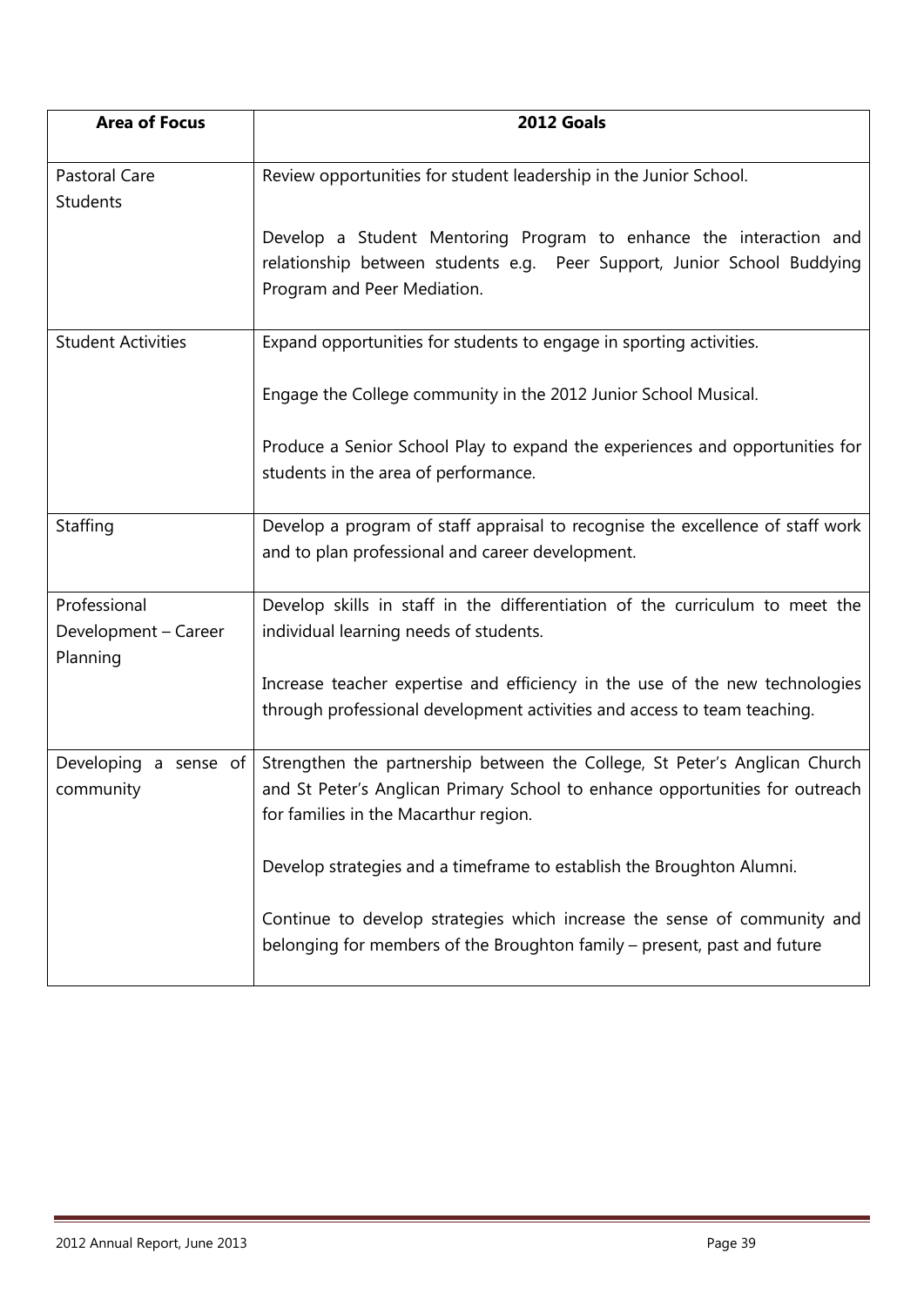#### **INITIATIVES PROMOTING RESPECT AND RESPONSIBILITY**

The College's Mission Statement helps us to focus on the development and understanding of the Gospel message of Jesus Christ and the importance of serving God. Our aim is for each student to recognise that they are an integral and valued part of the school community, with parents and staff working together to provide pastoral care and support that develops self-esteem, mutual respect and responsibility.

At Broughton Anglican College, all students from Prep to Year 12 have the right to:

- enjoy a safe school environment
- be treated with courtesy and respect
- understand school rules and the consequences of breaking them
- expect that personal and school property is secure and treated with respect
- learn to the best of their ability in an inclusive school setting
- participate in a school community which promotes Christian values.

We believe that students have the right to be safe, to feel safe to learn and to be treated with respect. This is to be achieved through the development of quality relationships, the provision of satisfying learning experiences, the establishment of an effective care network and the proper guidance of behaviour and discipline.

Each student has been created by God with individual gifts, talents and personalities. Students at Broughton deserve to be treated equally, fairly and justly. The rights of students coincide with the responsibility of students to ensure that their behaviour and actions allow other students the rights they deserve.

In 2012, the following initiatives were undertaken to promote respect and responsibility within the Broughton community. These include:

- Integrating a focus on respect into the behavioral management system of the Junior School
- Pastoral Care Framework (delivered through House Tutor Classes)
- Peer Mediation

.

- Peer Support Training
- Peer Support Years 7 and 11
- Prefect Council
- Student Reward and Recognition System
- Student Representative Councils
- Student organised Charity Fund Raising e.g. Red Shield Appeal, 40 Hour Famine, African Aids Foundation, Anglicare, Bible Society
- Student Leadership Programs
- Student Leadership Retreat and Day
- Hosting students from Saint Too Canaan Christian School in Hong Kong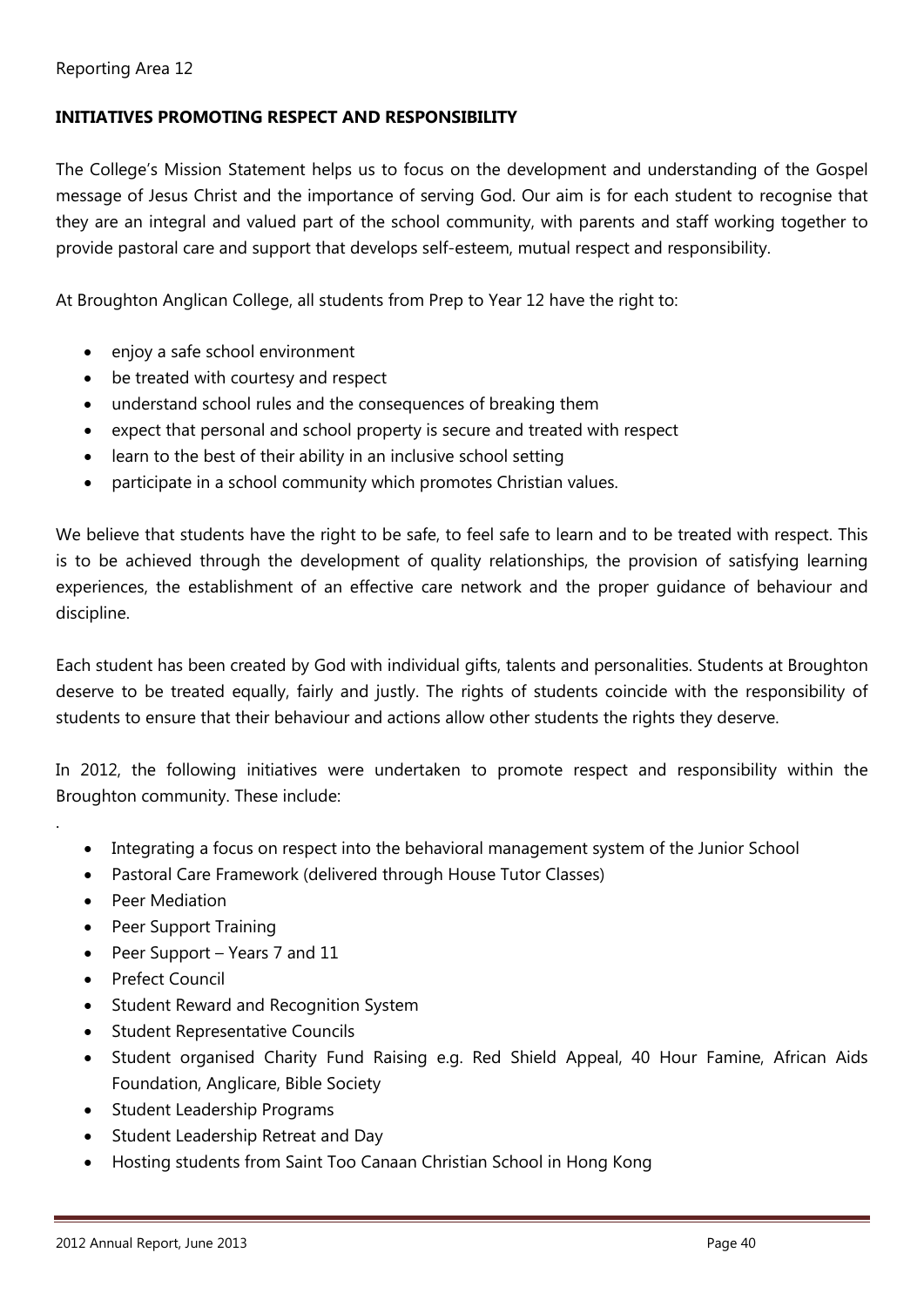- Senior Student Driver Awareness U Turn the Wheel, NRMA Road Trauma Forum
- Clean Up Australia Day
- The introduction of opportunities for students in Year 10 to be involved in Community Service Projects e.g. Dusty Boots
- Mother/Daughter and Father/Son evenings
- Proactive Parenting Evenings
- Christian Fellowship Groups Kids Bible Fun (K-2), Crusaders Club (5-6), Revolve around God Everyday (Years 7-12)
- Working Bees
- Senior School mentoring Junior School Prefects on a leadership day
- Cyber Bullying student workshops with Police Liaison Officer 7-12
- Cyber Bullying parent events with Police Liaison Officer Years 5-12
- The Junior School started to increase awareness and fundraise for our link school in South Africa 'Insebenzwenhle'.
- The SLATE group set up a vegetable garden and fruit tree orchard which they maintain on a weekly basis
- Participation in the 24 hour Fight Against Cancer walk at Macarthur

During 2012, the Junior School introduced an initiative which focusses on 'Respect' and 'Responsibility'. These values are discussed in class, highlighted in assemblies and chapels and raised in newsletters. Signs are placed around the College encouraging students to be aware of the focus on these values and a program of 'Respect and Responsibilities Tokens and Awards' was introduced.

In the Senior School, students are encouraged to be aware of our philosophy of 'Servant Leadership' and how this underpins our leadership structure. The College encourages all students to care for and serve each other. Leadership training is undertaken in Years 10 -12 using an external provider, Rising Generations, which also encourages a servant attitude to others.

Within the Senior School, the College has developed a house point and awards system in which students are awarded points for achievement and participation in sporting, cocurricular, academic, leadership and service activities thus supporting the College emphasis on respect and responsibility.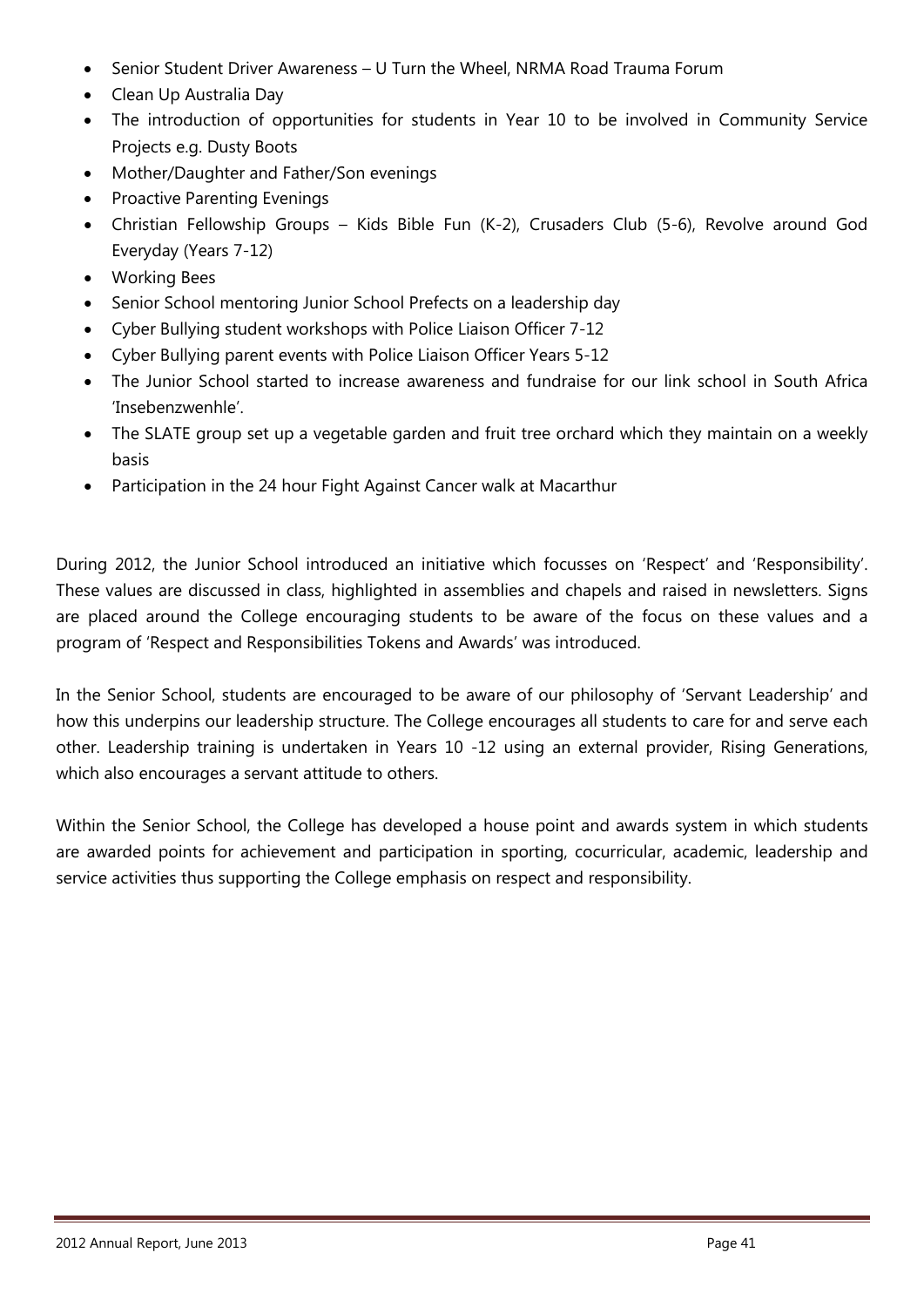#### **PARENT, STUDENT AND TEACHER SATISFACTION**

#### **Parent and Student Satisfaction**

The College values opportunities for communication with parents. We operate an effective Handbook System, as a form of written communication to inform parents of positive achievements and areas of concern. Parents are able to discuss a student's performance through telephone conversations, Parent and Teacher Evenings, interviews with staff etc.

The Parents and Friends Association meet twice every school term. Each meeting may have a presentation from either the Pastoral Care or Curriculum areas of the College. The Headmaster and/or a member of the Headmaster's Executive attends each meeting, reporting on events and plans of the College and giving parents an opportunity to ask questions and raise concerns. The P & F have nominated Liaison Officers who are available to raise concerns with the President of the P and F and the Heads of School.

#### **Teacher Satisfaction**

Staff have the opportunity to discuss their level of satisfaction or dissatisfaction within the workplace through open access to Heads of Faculties, the Heads of School or the Headmaster. Opportunities are available to discuss events and issues through informal and formal means, including Faculty, Staff and Management Meetings.

Other indicators of a pleasing level of teacher satisfaction would include the high level of staff retention, the excellent attendance level of staff and the willingness of staff to be involved in many extra curricula areas within the College.

#### **Evaluating Excellence in Independent Schools**

In 2012, the College participated in the Evaluating Excellence in Independent Schools Project undertaken by the Association of Independent Schools.

The process of Evaluating Excellence in Independent Schools allows for feedback on the perceived strengths of the College and possible areas for further development to be gained through surveys and focus groups from groups in the school community.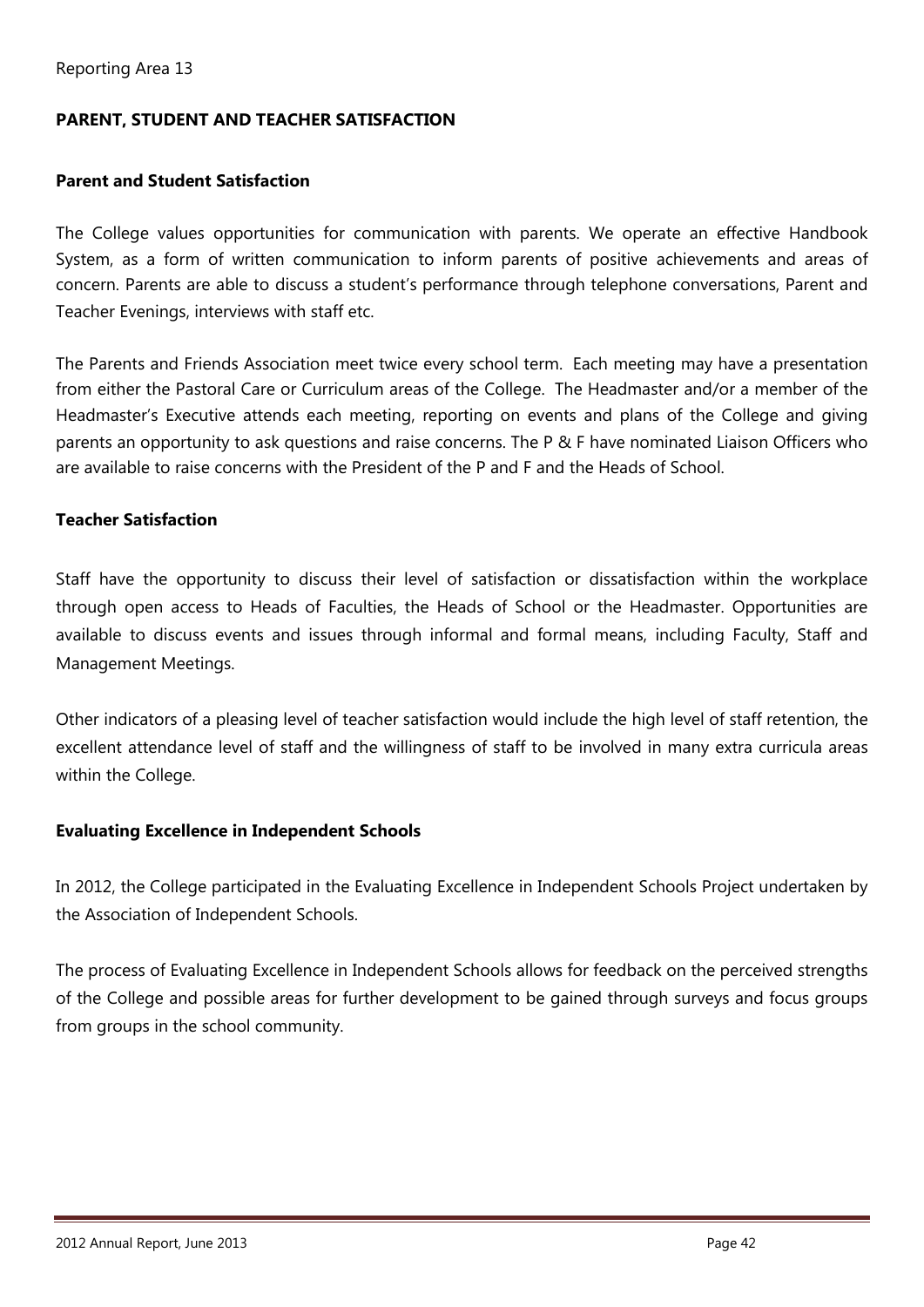The process allowed the College to consider:

- What does our school do well?
- What would we like to see our school achieving in 2 or 3 years?
- What student outcomes are we aiming to achieve?
- How do we know there is student engagement?
- How well do we support students to make good progress?
- What factors caused us to achieve or not achieve value added student outcomes?
- What can we do in the future to continue to improve?

#### **EEIS Findings**

The findings from the EEIS project are detailed below:

#### **Areas of strength of the College**

- The Academic Achievement of Students
- College Leadership
	- o 85% of staff feel supported and encouraged by their leaders and supervisors
	- o 100% of staff endorse the vision, mission and values of the College.
	- o 84% of staff feel valued by their leaders
	- o 78% recognise the leadership of Broughton as effective
- Staff Relationships
	- o 87% of staff experience collegial relations with their colleagues
	- o 92% of staff feel respected and valued by their colleagues
- Pastoral Care
	- o 96% of students believe Broughton College provides a caring and nurturing environment
	- o 90% of parents believe the school has strong care and well-being processes
- Staff Collaboration & Innovation
	- o 80% of staff have been encouraged to take on new challenges
	- o 86% of staff regularly collaborate with colleagues and share good practice
- Student & Staff Relationships
	- o 100% of students recognise staff as caring and supportive
	- o 96% of students know their teachers as friendly and caring
	- o 92% of parents know their child is treated fairly and well supported by the school.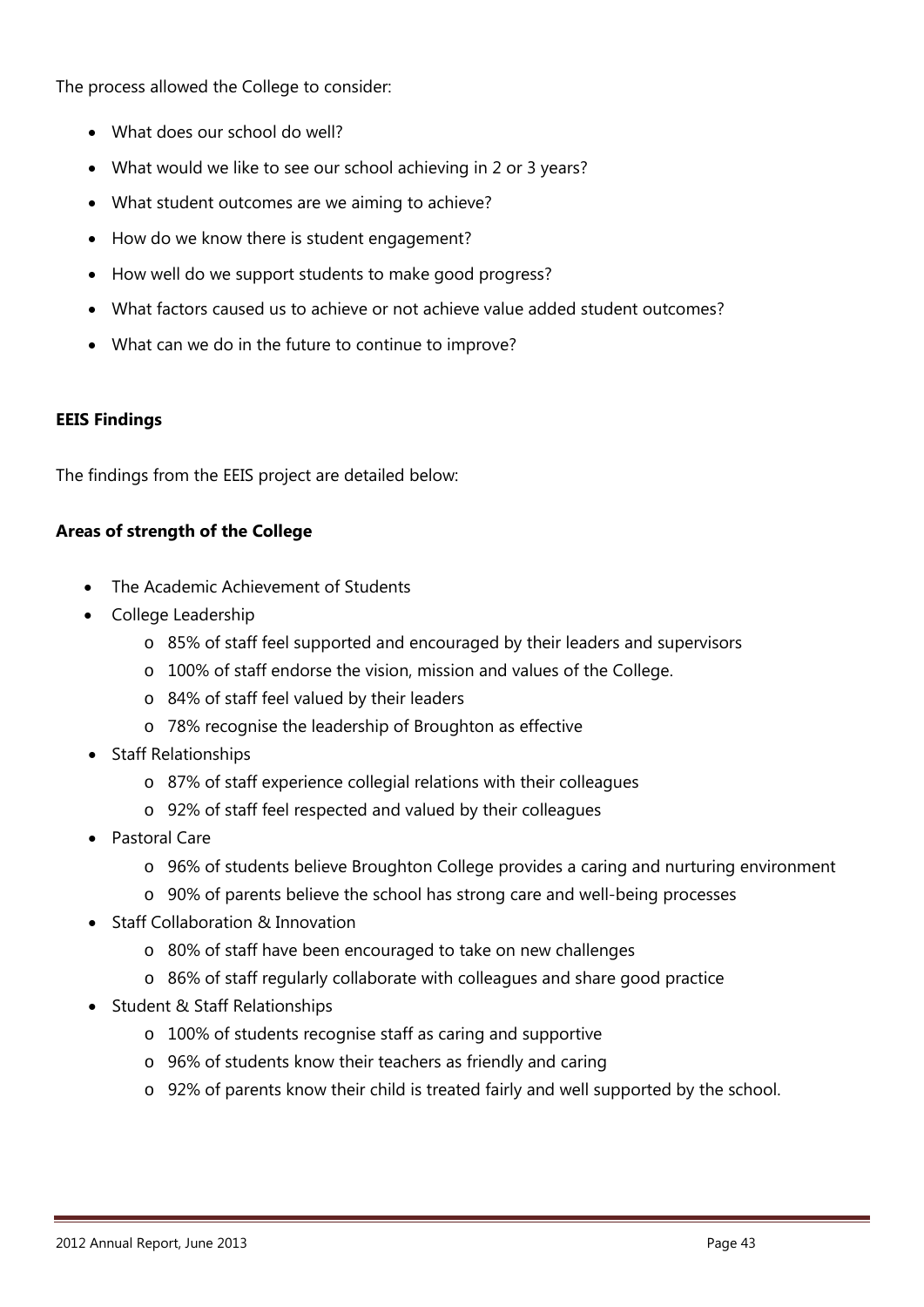#### **Areas for further development**

- The Recording, Storage and Analysis of Student Data
- The Engagement of Parents in the Life of the College
- The development of a Learning Community to assist in the Development and Implementation of the **Curriculum**
- Meeting the Learning Needs of All Students
- Further programs for Care and Wellbeing of Students need to be developed
- Communication develop further means of communication within the College community.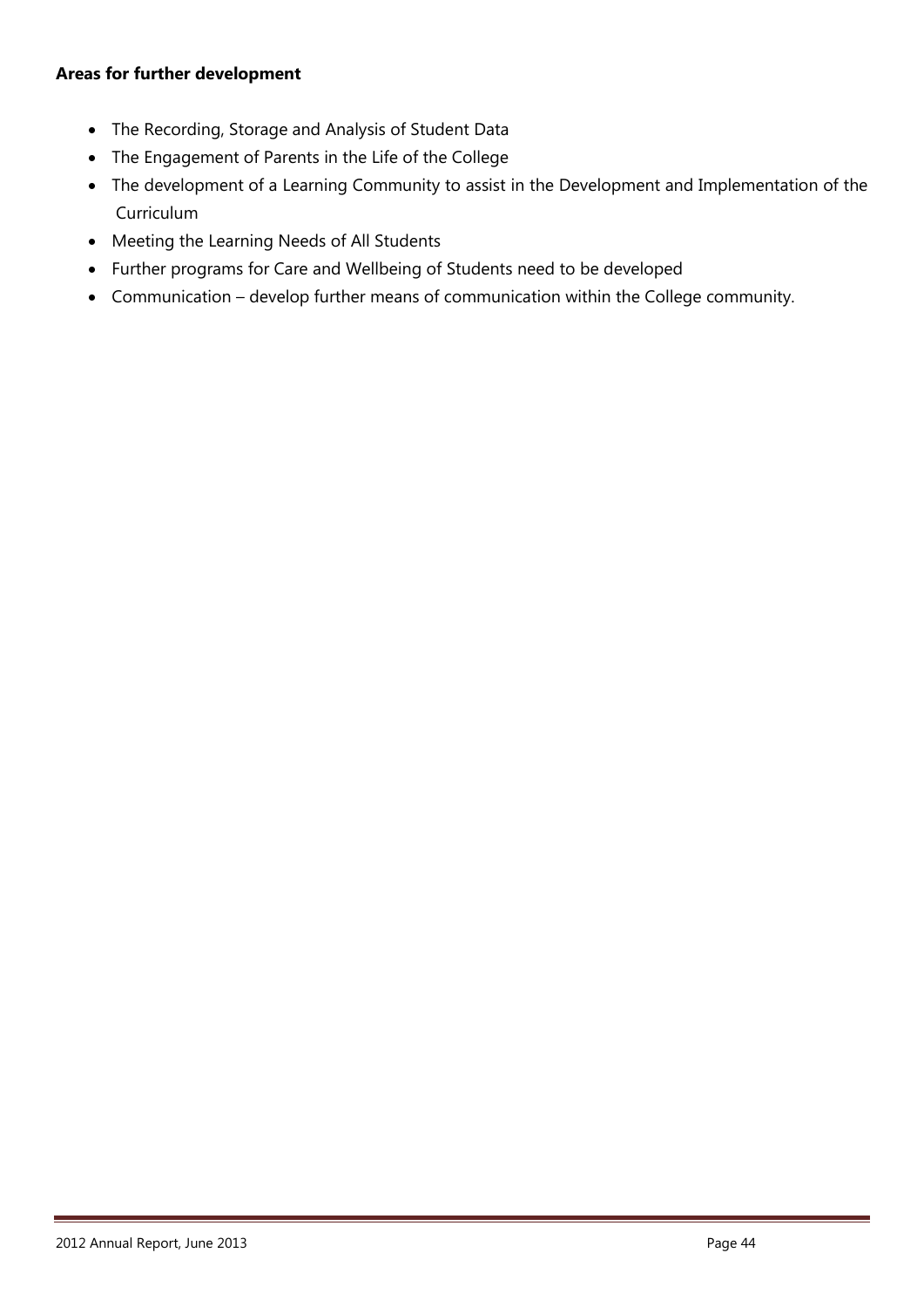# **SUMMARY OF FINANCIAL INFORMATION**

The graphs below have been prepared by the College's Executive Officer for this report.

Further information relating to financial details of the College is available on the MySchool website.



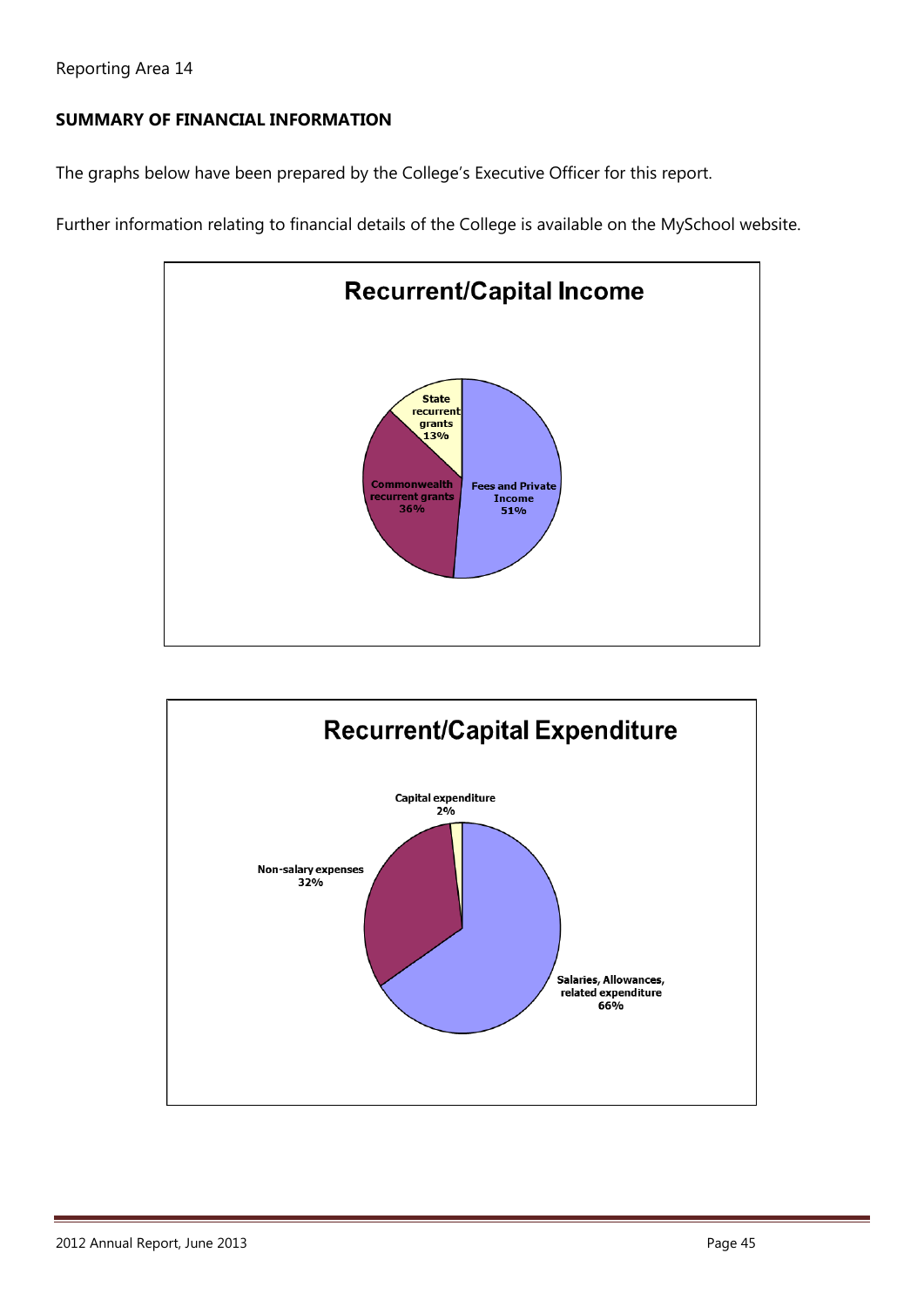

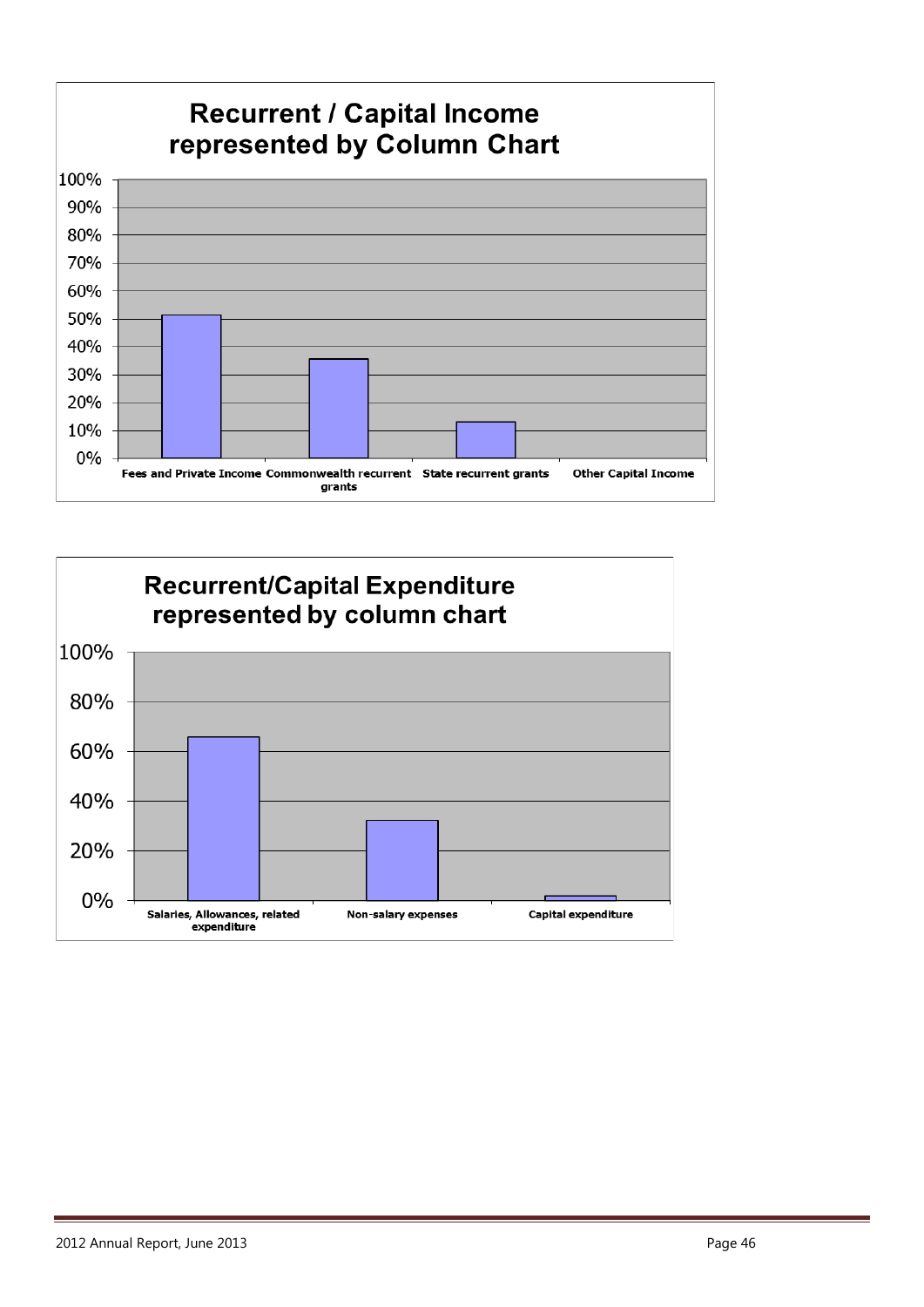

# **STATEMENT ON ENROLMENT GUIDELINES AND PROTOCOLS**

| <b>WRITTEN</b> | <b>September 2008</b> |
|----------------|-----------------------|
| <b>VERSION</b> | 5                     |

- **LAST REVIEWED June 2011**
- **REVIEW DATE June 2013**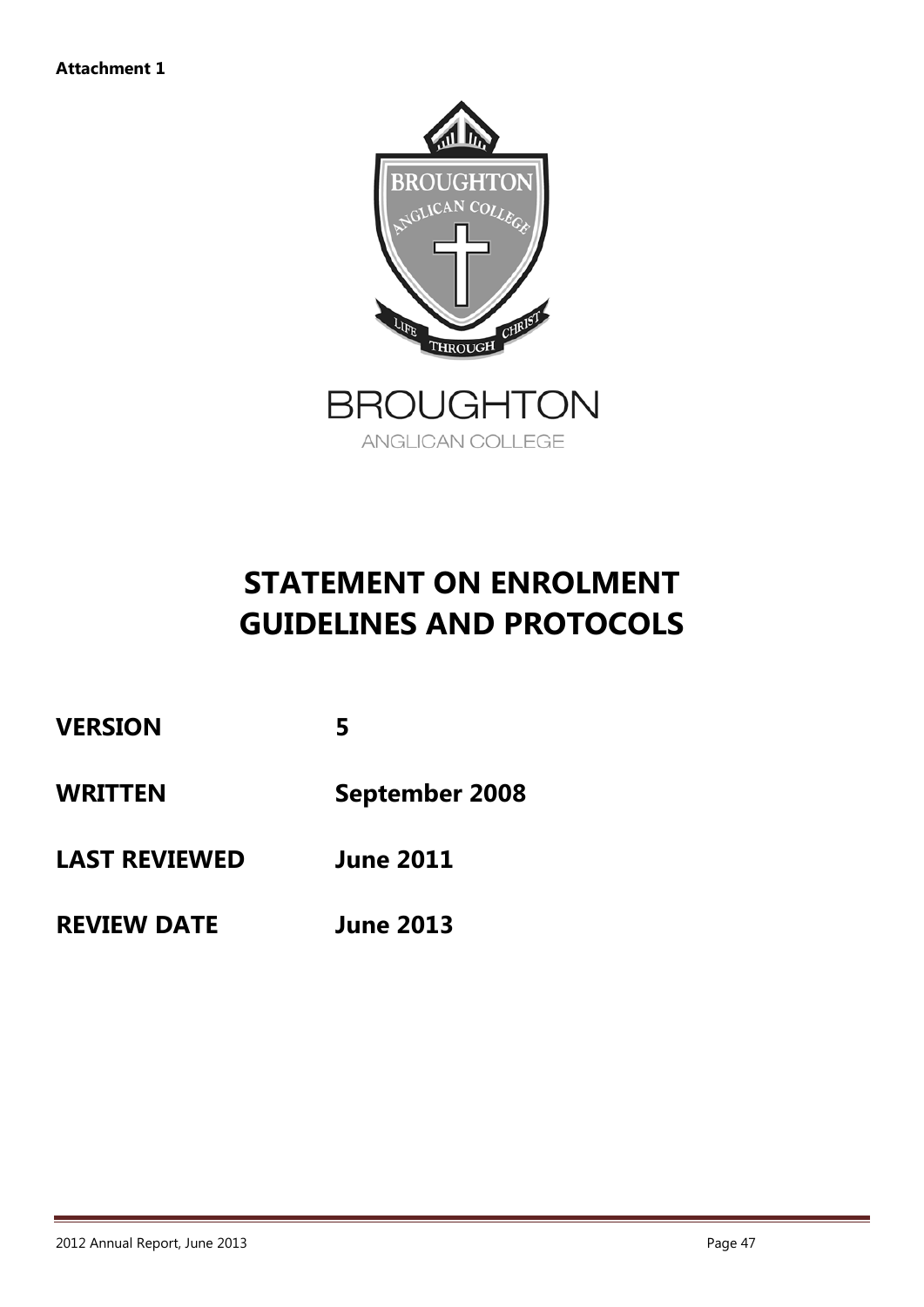# <span id="page-48-0"></span>**1. Rationale**

Broughton Anglican College aims to offer families in the Macarthur region and surrounding districts an opportunity to have their children educated in a disciplined, caring environment in which students are given the opportunity to develop spiritually, morally, intellectually, physically, emotionally and socially.

# <span id="page-48-1"></span>**2. Policy Statement**

The enrolment procedures and protocols of Broughton Anglican College reflect both the Christian ethos and culture of the College as an essential part of community building and compliance with the relevant legislation.

The College in undertaking its Christian worldview seeks to show proper respect to all people by working towards transparency and openness in the enrolment procedure. This is particularly important in relation to the integrated Christian worldview that is expressed in all aspects of the College's teaching and learning as well as social and cultural development.

All aspects of the enrolment policy are designed to reflect the biblical principles upon which the Sydney Anglican Diocese is based. These include but are not limited to maintaining the integrity of the individual throughout the enrolment process, by showing proper respect (1 Peter 2:17), speaking the truth in love (Ephesians 4:15) and being proactive to support those who approach the College from an area of disadvantage (James 1:26-27).

# <span id="page-48-2"></span>**3. Definitions**

**Acceptance Fee:** This fee is paid by parents with students moving from Year 6 into Year 7 from either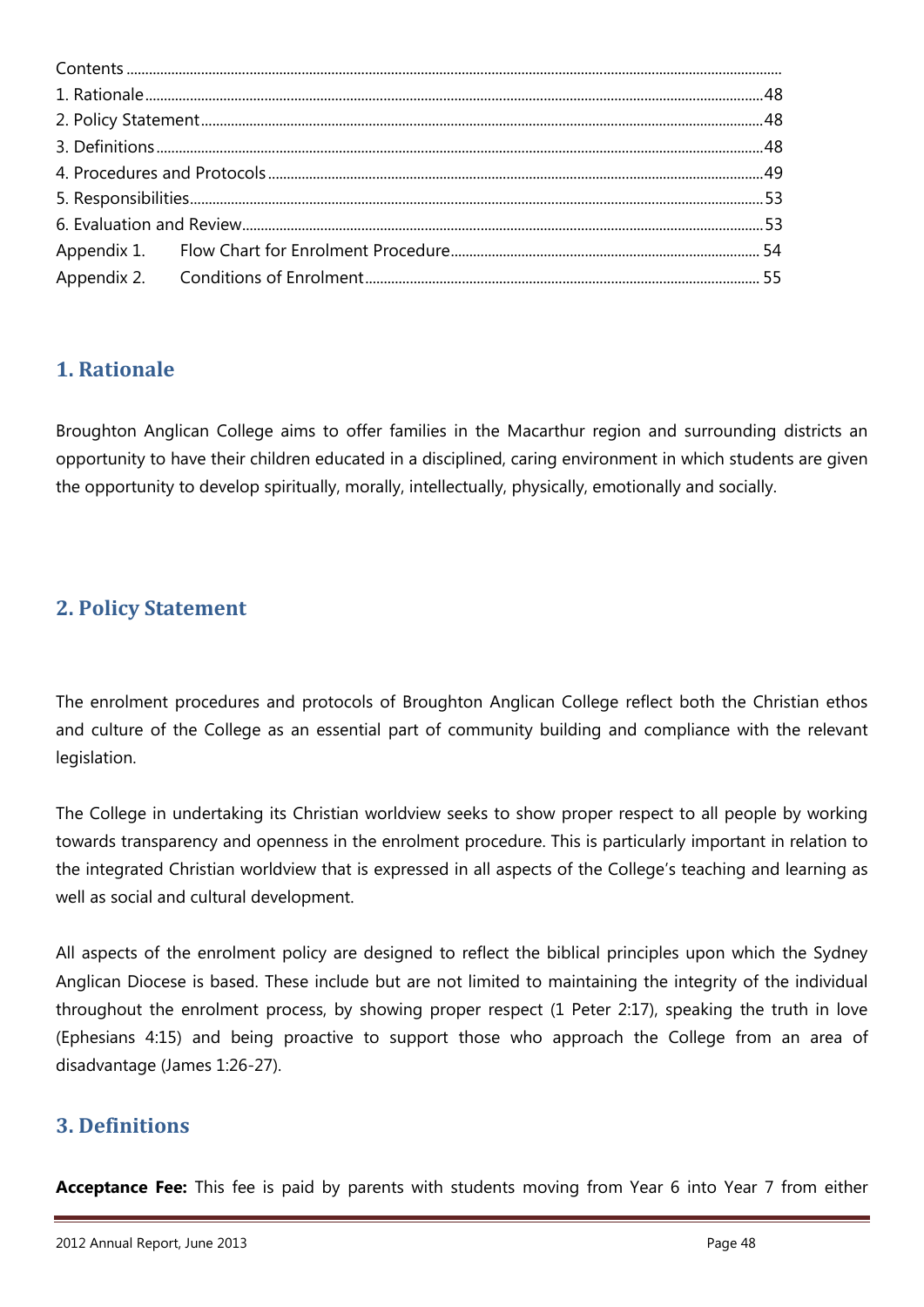Broughton Anglican College or St Peter's Anglican Primary School. This fee will be deducted from the first term's fees if the student commences at the College. The fee is non-refundable for anyone who does not commence at the College.

**Application Fee:** This non-refundable fee is payable at the time of application for enrolment.

**Conditions of Enrolment:** This list of conditions is set by the Campbelltown Anglican Schools Council and must be agreed upon by the family of a prospective student before being accepted as a student of the College.

**Enrolment:** Process by which a child is accepted to be a student of the College.

**Enrolment Fee:** This fee is a non-refundable fee set by the Campbelltown Anglican Schools Council which must be paid *upon the acceptance of* an offer of enrolment for students entering from Preparatory onwards.

**Offer of Enrolment:** A letter sent from the Headmaster to the parents of the prospective student offering a position in the College.

**Prospective Student:** Someone who has approached the College about seeking enrolment.

**Prospective Student/Student with Disabilities:** A child with a physical or psychological condition that may require additional provisions for attendance in the classroom.

# <span id="page-49-0"></span>**4. Procedures and Protocols**

# **4.1. Applications for enrolment**

## **a. Applications for prospective students to the College**

- i. Parents interested in enrolling their child (children) at the College are required to complete an *Application for Enrolment* form, returning the form to the Enrolment Centre, along with the *Application for Enrolment* fee.
- ii. A child must be 4 years of age on or before the 30 April in the year they commence Preparatory.
- iii. A child must be 5 years of age on or before the 30 April in the year they commence Kindergarten. Where there is a request for variation the College shall access the child's school readiness.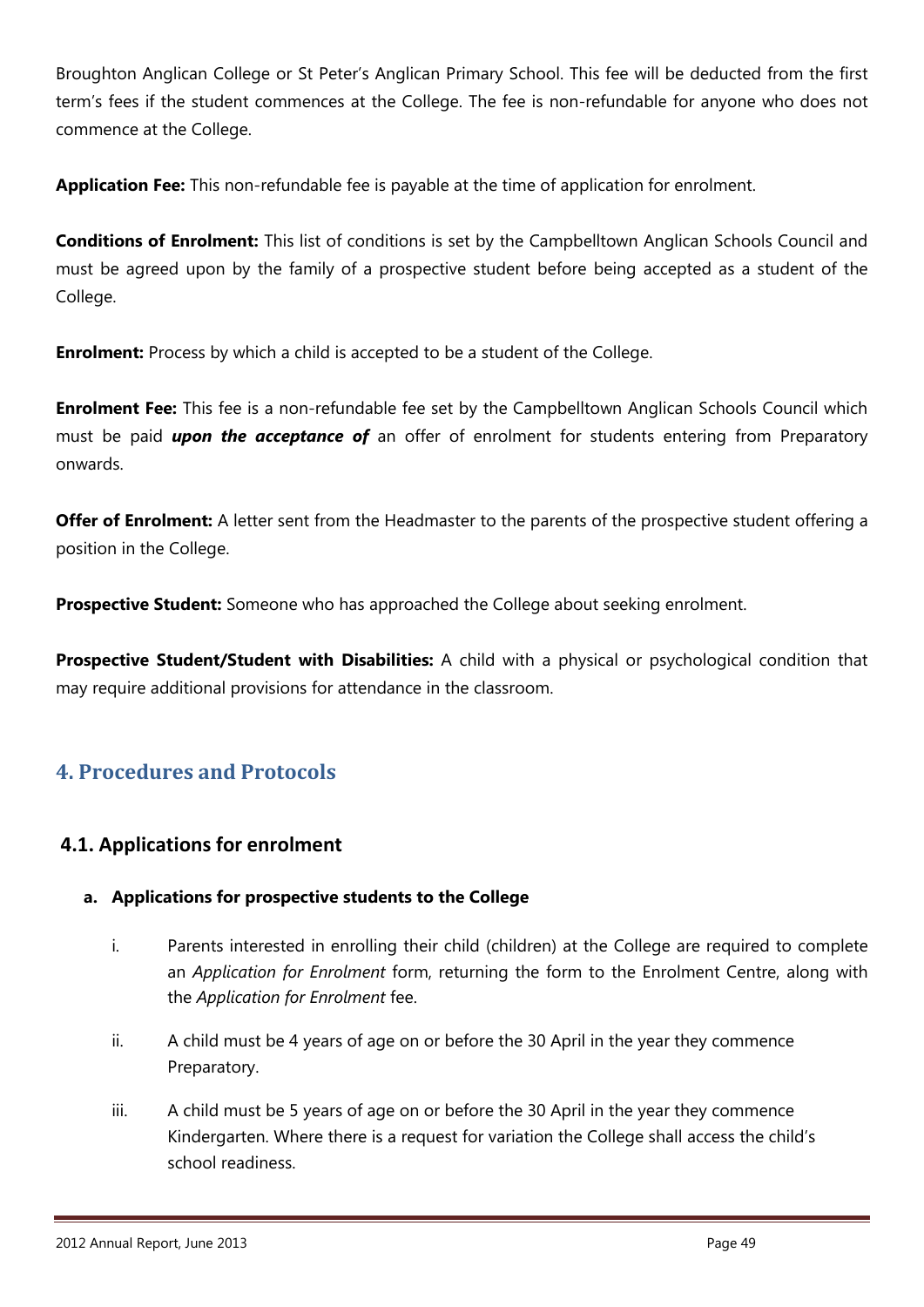Submissions for enrolment should be accompanied by certified copies of the following documents:

- the student's birth certificate (the original certificate needs to be sighted by the College staff)
- $\bullet$  the last 2 school reports for students entering Years  $1 12$
- the NAPLAN results, School Certificate , Preliminary Certificate and evidence of completion of *All your own work* where appropriate
- citizenship or visa documentation where applicable.
- immunisation certificates or letter stating non vaccination
- any applicable legal papers or court orders
- any educational, developmental or medical assessment reports which will assist the College to plan for the student's educational program

A completed Interstate Student Data Transfer Note or permission to obtain the information relating to this, for students transferring from schools in another state

Applications for enrolments cannot be processed without the required documents.

- iv. Factors determining enrolment relate to whether the prospective student:
	- is a child of local clergy or members of staff
	- is a student currently attending Preparatory
	- has a sibling already enrolled at Broughton Anglican College or St Peter's Anglican Primary School
	- are children of Parishioners of St Peters Anglican Church
	- has parents actively involved in other Anglican parishes
	- has parents involved in other Christian churches
	- has (one or more) parents who were past students of Broughton Anglican College
	- others
- v. A senior member of College staff will interview parents and the prospective student to give further information that parents may require to make an informed choice relating to the enrolment. Further information which will allow for the preparation of a recommendation to the Headmaster may also be obtained. Appropriate specialist staff may be invited to participate in the interview to allow the parents to discuss the specific needs of the student and the appropriate programs that are available in the College.
- iv. After consideration of the information obtained through the application and interview process relating to curriculum, welfare and learning support matters should be discussed with appropriate personnel to determine the availability of resources to enable the College meet the specific needs of the student.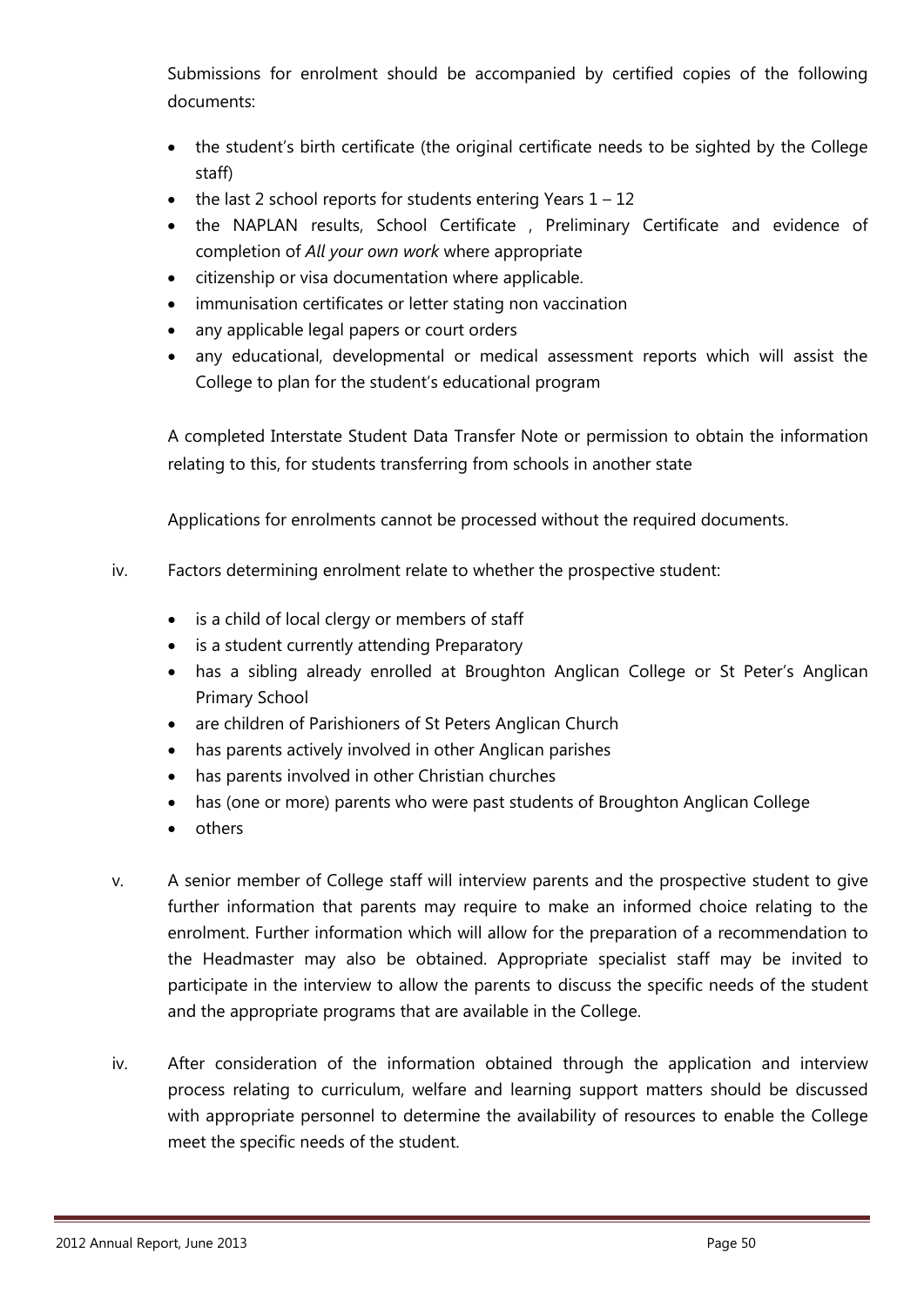- v. The Registrar or delegate will collate information gained through the enrolment process and make a recommendation relating to the enrolment to the Headmaster or Heads of School in relation to the Enrolment Application. The Headmaster retains the right to determine whether an Offer of Enrolment is to be made.
- vi. Where the Headmaster offers a position into the College an *Offer of Enrolment* will be made in writing and accompanied with an *Acceptance of Enrolment* form which the parents are to complete. The *Offer of Enrolment* letter should outline starting dates etc. and the *Acceptance of Enrolment* form will outline any special conditions for enrolment. Parents are advised to read Section 9 [Conditions of Enrolment] carefully, before signing the *Acceptance of Enrolment* form.
- vii. Parents have 14 days, as per the Conditions of Enrolment, to accept the position by completing the Acceptance of Enrolment form, provide the appropriate paperwork as requested and pay the Enrolment Fee.
- viii. Parents are to return the completed *Acceptance of Enrolment* form with the *Enrolment Fee* by the nominated date. Parents accepting the offer of enrolment for students commencing during term time should return the *Acceptance of Enrolment* form with the *Enrolment Fee* before the student commences at the College.
- ix. If a student is not offered enrolment the parents will be informed in writing.

#### a. **Progression from within Broughton's Junior School or from St Peter's Anglican Primary School into the College's Senior School**

i. Progression from Year 6 to Year 7

The following criteria will apply to students already enrolled in Year 6 in the Junior School at Broughton Anglican College and Year 6 at St Peter's Anglican Primary School and wishing to progress to the Senior School at Broughton Anglican College.

- The Headmaster of St Peter's and the Head of the Junior School at Broughton have recommended that a student's behaviour has been of a satisfactory standard.
- The Headmaster of Broughton is satisfied that the College can meet the educational needs of the student and that the student will not disrupt the education of others.
- School fees have been promptly paid or satisfactory alternative arrangements made.
- Parents have been supportive of the schools by attending official school functions.

Students progressing from Year 6 to Year 7 will be required to pay an Acceptance Fee as part of the transition to Senior School

ii. Students currently enrolled in Preparatory at Broughton Anglican College are expected to continue on into Kindergarten. If withdrawing, the protocols for withdrawal are followed.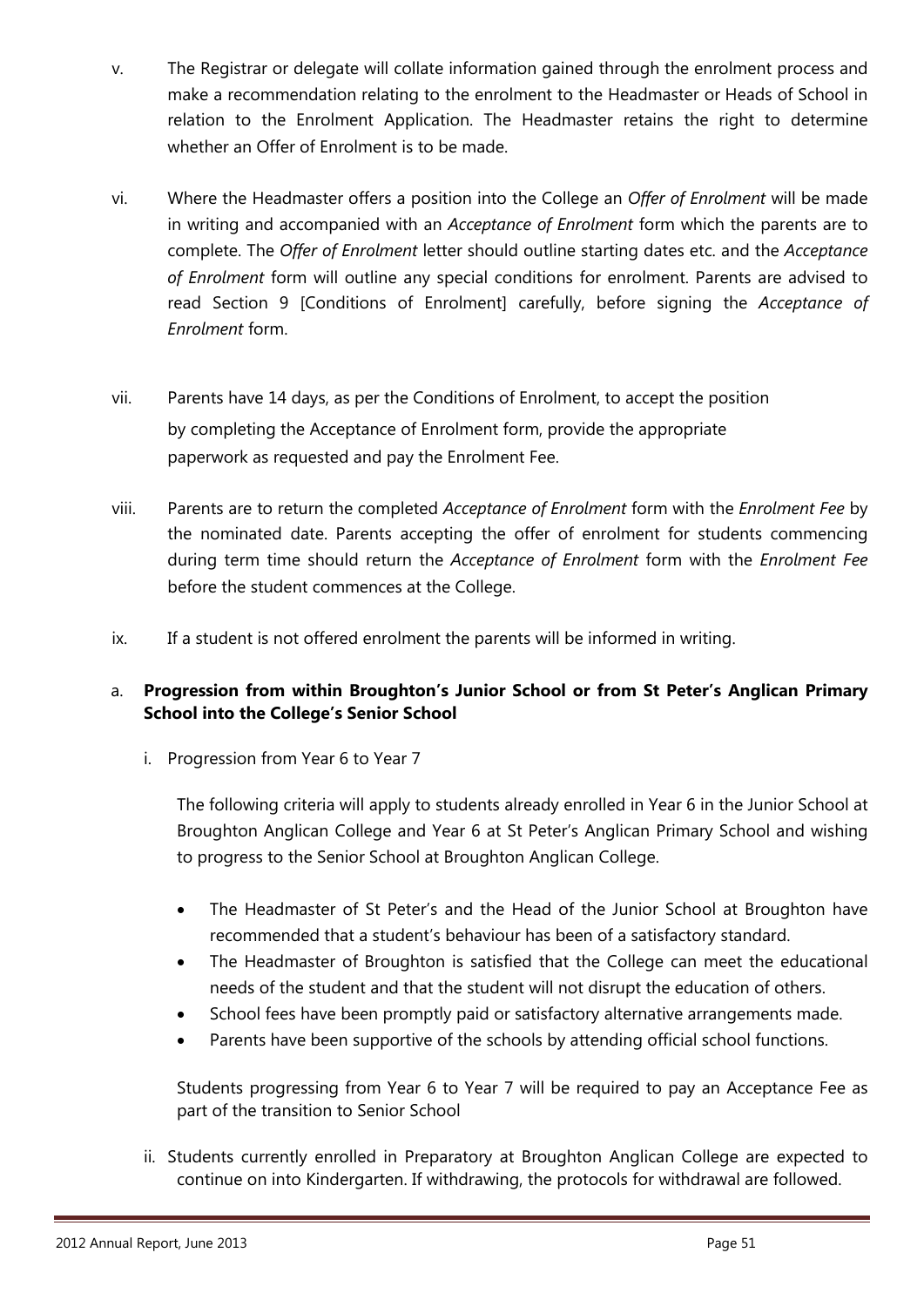#### b. **Application of Prospective Student with Additional Needs**

- i. The College will process the application of the prospective student following the same protocols as those for any prospective student.
- ii. The Head of School will convene an individual planning process about the prospective student's additional needs, consulting with the parents and other appropriate services and professionals, to determine the necessary adjustments. Those adjustments are either declared reasonable or to be ones that would impose an unjustifiable hardship on the College, the prospective student or students of the College. This process may be conducted with the involvement of the Head of Teaching and Learning Development, the Gifted and Talented Coordinators and the Association of Independent Schools.
- iii. Parents of the prospective student are expected to provide relevant information about the student's additional needs and how it affects the student, and about the issues regarding which the College consults with them, in a timely way.
- iv. Documentation is kept regarding the people involved and the issues discussed in a format which allows objective notes on possible adjustments, agreed actions and a timeframe. This format can be used on an on-going basis to document the individual planning process and will be a protection for the College in the case of a complaint.
- v. The Headmaster will be informed if it is believed that the application may be declined.
- vi. The process the College will use to manage the ongoing issues which might require further adjustments will be discussed with the family, including the possibility of a collaborative team involving the College, the family and relevant experts to deliver mutually agreed outcomes.

#### **2. Protocols for withdrawal of a student**

- i. Notice of intention of withdrawal is required in writing. One term's notice is required. In lieu of one term's notice a term's fees will be payable.
- ii. Corporate Services Office is notified of the withdrawal of student.
- iii. A letter acknowledging the receipt of the intention of withdrawal and an *Exit Form* is sent from the Registrar.
- iv. Yellow/Purple forms generated from which the Headmaster sends a letter acknowledging the withdrawal of the student.
- v. Students are issued with a *Leavers Sheet* which students are required to complete, indicating that all resources on loan from the College are returned.
- vi. Upon completion at the College, the student's information is recorded on the Enrolment Ledger, Admissions Register and Denbigh. The student's file is archived appropriately.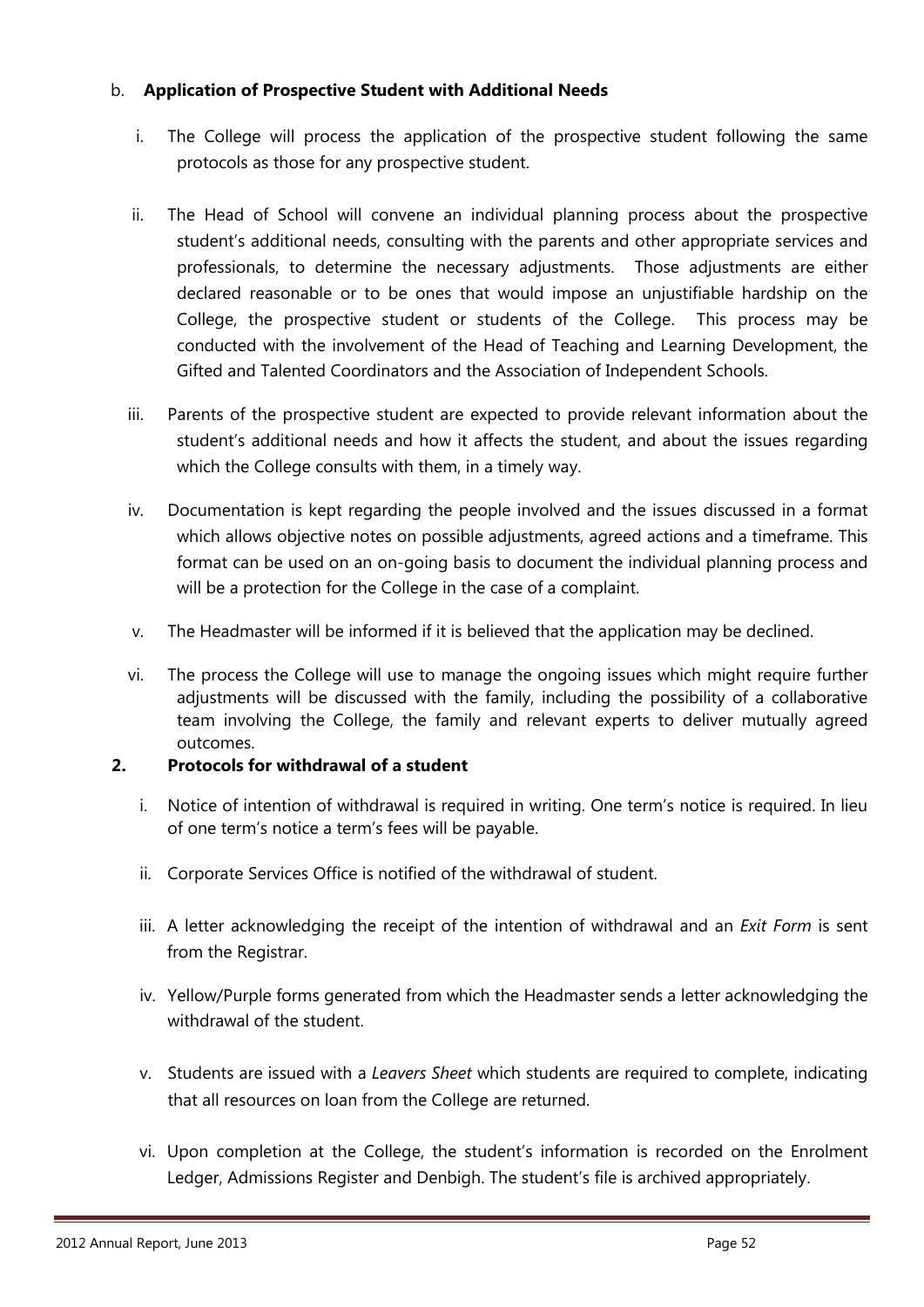# <span id="page-53-0"></span>**5. Responsibilities**

#### Registrar

To ensure that the protocols are followed accordingly

- To ensure all documentation regarding prospective students is collated
- To organise interviews with the Head of School or delegate
- To ensure that the Enrolment Ledger is up to date

#### Heads of School

To interview (or delegate interviewer) each prospective student To convene individual planning process for students with disabilities or deemed to be gifted and talented To make recommendation of enrolment to the Headmaster

To ensure student is placed into appropriate class/es

#### Headmaster

To make Offer of Enrolment to prospective student based on recommendation of the Head of School, if deemed that the College can cater for the needs of the prospective student without unjustifiable hardship to the College

To provide letter of welcome to the new student upon commencement at the College

## <span id="page-53-1"></span>**6. Evaluation and Review**

<span id="page-53-2"></span>These protocols will be reviewed as per schedule of College protocol reviews.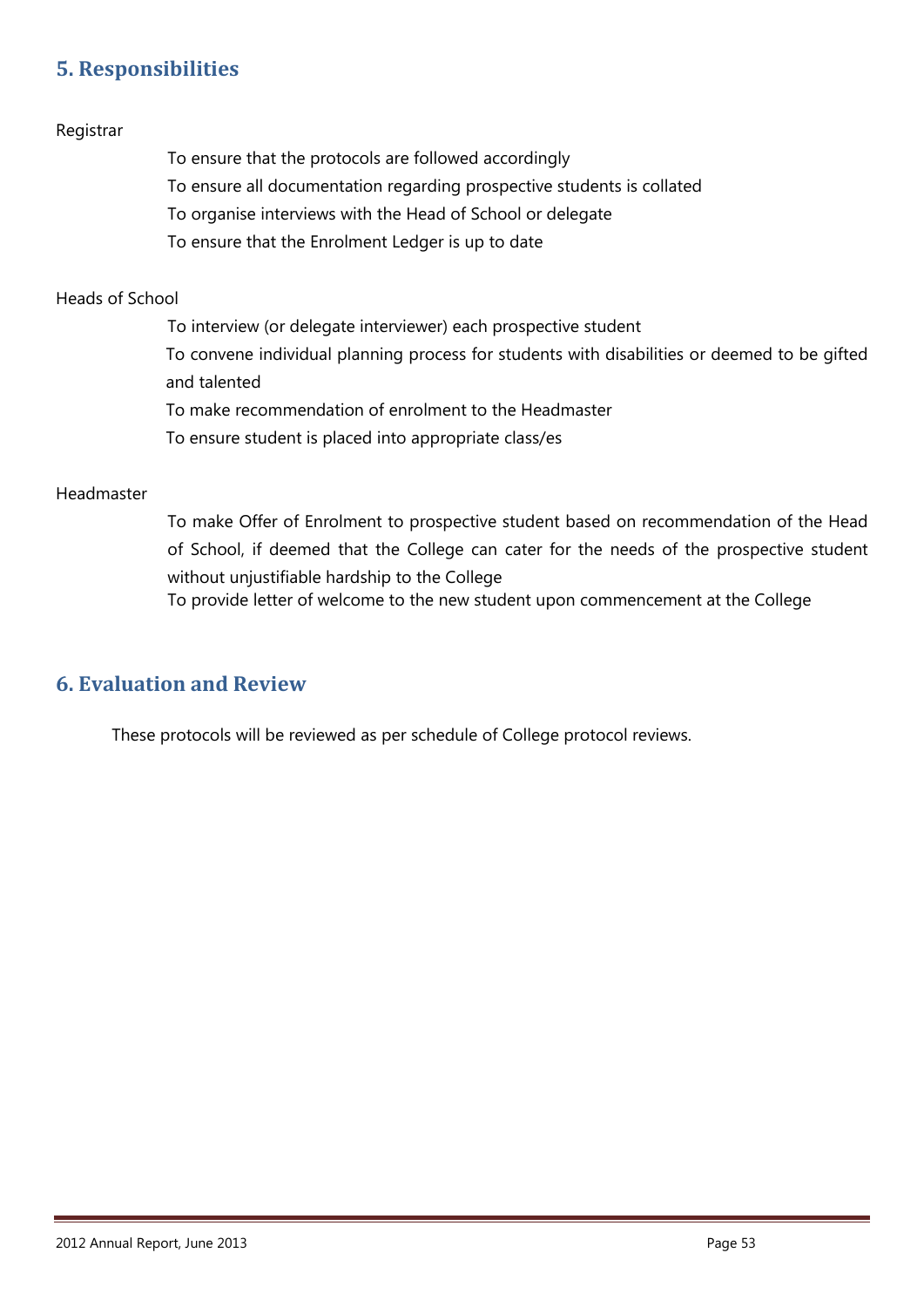# **Appendix 1. Flow Chart for Enrolment Procedure**

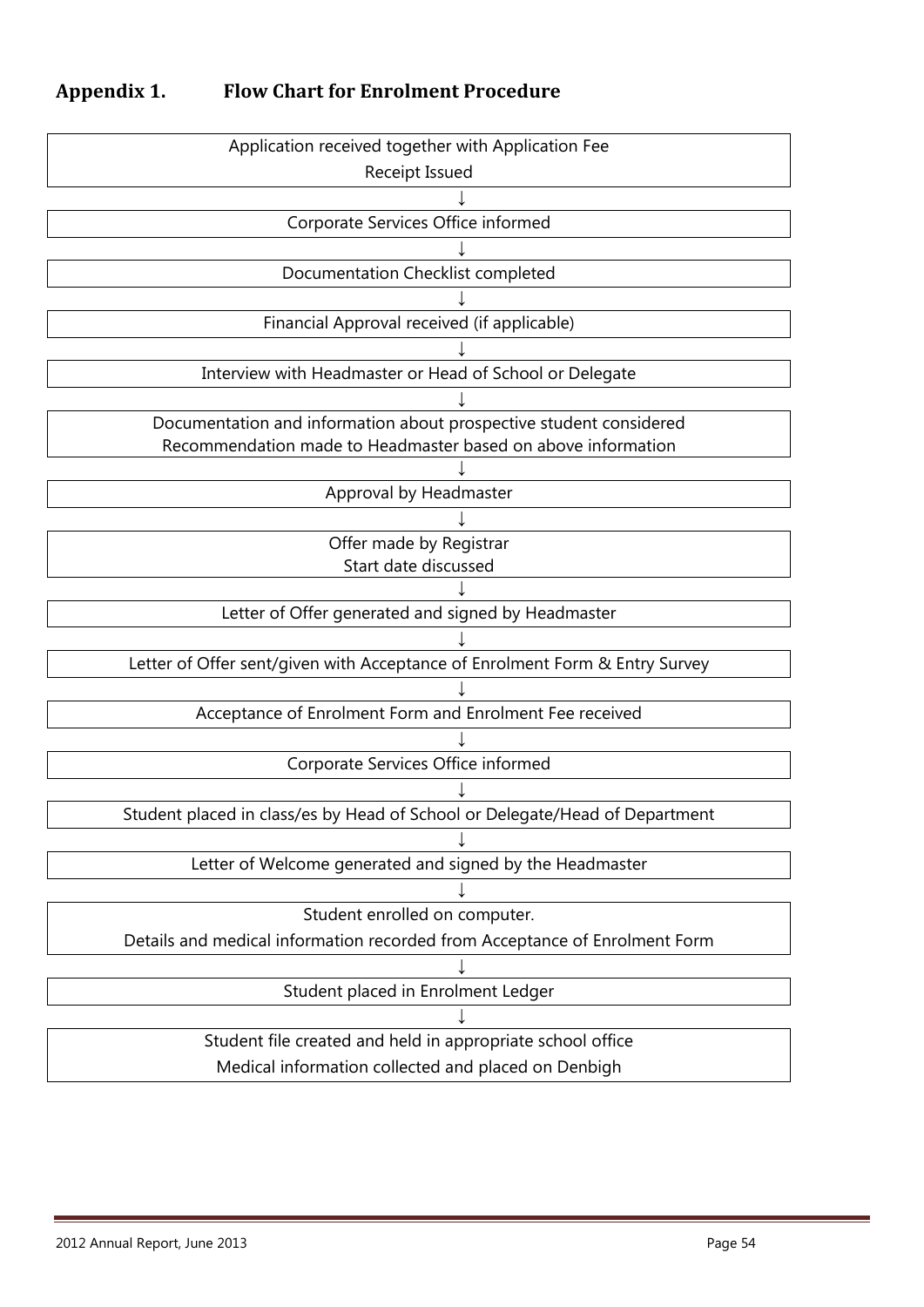# <span id="page-55-0"></span>**Appendix 2. Conditions of Enrolment**

*These conditions may be modified at any time at the discretion of Schools Council. Any changes will be notified to parents through normal communication channels.*

#### **a. Acceptance of Enrolment Offer and Enrolment Fee**

- i. Completing and signing the Application for Enrolment form signifies your acceptance to the conditions relating to payment of fees and charges and to any other condition or rule which may be implemented by the Campbelltown Anglican Schools Council, or its appointed representatives, to ensure the orderly conduct of the College.
- ii. The offer of a place at the College is subject to attendance at a satisfactory interview with at least one parent or guardian and the intending student with either the Headmaster or a senior member of staff and photocopies of all relevant documentation provided. The College may seek further information regarding the prospective student's development and experience from other sources before an offer of enrolment is given.
- iii. In accepting the offer of enrolment a parent or guardian is acknowledging that the College may seek any additional information regarding the student from the school they are currently attending.
- iv. Acceptance of the offer of enrolment is done through returning the offer signed by the parent or guardian and through the payment of the enrolment fee.
- v. Students entering Year 7 from either Broughton Anglican College Junior School or St Peters Anglican Primary School are required to pay an Acceptance Fee which is credited to their first term's fees. This fee is not refundable if the student does not commence at the College.
- vi. The enrolment fee covers the administrative cost involved in enrolling the prospective student, and is not refundable. It is also not refundable in the event that the student is withdrawn prior to their first day of attendance at the College.
- vii. If the signed acceptance of offer of enrolment, together with the enrolment fee, is not received within 14 days of the offer being made, the offer may be withdrawn.

#### **b. General Conditions of Enrolment**

viii. The Headmaster, in consultation with Schools Council, determines the courses offered and the teaching practices used at the College. The elective subjects available to students in the Senior School are also at the discretion of the Headmaster. The courses and programs offered at the College may be amended at the discretion of the Headmaster.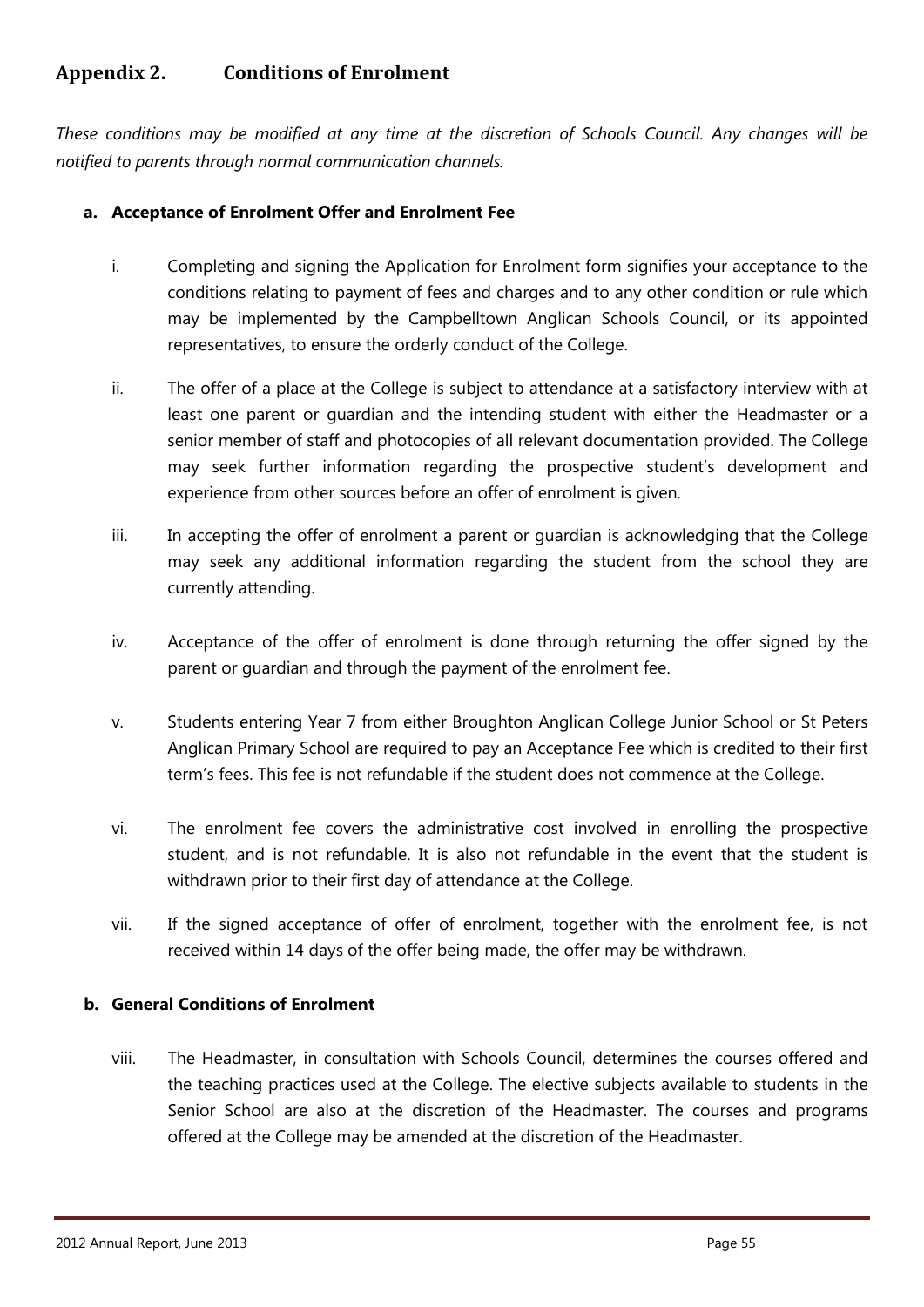- ix. A student must attend the College throughout the school year, which is divided into four terms. Absences from school must be explained by the parent or guardian through a note on the day a student returns to school. A request by a parent or guardian for leave of absence must be made in writing well in advance and addressed to the relevant Head of School. Such leave will only be granted for medical or special reasons.
- x. Students are required to participate in devotions, Christian Studies, chapel services, sporting activities and other official functions as determined by the Headmaster. Absences from such activities must be explained in writing by a parent or guardian.
- xi. Students **and** their parents are expected to attend all evening Term Services, Information Nights, Parent and Teacher interviews, Presentation Evenings and other official evenings and events as determined by the Headmaster.
- xii. All students are expected to wear the official school uniform, as directed by the Headmaster, and conduct themselves in a manner consistent with the ethos of the College.
- xiii. Students are responsible for their personal belongings and the College will not be liable for any loss of these belongings.
- i. Parents/guardians agree to support the Headmaster, or his delegate, in disciplinary actions undertaken by the College which are deemed as appropriate strategies to modify student behaviour. These actions may include:
	- withdrawal of privileges
	- detentions at lunchtime or after normal College hours where due notice has been given to parents
	- suspension
- xiv. If a student needs urgent medical or hospital treatment of any nature and the College is unable to contact the parent or guardian after making reasonable efforts the parent or guardian authorises the College to give authority for such treatments. The parent or guardian indemnifies the College, its employees and agents in respect of all costs and expenses arising directly or indirectly out of such treatment.
- xv. Parents have the responsibility to inform the College of any changes relating to the details of the student. The College should be advised of any changes to residential address, mailing address, telephone numbers, medical details, custody arrangements and emergency contact details.
- ii. Exclusion from the College
	- Continual disobedience or serious breaches of discipline may result in a student being suspended from school. Suspension may occur in situations where a student's gross misconduct or continual disobedience is affecting the care and well being of other students and staff and/or obstructing the teaching and learning environment, or is a harmful, dangerous example to other students.
	- If the Headmaster, or any person deputising for the Headmaster, considers a student is guilty of a serious breach of rules or has otherwise engaged in conduct which is